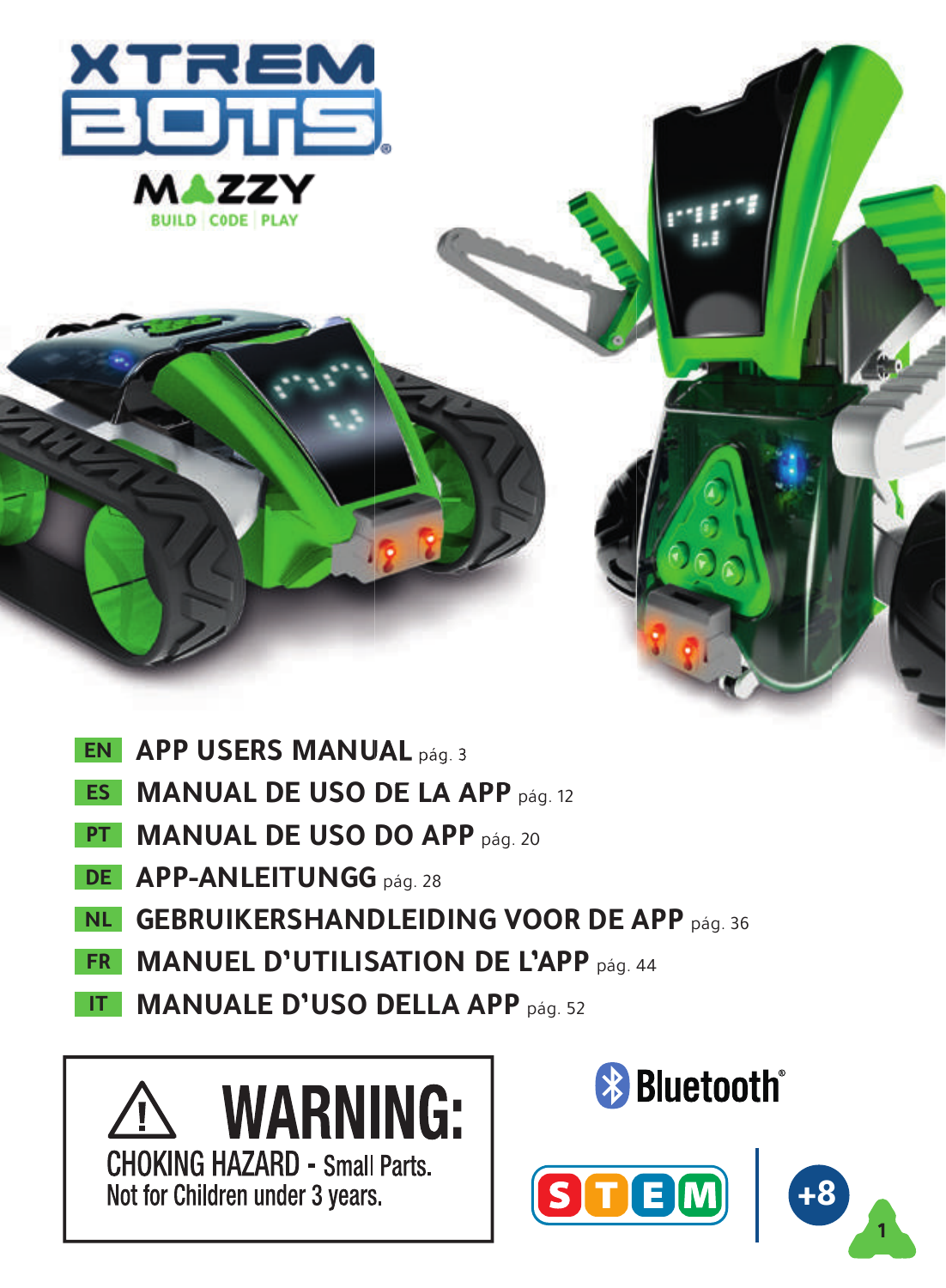





**EN DOWNLOAD:** Scan the applicable QR code for your operating system, download and install the application, or search the App Store on your device:

**Mazzy Smart APP.** NOTE: APP is compatible from Android 4.0 or iOS 7.0 and up. Requires gyroscope.

**ES DESCARGA:** Escanea el código QR dependiendo de tu sistema operativo y descarga e instala la aplicación, o búscala en la tienda de aplicaciones de tu

dispositivo: **Mazzy Smart APP.** NOTA: APP compatible a partir de Android 4.0 o iOS 7.0. Requiere giróscopo.

**PT DESCARREGAR:** Faz scan ao código QR e descarrega e instala a aplicação indicada para o teu sistema operativo, ou procura a Aplicação **Mazzy Smart APP**,

na loja de aplicações do teu dispositivo. NOTA: APP compatível a partir de Android 4.0 e iOS 7.0. Necessita giroscópio.

**DE DOWNLOAD:** Scanne den QR-Code und lade die Mazzy Smart APP je nach Betriebssystem entweder herunter und installiere sie, oder suche sie im App-Store deines Geräts.

HINWEIS: Die APP ist kompatibel mit Android 4.0 oder iOS 7.0 und höher. Gyroskop-Funktion erforderlich.

**NL DOWNLOADEN:** Scan de QR-code, afhankelijk van je besturingssysteem, en download en installeer de app, of zoek deze op in de app store van je apparaat:

**Mazzy Smart APP**. LET OP: APP is compatibel met Android 4.0 of iOS 7.0 of hoger. Gyroscoop vereist.w

**FR TÉLÉCHARGEMENT:** Scannez le code QR en fonction de votre système d'exploitation et téléchargez et installez l'application, ou recherchez-la dans la boutique d'applications de votre appareil : **Mazzy Smart APP**. REMARQUE : APP compatible avec Android 4.0 ou iOS 7.0. Nécessite un gyroscope.

**IT DOWNLOAD:** Scannerizzare il codice QR a seconda del tuo sistema operativo e scaricare e installare l'applicazione, o cercarla nell'app store del tuo dispositivo **Mazzy Smart APP.**

NOTA: APP compatibile con Android 4.0 o iOS 7.0 e superiori. Richiede un giroscopio.

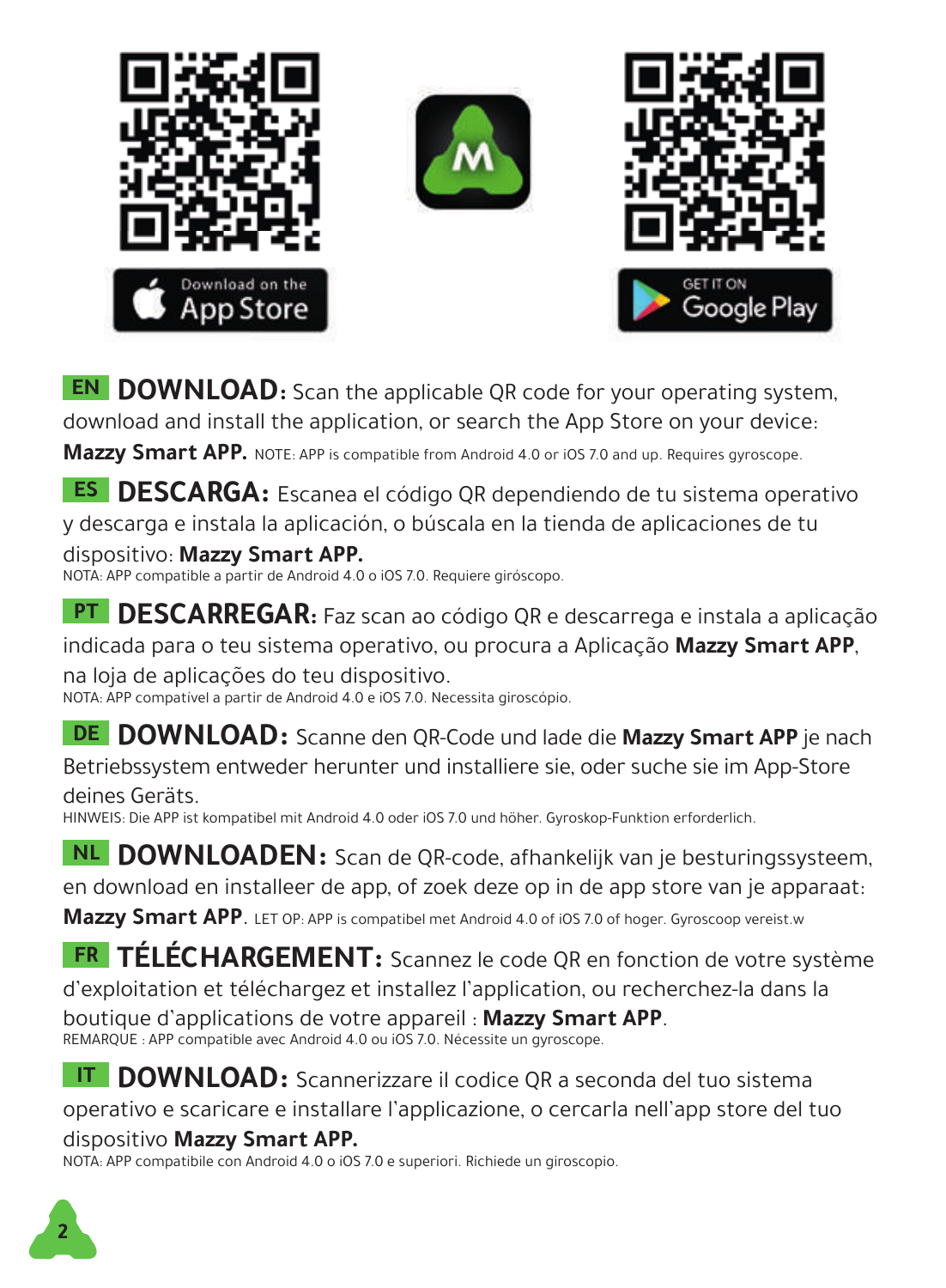### **ENGLISH**

# **START THE APP**

Open **Mazzy Smart APP**. Select the model that Mazzy is mounted on to continue: robot or vehicle.



If you need to change this option during the game, there is a button in the upper left corner to do so.



This basic menu always appears at the top:

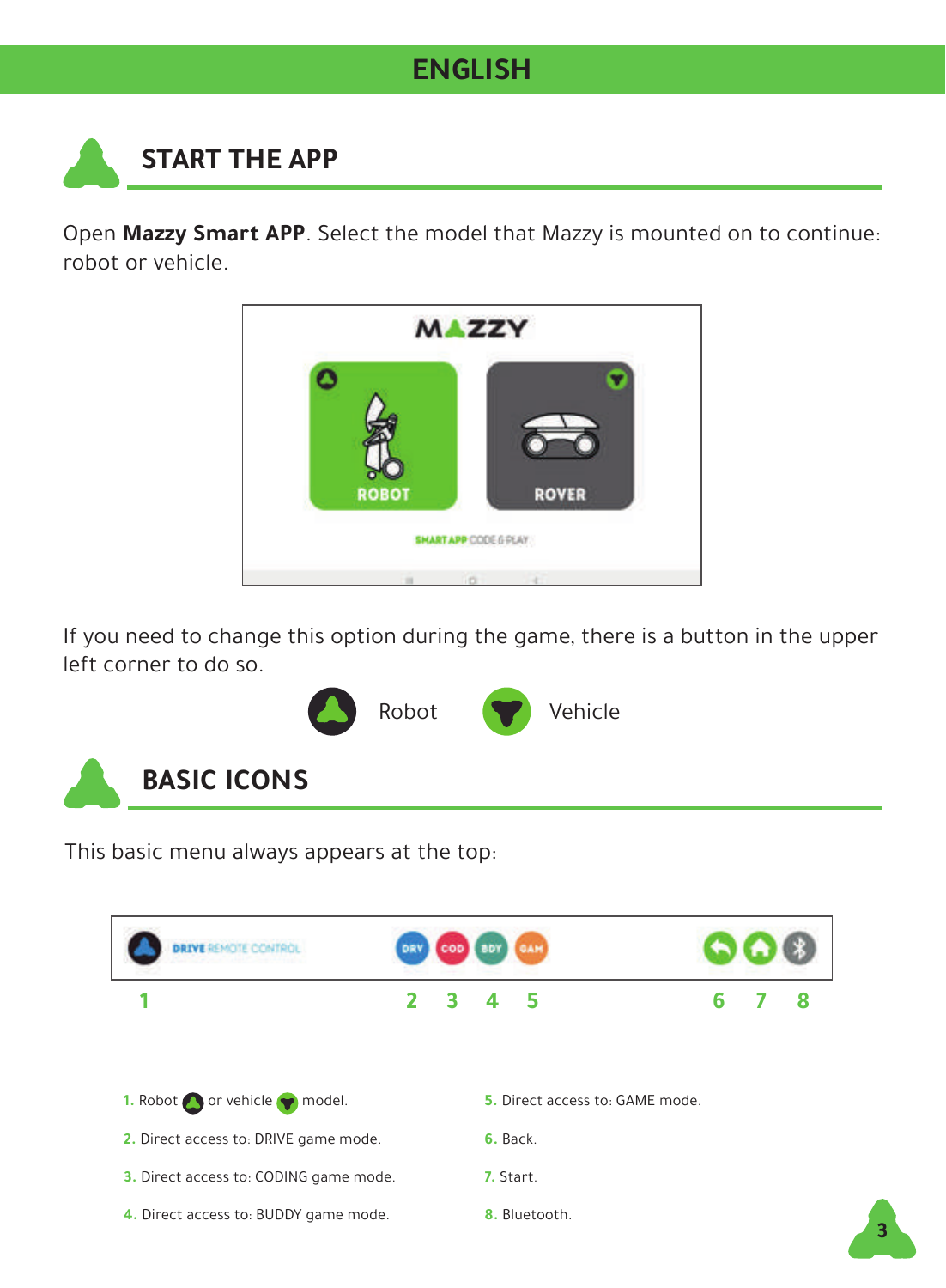

### **PAIRING ROBOT WITH DEVICE**

- **1. 1. Turn on the robot with the central button.**<br>**2. Prose the Bluetooth button at the top right**
- **2.** Press the Bluetooth button at the top right of the screen. (Bluetooth icon)
- **3.** Select "Mazzy".
- **4.** If paired-up correctly, the robot will beep twice and

the Bluetooth button will change to green.

### **DISACTIVATE**

To unpair press the Bluetooth button again. The robot will beep and the button will change to grey.

**ON OFF**



When the robot is inactive for 5 minutes, it automatically shuts down. It emits a brief beep every minute for five minutes and changes its facial expression to warn you.

The robot does not enter rest mode when paired.

**LOW BATTERY:** when it has a low battery, the robot changes its facial expression, makes a sound and switches off automatically.

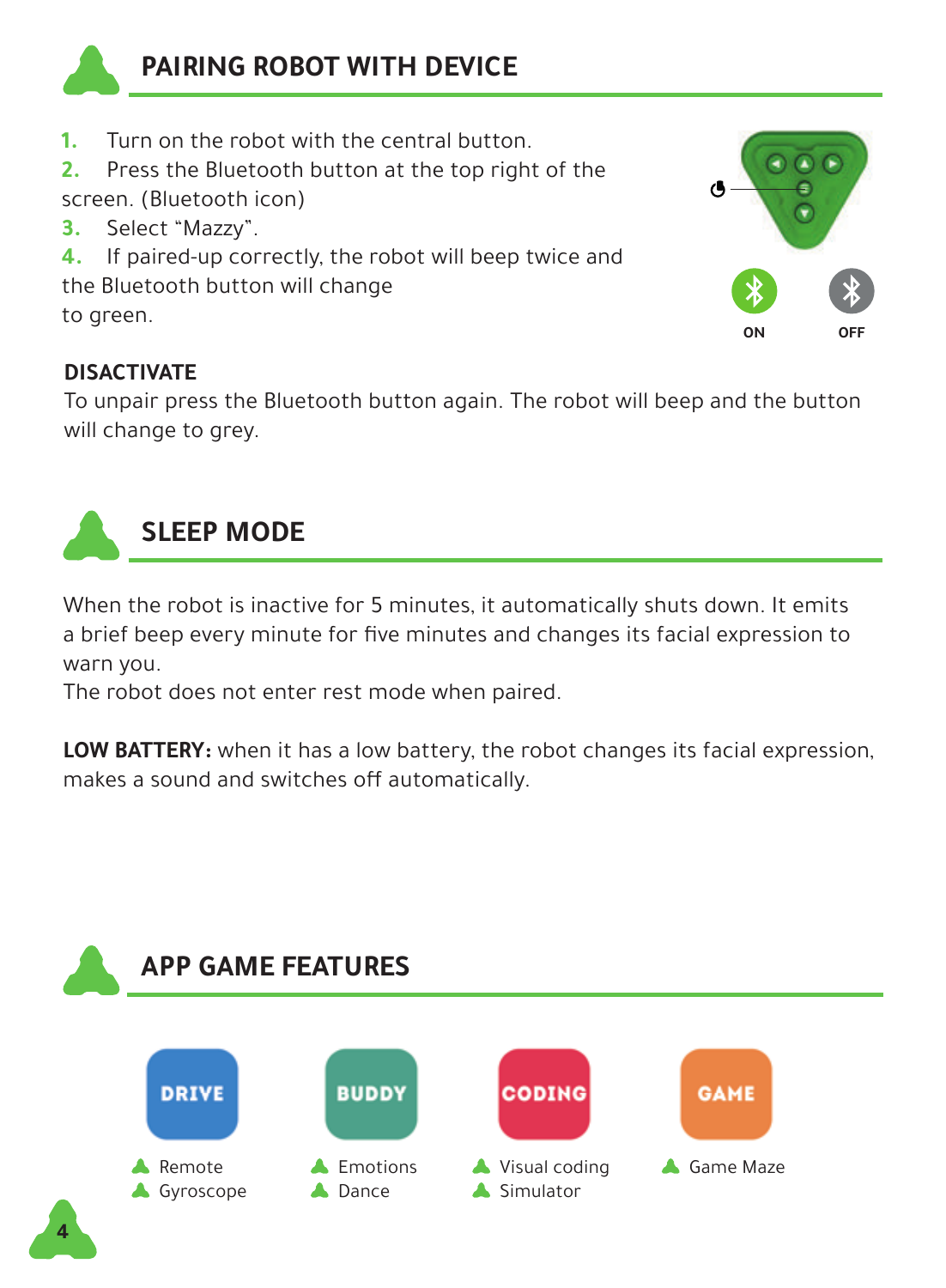

#### **GYROSCOPE**



You can steer the robot by tilting the device in the desired direction.

The facial expressions, sounds and dance mode panel work the same as in REMOTE mode.

## **BUDDY**

### **EMOTIONS**



- **1.** Select the facial expression on the left panel.
- **2.** View it larger on the fictitious screen on the right
- **3.** Send it to the robot with the Play button.
- **4.** Repeat the expression loop by clicking the Loop button.

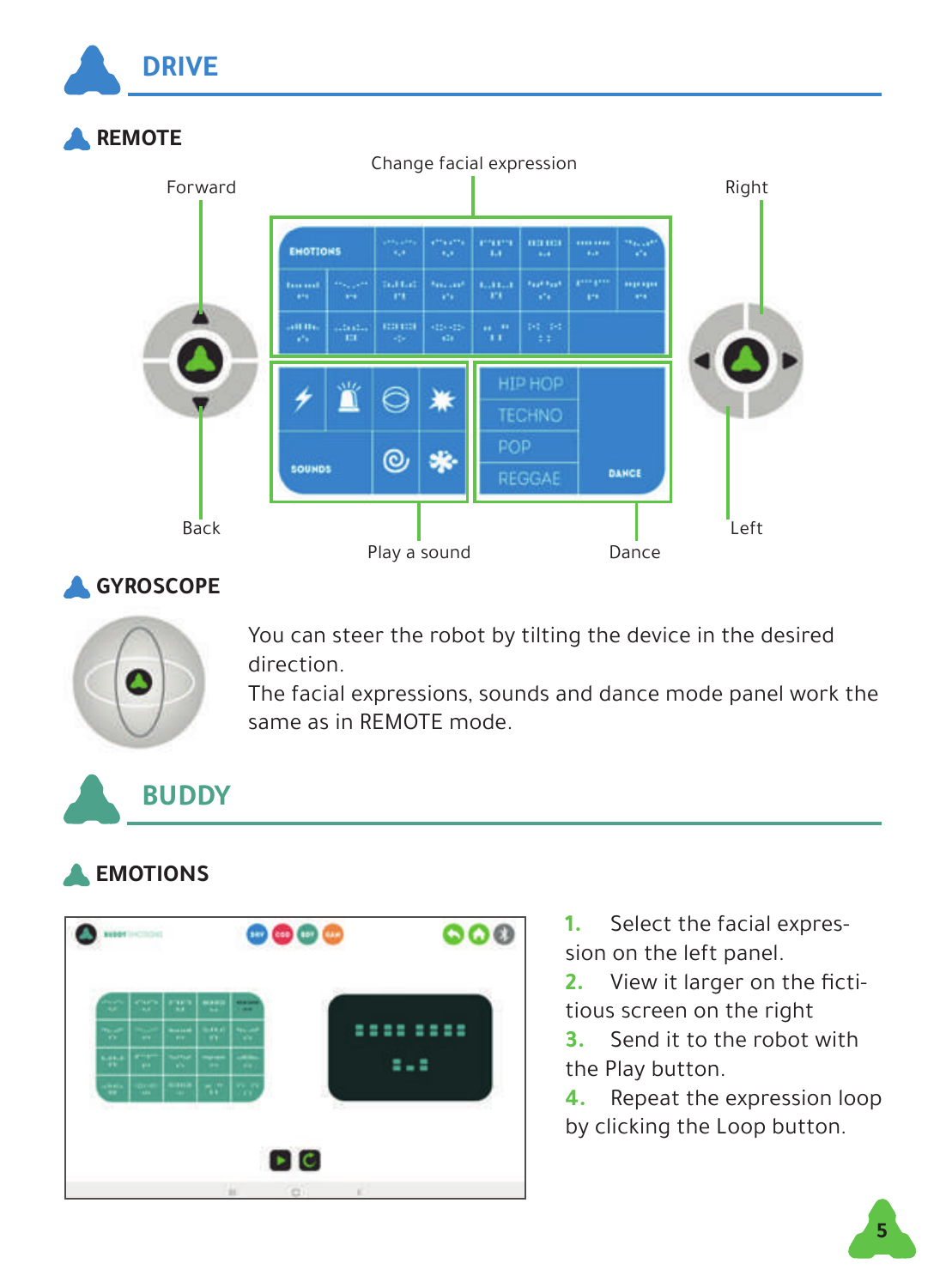



**1.** Select the dance style on the left panel.

**2.** Send it to the robot with the Play button.

**3.** Pause it with the Pause button.

**4.** Repeat the dance loop by clicking the Loop button.

## **CODING - PROGRAM WITH APP**

### **VISUAL CODING**



**END OF SEQUENCE:** when you have finished programming the sequence, click this button to end



**PLAY:** play the sequence. **IMPORTANT:** this option does not work if the end of the sequence has not been clicked



**PAUSE:** while the robot is performing the sequence, you can pause it with this button.



**LOOP:** click this option to repeat the loop sequence.



**MEMORY:** you can save up to three sequences in the memory. Choose where to store it in the drop-down menu (1,2 or 3) and press save or delete.

**NOTE:** to avoid losing the sequences it is advisable to save them before going to the

曲



simulator.

**DELETE:** by selecting a command and then pressing this button, the command is deleted. If you keep it pressed for a few seconds, the whole sequence is removed.



**SIMULATOR:** enter sequence simulation mode.

This basic menu will always appear at the bottom:



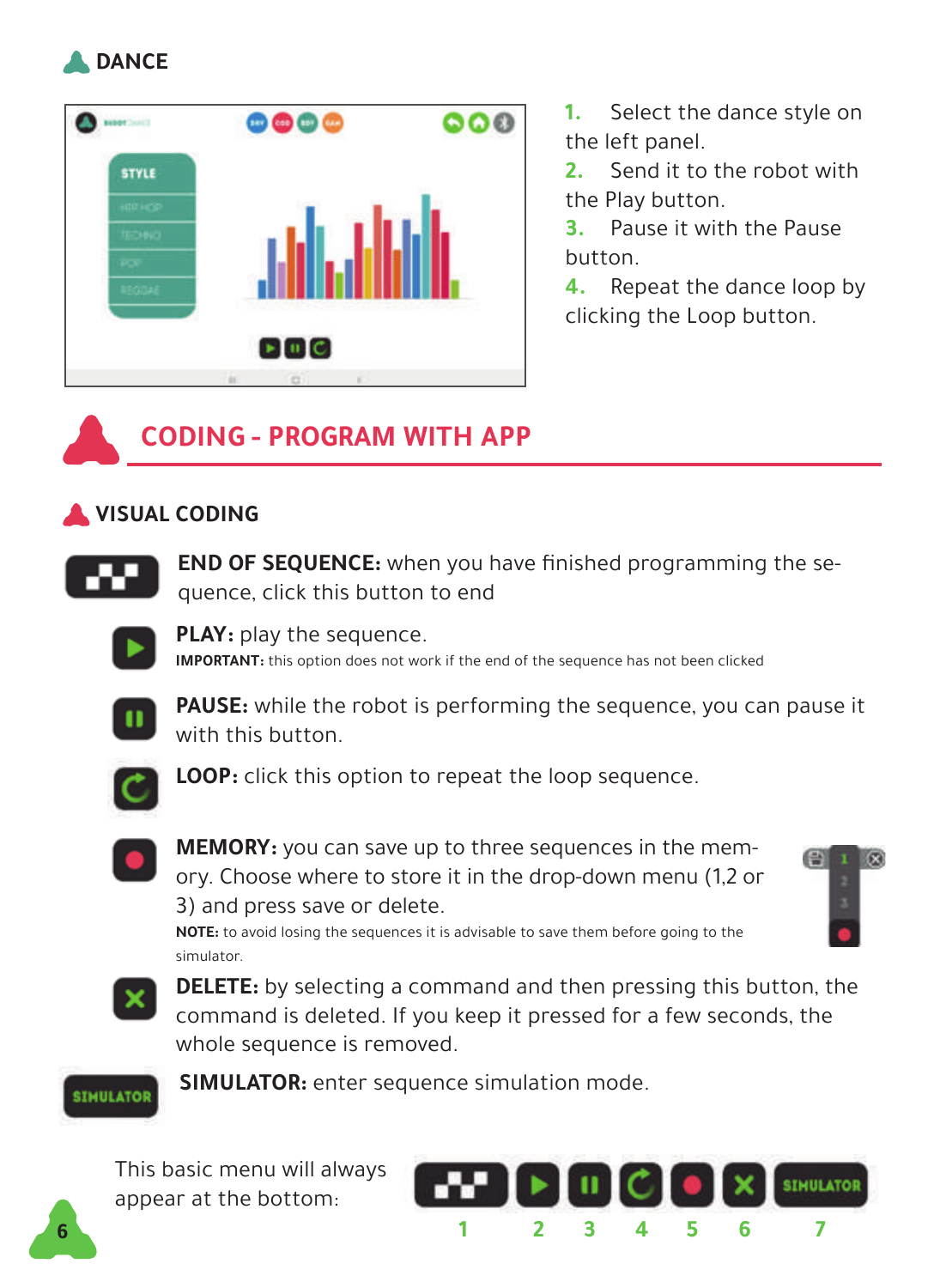The grid represents a timeline (left to right). As commands are added, the grid is completed.

Up to 20 actions per line can be programmed, and each action repeated up to a maximum of 8 times.



### **TO FILL IN THE PROGRAMME GRID:**

By selecting the box you want to fill in, the possible options panel for that timeline is displayed.

The options are as follows:

**FACIAL EXPRESSIONS:** 20 different facial expressions with animation:

|  |  | <b>CONTRACT CONTRACT CONTRACT CONTRACT</b> |  |  |  |
|--|--|--------------------------------------------|--|--|--|

**MOVEMENTS:** 6 different movements:



#### **SOUNDS:** 6 DIFFERENT SOUNDS:



**REPETITIONS:** with the + and -buttons you can programme the

number of times each grid action is repeated. Up to a maximum of 8 repetitions.



**7**

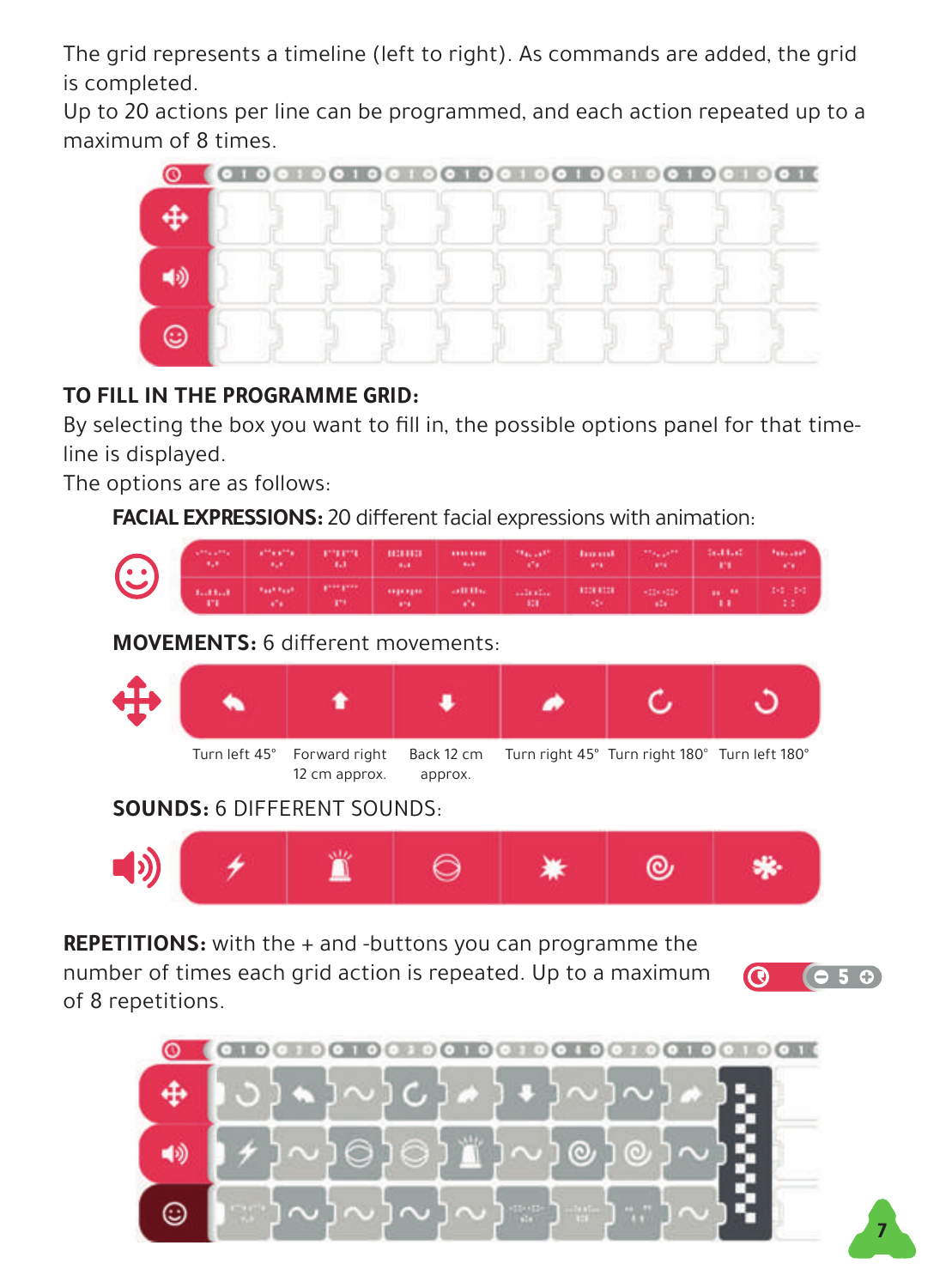## **SIMULATOR**

This basic menu will always appear at the bottom:





**PLAY:** play the sequence.



**PAUSE:** you can pause the simulation with this button.



**RESTART:** start the simulation again from the beginning.



**LOOP:** click this option to repeat the loop sequence.

**MEMORY:** choose which sequence you want to simulate in the dropdown menu.

- **1.** Prepare a sequence in Visual Coding mode.
- **2.** Click "end of sequence" to automatically fill in the blank spaces.
- **3.** Save the sequence in the desired memory (1, 2 or 3).
- **4.** Open the simulator.
- **5.** With the memory button, select the sequence you want to play in the simulator.
- **6.** Press Play.



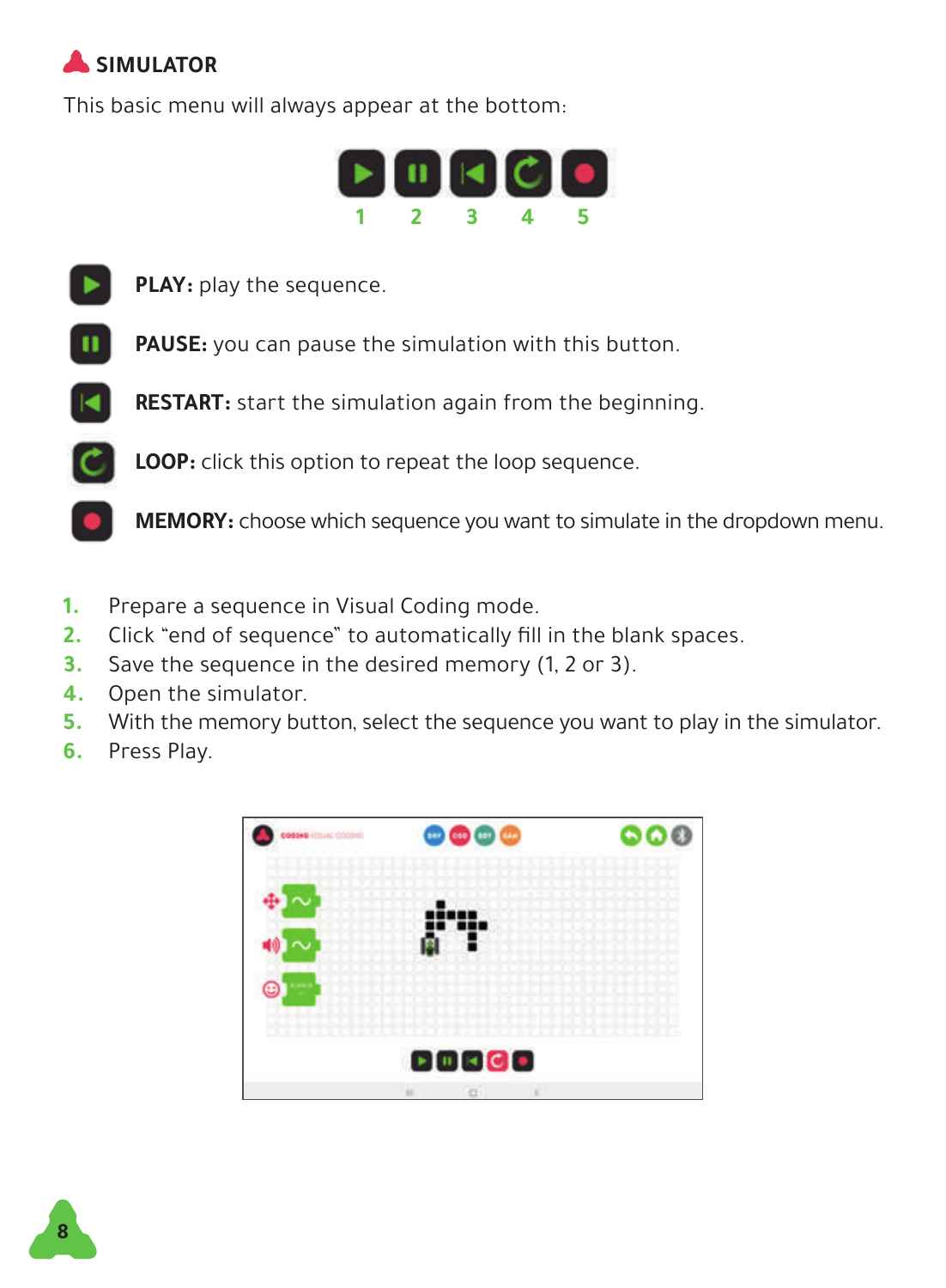

**IMPORTANT:** The sensor must be connected for this play mode.

To remove the warning when entering Game Mode, click any part of the screen.



- **1.** Prepare a circuit with the barriers and the START and FINISH.
- **2.** Prepare the robot in the START box.
- **3.** Press Play to start the timer.
- **4.** Complete the circuit as quick as you can.
- **5.** Press STOP when you get to the finish box.

**NOTE:** the obstacle sensor will detect the barriers if you get close. This disables the robot a few seconds; the more times it detects you, the more seconds it will be disabled (5 sec, 7 sec and 10 sec). He'll change his facial expression to angry. After Mazzy stops by fence, it shall be turn 90 degree left or right.

**RANKING:** if your time is among the top 5, you can save it and check out the results later to compete with your friends. To restart the ranking, press the trash button on this screen and confirm the deletion.

**IDEA:** use any everyday object to create your own custom circuits.

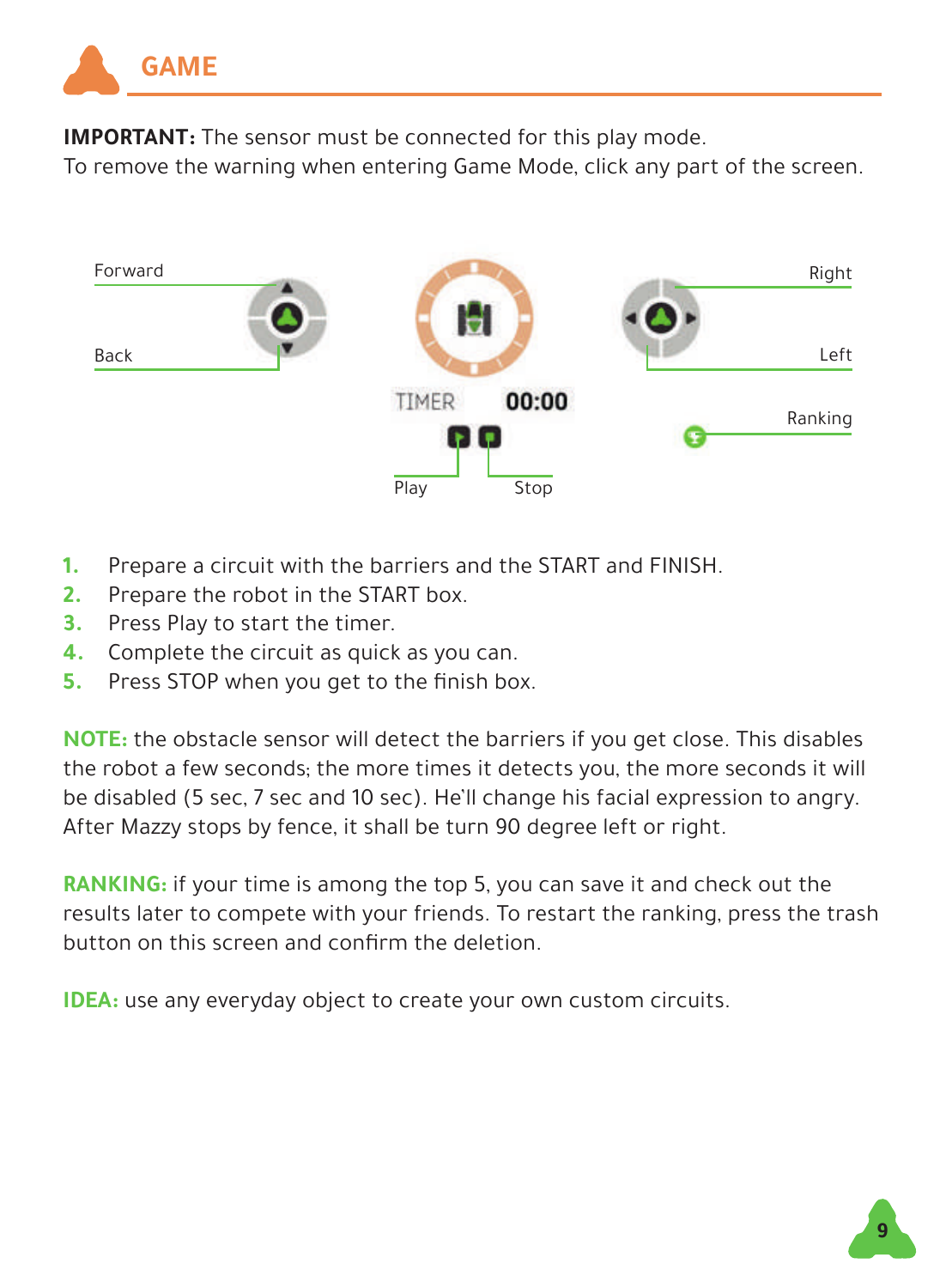

Mazzy includes some game items: one start square, one finish square and 13 obstacle fences.

You can imagine thousands of tracks and mazes, to play on direct-drive mode or on programming mode. You can play with the buttons on the central unit or with APP in "Game Maze" mode.

### **OBSTACLE BUILDING**

Bend the die-cutted corners to keep it straight.



NOTE: the obstacle sensor is only available with APP mode.

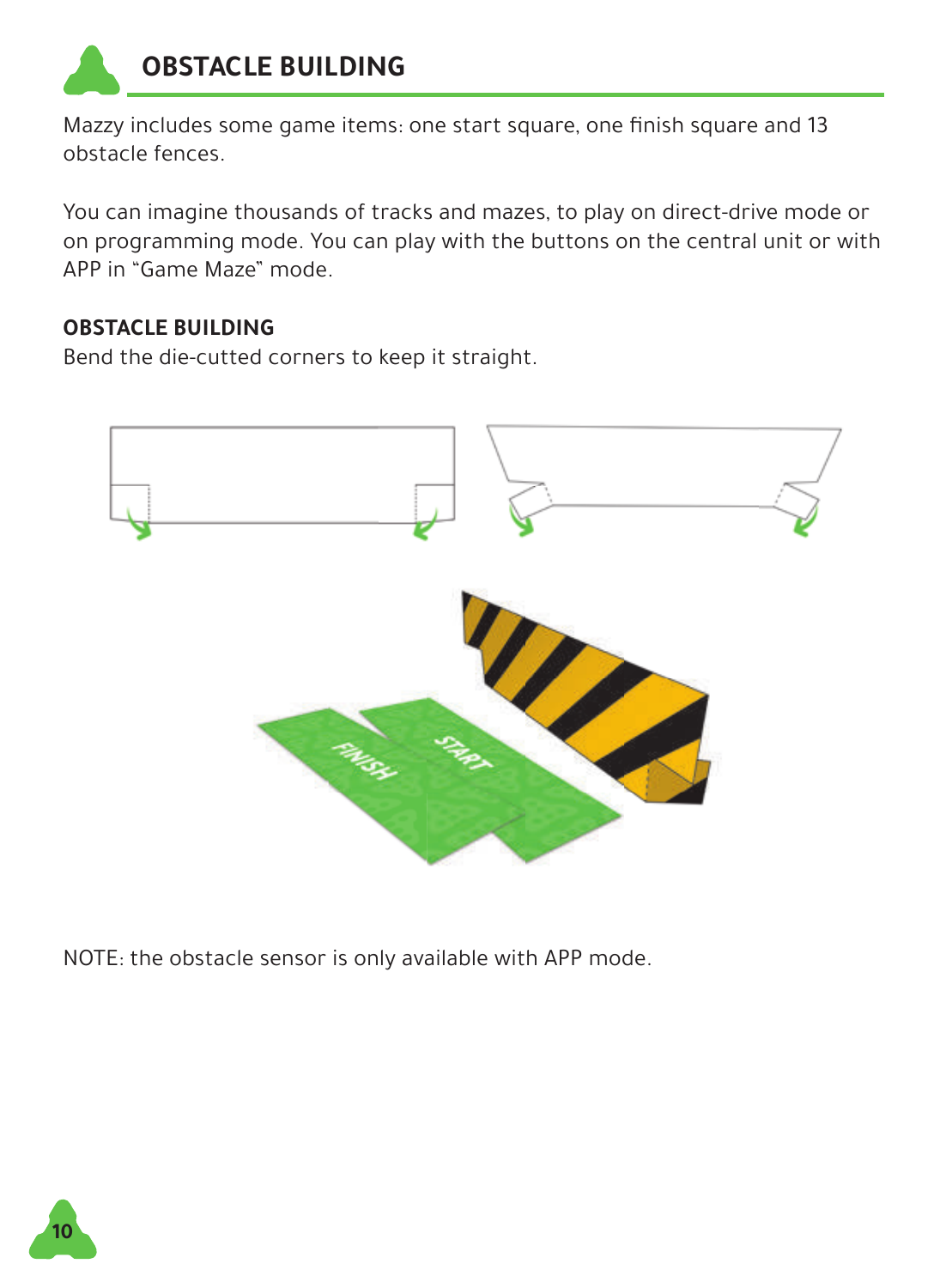BLUETOOTH® technology, brand and logo are owned by and registered to Bluetooth SIG, Inc.

Bluerocket S.L declares that the toy complies with essential requirements and any other applicable or enforceable provisions of Directive 2014/53/EU. You can view the Declaration of Conformity, Doc Mazzy XT380851, on the following link: http://www.worldbrands.es/es/ declaraciones-de-conformidad

Changes or modifications to this product that are not expressly approved by the manufacturer may cancel the user's right to use it.

#### **COLORS AND SPECIFICATIONS MAY VARY FROM PHOTOS AND ILLUSTRATIONS.**

#### **FCC STATEMENTS**

This device complies with Part 15 of the FCC Rules. Operation is subject to the following two conditions: (1) This device may not cause harmful interference, and (2) this device must accept any interference received, including interference that may cause undesired operation. NOTE: This equipment has been tested and found to comply with the limits for a Class B digital device, pursuant to Part 15 of the FCC Rules. These limits are designed to provide reasonable protection against harmful interference in a residential installation. This equipment generates uses and can radiate radio frequency energy and, if not installed and used in accordance with the instructions, may cause harmful interference to radio communications. However, there is no guarantee that interference will not occur in a particular installation. If this equipment does cause harmful interference to radio or television reception, which can be determined by turning the equipment off and on, the user is encouraged to try to correct the interference by one of the following measures:

- Reorient or relocate the receiving antenna.
- Increase the separation between the equipment and receiver.
- Connect the equipment into an outlet on a circuit different from that to which the receiver is connected.
- Consult the dealer or an experienced radio/TV technician for help.

WARNING: Any changes or modifications not expressly approved by the party responsible for compliance could void the user's authority to operate this equipment.

The device must not be co-located or operating in conjunction with any other antenna or transmitter.

"FCC RF Radiation Exposure Statement Caution: To maintain compliance with the FCC's RF exposure guidelines, place the product at least 20cm from nearby persons."

This device complies with FCC's radiation exposure limits set forth for an uncontrolled environment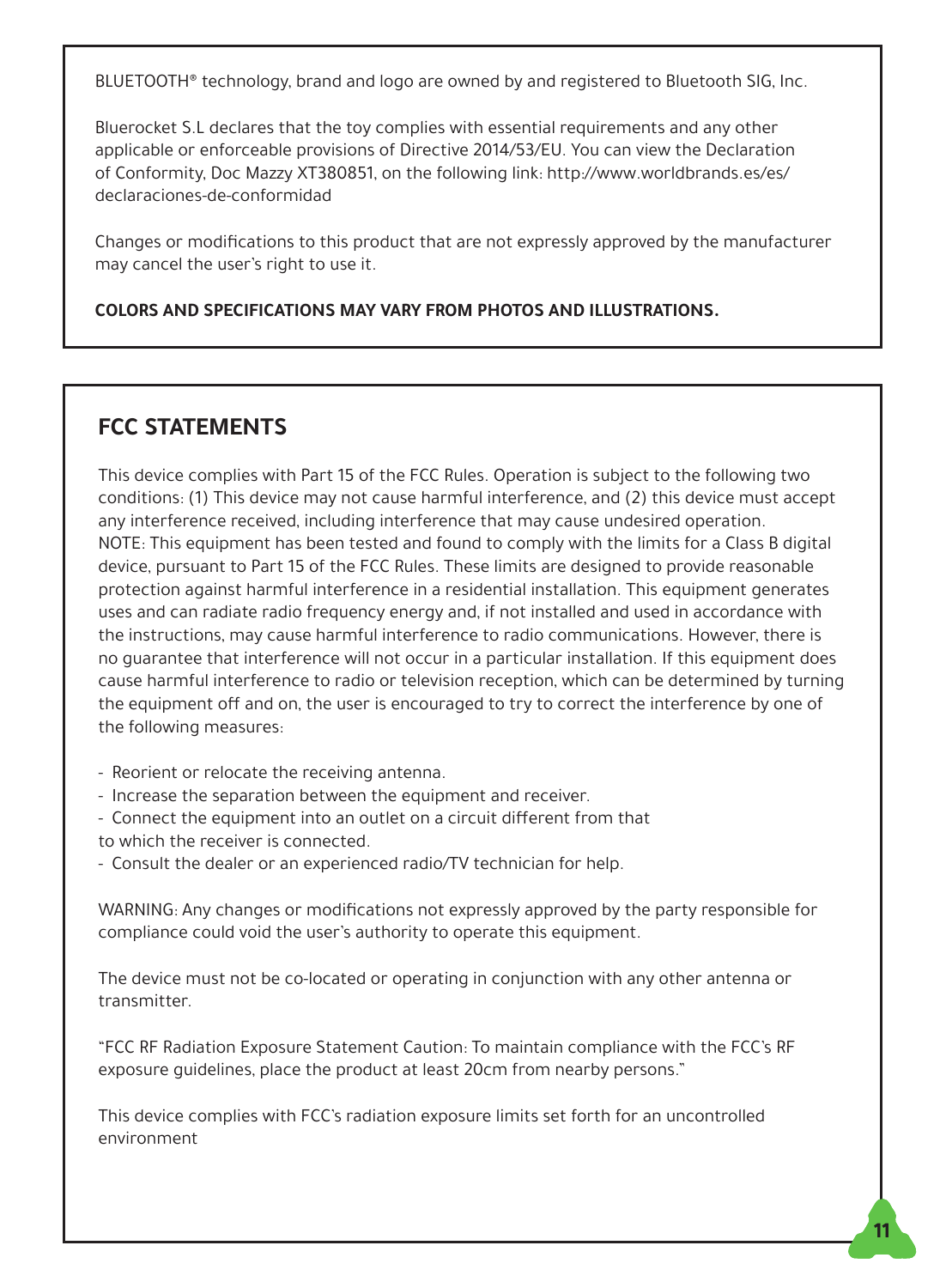## **ESPAÑOL**

## **INICIAR LA APP**

Abre la aplicación Mazzy Smart APP. Hay que seleccionar el modelo en el que está montado Mazzy para continuar: robot o vehículo.



Si necesitas cambiar esta opción durante el juego, hay un botón en la esquina superior izquierda para alternarlo.



En la parte superior aparecerá siempre este menú básico:

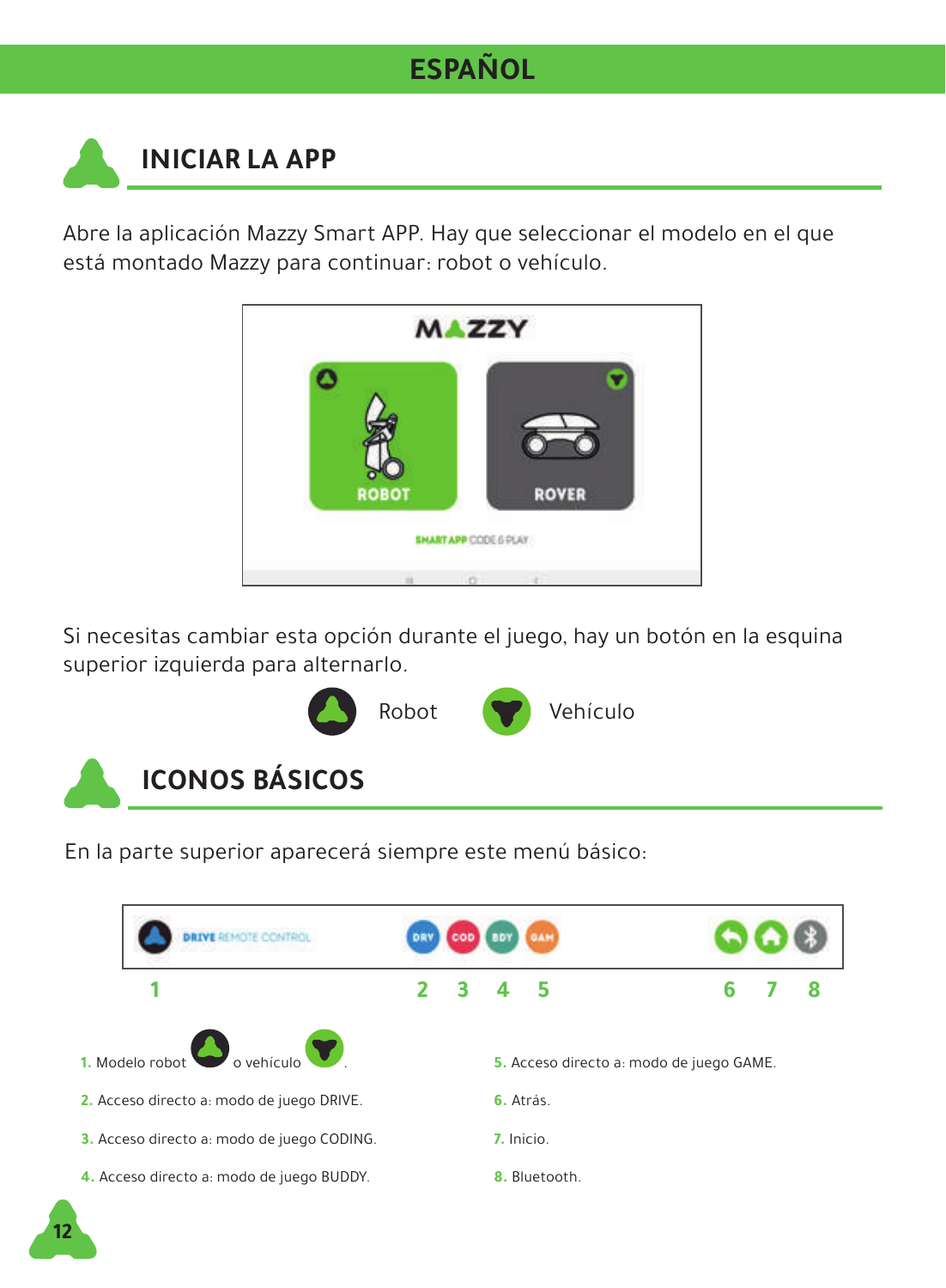

- **1.** Encender el robot con el botón central.
- **2.** Presionar el botón Bluetooth en la parte superior derecha de la pantalla (icono Bluetooth).
- **3.** Seleccionar "Mazzy".
- **4.** Si se ha emparejado correctamente, el robot emitirá un

pitido doble y el botón Bluetooth cambiará a color verde.



#### **DESACTIVAR**

Para desemparejar presionar el botón Bluetooth de nuevo. El robot emitirá un pitido y el botón cambiará a color gris.



## **MODO REPOSO**

Cuando el robot está inactivo 5 minutos, se apaga automáticamente. Durante estos 5 minutos, emite un breve pitido cada minuto y cambia la expresión facial para avisarte.

Si está emparejado, el robot no entra en modo reposo.

**BATERÍA BAJA:** cuando tiene batería baja, el robot cambia la expresión facial, hace un sonido y se apaga automáticamente.

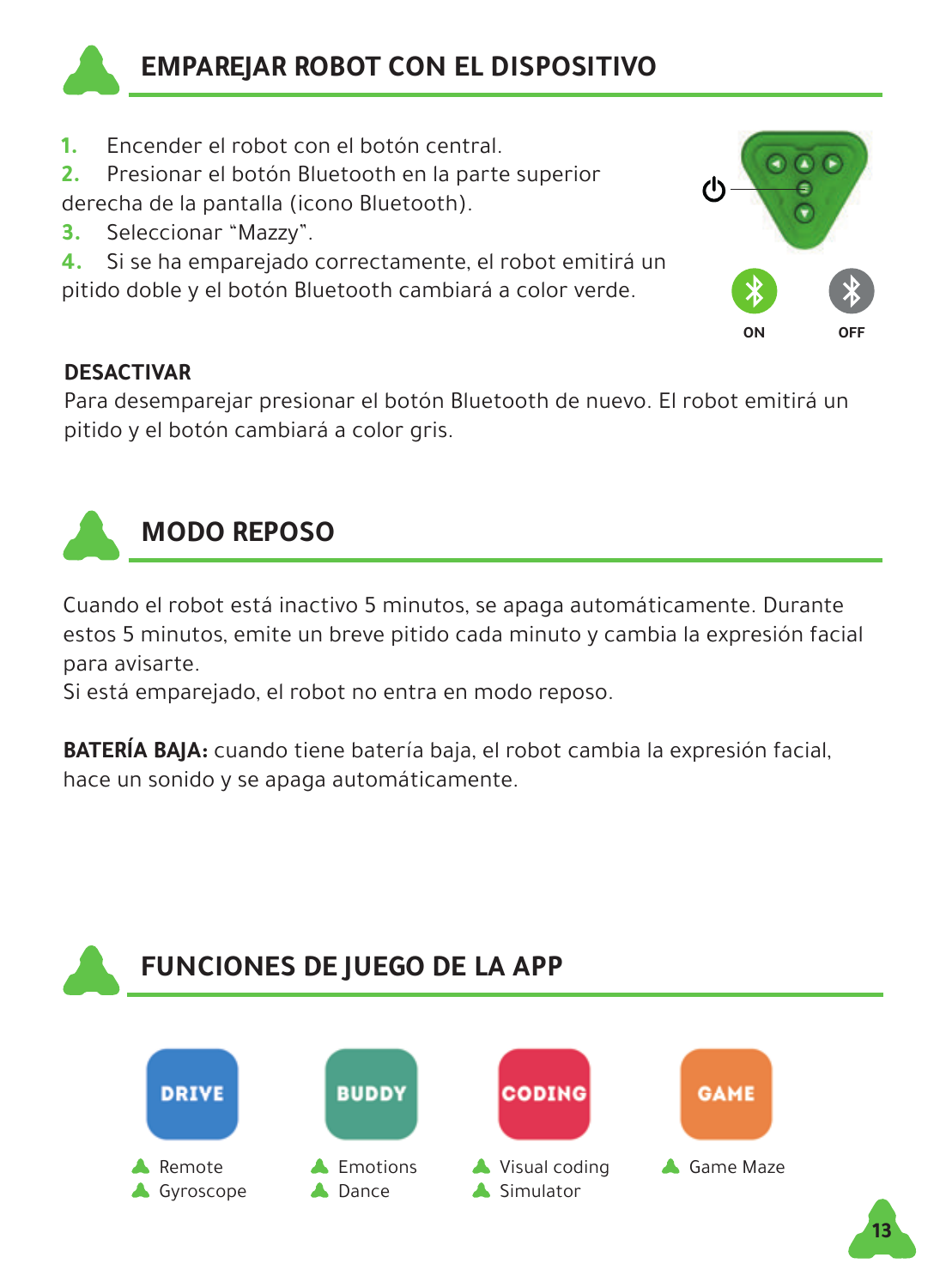

### **GYROSCOPE**



Puedes dirigir el robot inclinando el dispositivo hacia la dirección deseada.

El panel de expresiones faciales, sonidos y modo baile funciona igual que en modo REMOTE.

## **BUDDY**

### **EMOTIONS**



**1.** Selecciona en el panel izquierdo la expresión facial.

**2.** Visualízala más grande en la pantalla ficticia de la derecha.

**3.** Envíasela al robot con el botón de Play.

**4.** Repite la expresión en bucle marcando el botón Bucle.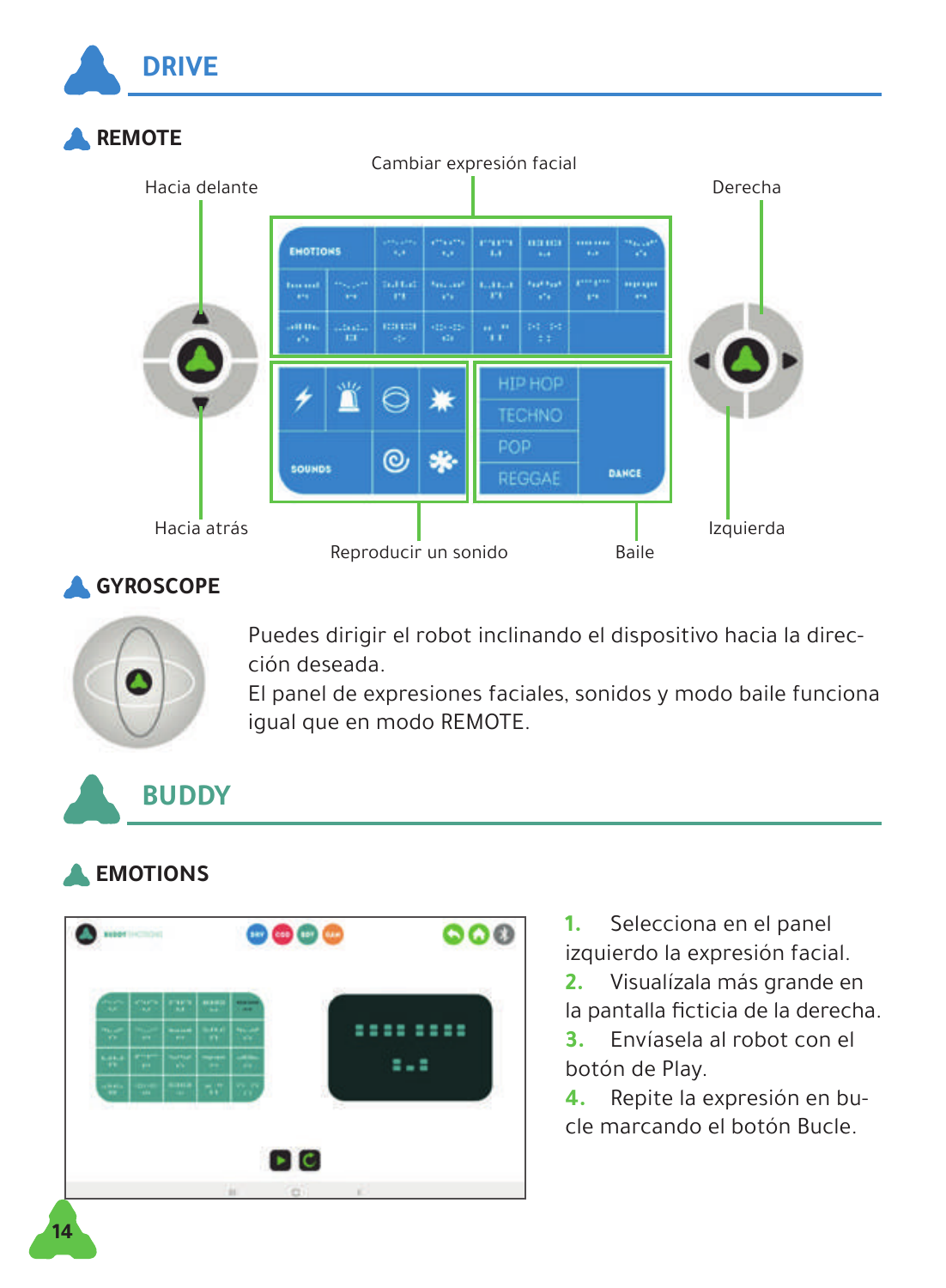



**1.** Selecciona en el panel izquierdo el estilo de baile.

**2.** Envíasela al robot con el botón de Play.

**3.** Pausala con el botón de Pausa.

**4.** Repite el baile en bucle marcando el botón Bucle.

## **CODING - PROGRAMACIÓN CON LA APP**

### **VISUAL CODING**



**FIN DE SECUENCIA:** cuando has terminado de programar la secuencia, hay que marcar el final con este botón.



**PLAY:** reproducir la secuencia. **IMPORTANTE:** Esta opción no funciona si no se ha marcado el final de la secuencia.



**PAUSA:** mientras el robot está realizando la secuencia, puedes pausarla con este botón.



**MEMORIA:** puedes guardar hasta tres secuencias en la memoria. Elige el número de memoria (1, 2 o 3) y pulsa guardar o borrar.

**NOTA:** Es recomendable guardar las secuencias antes de darle al simulador, para evitar



perderla.

3W6L5h, marca resta sen comanado. Suno rendita la res comando unos segun-**BORRAR:** seleccionando un comando y presionando después este dos, se elimina toda la secuencia.



**SIMULADOR:** entrar en el modo simulación de la secuencia.

En la parte inferior aparecerá siempre este menú básico:

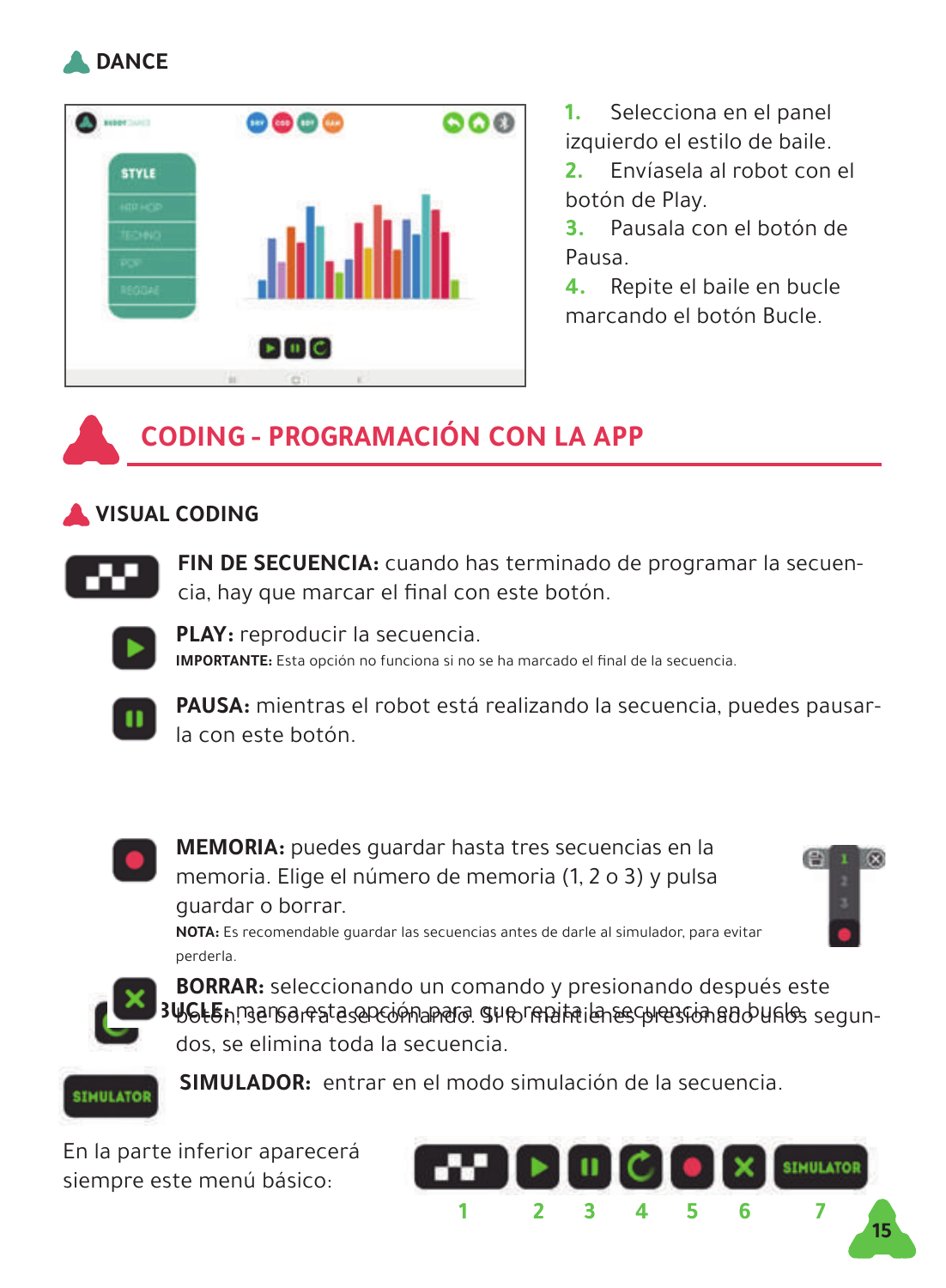La cuadrícula representa una línea temporal (de izquierda a derecha). A medida que se añaden comandos, va completándose la cuadrícula.

Se pueden programar hasta 20 acciones por línea, y repetir cada acción hasta un máximo de 8 veces.



#### **PARA RELLENAR LA CUADRÍCULA DE PROGRAMACIÓN:**

Seleccionando la casilla que queremos rellenar, se despliega el panel de opciones posibles para esa línea de tiempo. Estas son las posibilidades:

**EXPRESIONES FACIALES:** 20 expresiones faciales diferentes con animación:

|  |  | <b>Contract Contract Contract Contract Contract Contract Contract Contract Contract Contract Contract Contract Contract Contract Contract Contract Contract Contract Contract Contract Contract Contract Contract Contract Contr</b> |  |  |  |
|--|--|--------------------------------------------------------------------------------------------------------------------------------------------------------------------------------------------------------------------------------------|--|--|--|

**MOVIMIENTOS:** 6 movimientos diferentes:



**SONIDOS:** 6 sonidos diferentes:

**16**



**REPETICIONES:** con los botones + y -, podemos programar el número de veces que se repite cada acción de la cuadrícula. Hasta un máximo de 8 repeticiones.



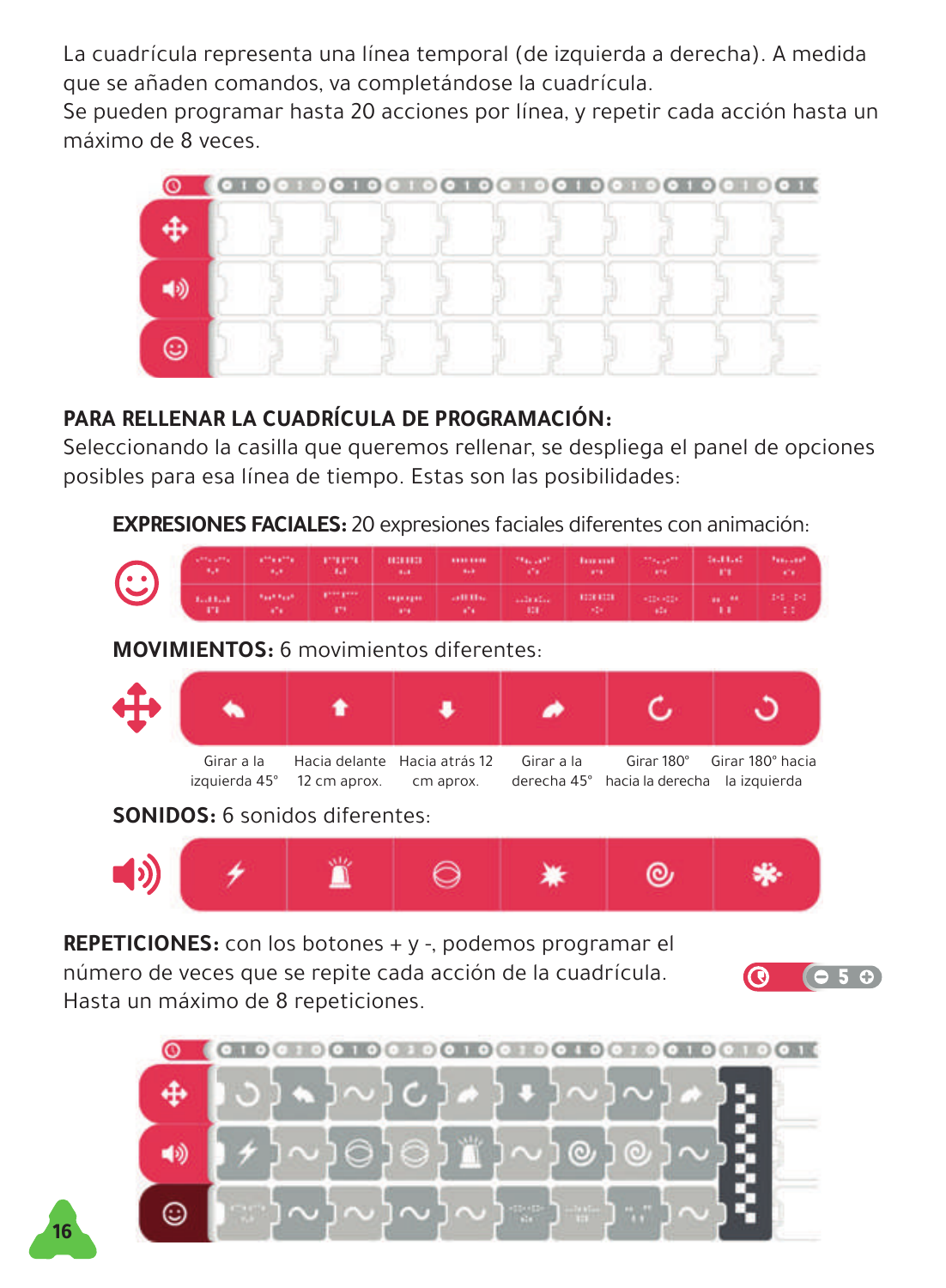## **SIMULATOR**

En la parte inferior aparecerá siempre este menú básico:





**PLAY:** reproducir la secuencia.



**PAUSA:** puedes pausar la simulación con este botón.

**RESTART:** volver a empezar la simulación desde el principio.

**BUCLE:** marca esta opción para que repita la secuencia en bucle.

**MEMORIA:** elige en el desplegable qué secuencia quieres simular.

- **1.** Prepara una secuencia en el modo "Visual Coding".
- **2.** Pulsa "fin de la secuencia" para rellenar automáticamente los huecos en blanco.
- **3.** Guarda la secuencia en la memoria deseada (1, 2 o 3).
- **4.** Abre el simulador.

**5.** Con el botón de memoria, selecciona la secuencia que quieres reproducir en el simulador.

**6.** Pulsa Play.



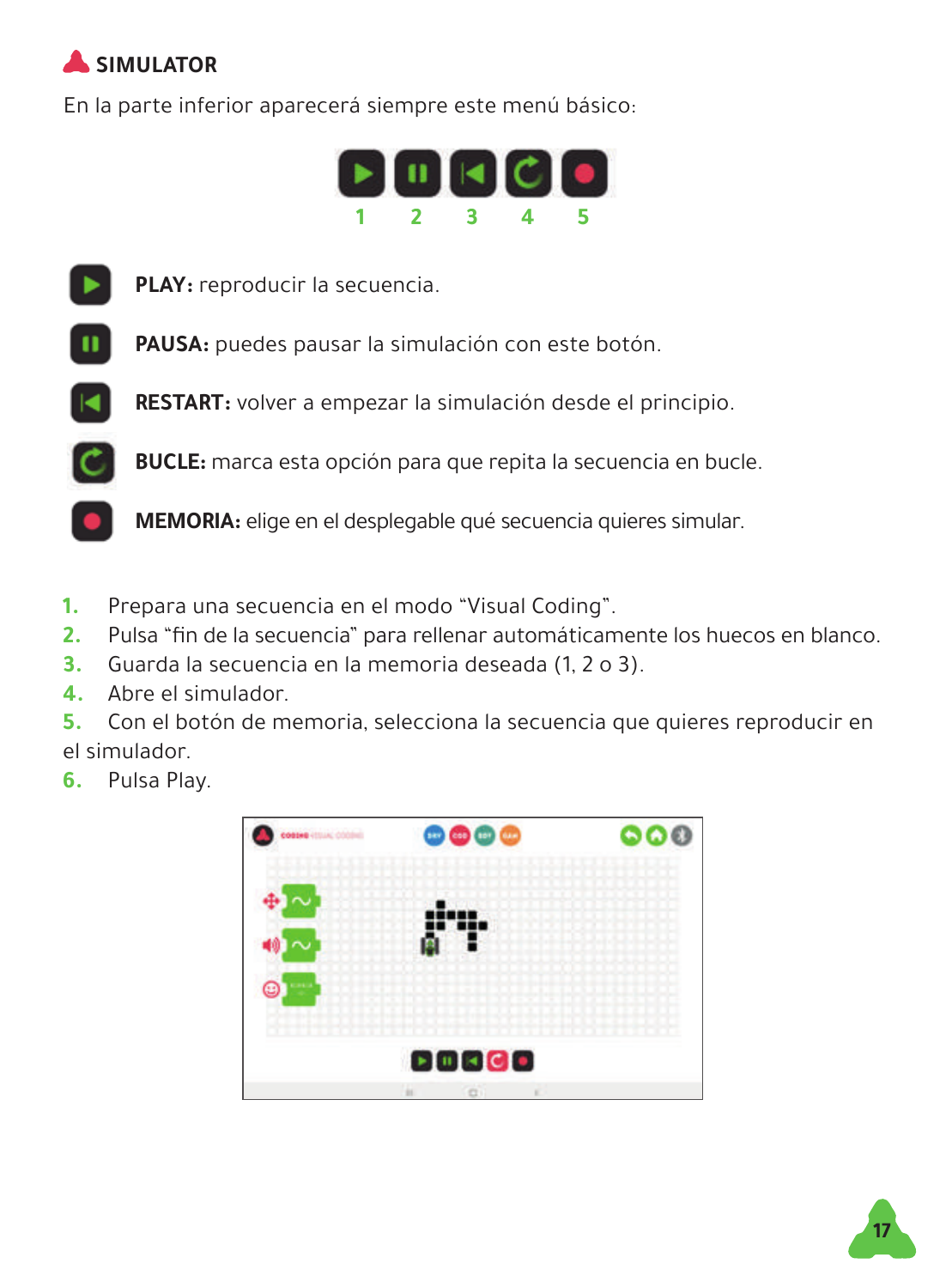

**IMPORTANTE:** El sensor debe estar conectado para este modo de juego. Para quitar la advertencia al entrar al modo de juego, presionar cualquier parte de la pantalla.



- **1.** Prepara un circuito con las vallas, el START y el FINISH.
- **2.** Prepara el robot en la casilla de START.
- **3.** Pulsa Play para poner el cronómetro en marcha.
- **4.** Realiza el circuito en el menor tiempo posible.
- **5.** Pulsa STOP cuando llegues a la casilla de finish.

**NOTA:** El sensor de obstáculos detectará las vallas si te aproximas a unos centímetros. Esto inhabilita el robot unos segundos; contra más veces te detecte, más segundos te inhabilitará (5 seg, 7 seg y 10 seg). Irá cambiando la expresión facial a enfadado. Después para desbloquear Mazzy, deberás girar 90 grados a la derecha o izquierda.

**RÁNKING:** Si tu tiempo está entre los 5 mejores, podrás guardarlo y consultar más tarde los resultados para competir con tus amigos. Para reiniciar el ránking, presiona el botón de la papelera en esta pantalla y confirma el borrado.

**IDEA:** Utiliza cualquier objeto cotidiano para crear tus propios circuitos personalizados.

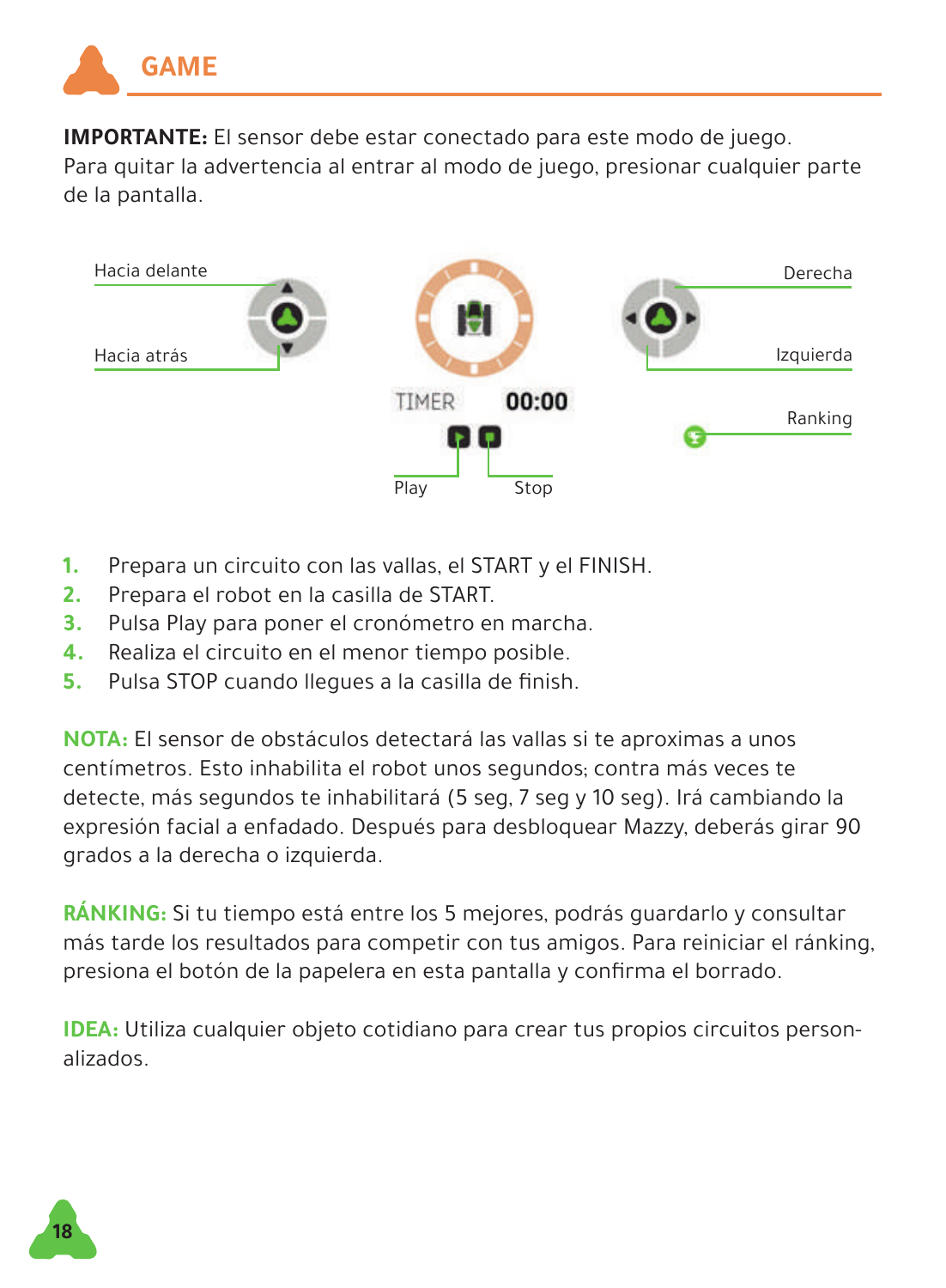

Mazzy incluye una casilla de salida (START), una de llegada (FINISH) y 13 vallas de obstáculo.

Puedes imaginar miles de recorridos y laberintos, para jugar directamente o para programar. Puedes jugar con la botonera del robot/vehículo o a través de la APP con el modo "Game Maze".

### **MONTAJE DE LOS OBSTÁCULOS**

Dobla las esquinas troqueladas para que se mantengan en pie.



La tecnología BLUETOOTH®, la marca y el logo son propiedad registrada por Bluetooth SIG Inc.

Por medio de la presente BlueRocket™ declara que el juguete cumple con los requisitos esenciales y cualesquiera otras disposiciones aplicables o exigibles de la Directiva 2014/53/EU. Puede consultar la Declaración de Conformidad, Doc Mazzy XT380851, en el siguiente enlace: http://www.worldbrands.es/es/declaraciones-de-conformidad

Los cambios o modificaciones en este producto que no estén expresamente aprobados por el fabricante pueden anular la autorización al usuario para poder utilizarlo.

**LOS COLORES Y ESPECIFICACIONES PUEDEN VARIAR RESPECTO A LAS FOTOS E ILUSTRACIONES.**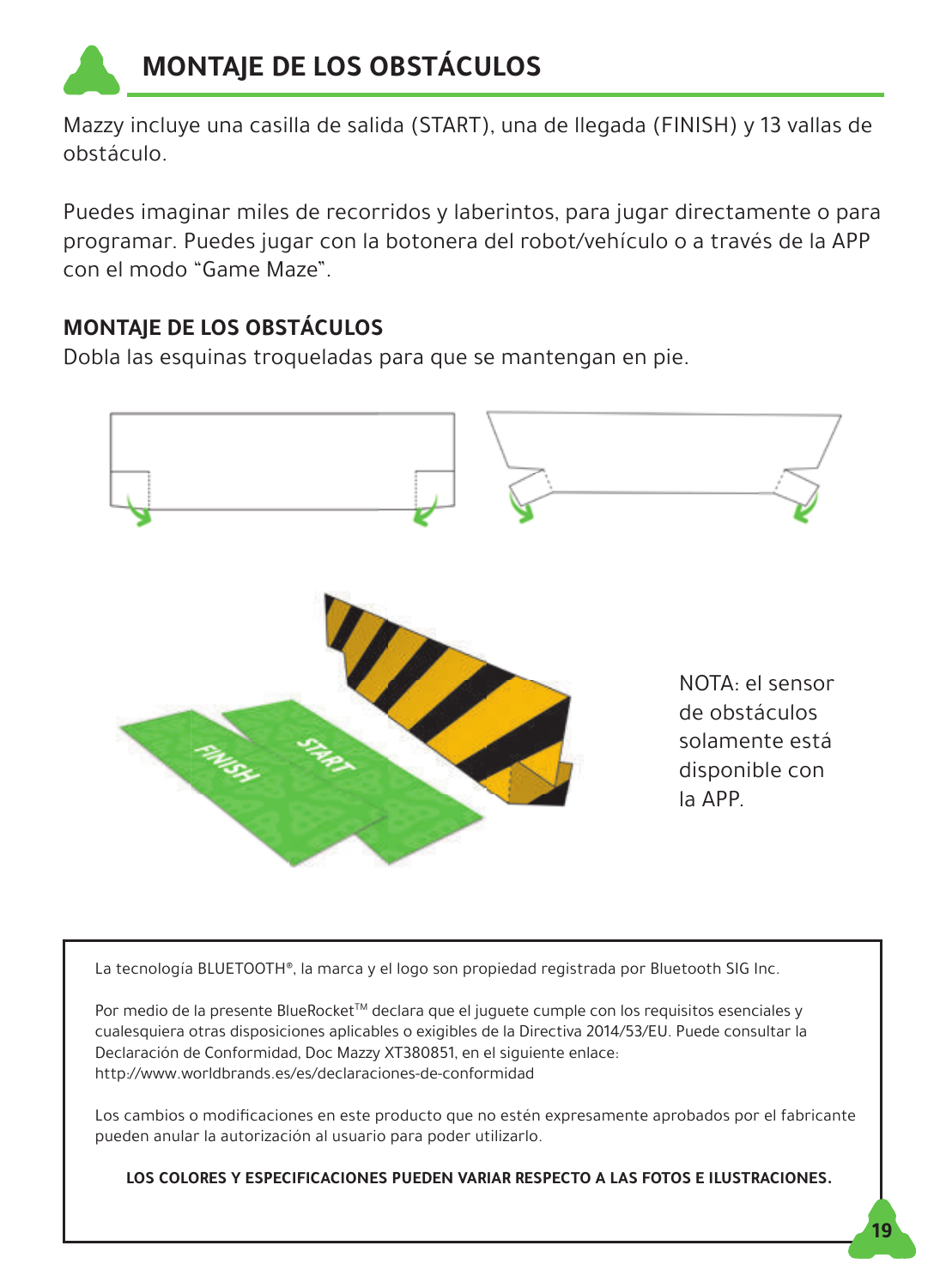## **PORTUGUÊS**

# **INICIE O APP**

**20**

Abre a APP Mazzy Smart APP. Será necessário selecionar o modelo em que está montado o Mazzy para continuar: robô ou veículo.



Se precisar de alterar esta opção durante o jogo, há um botão no canto superior esquerdo para o fazer.



Na parte superior aparecerá sempre o seguinte menu básico:

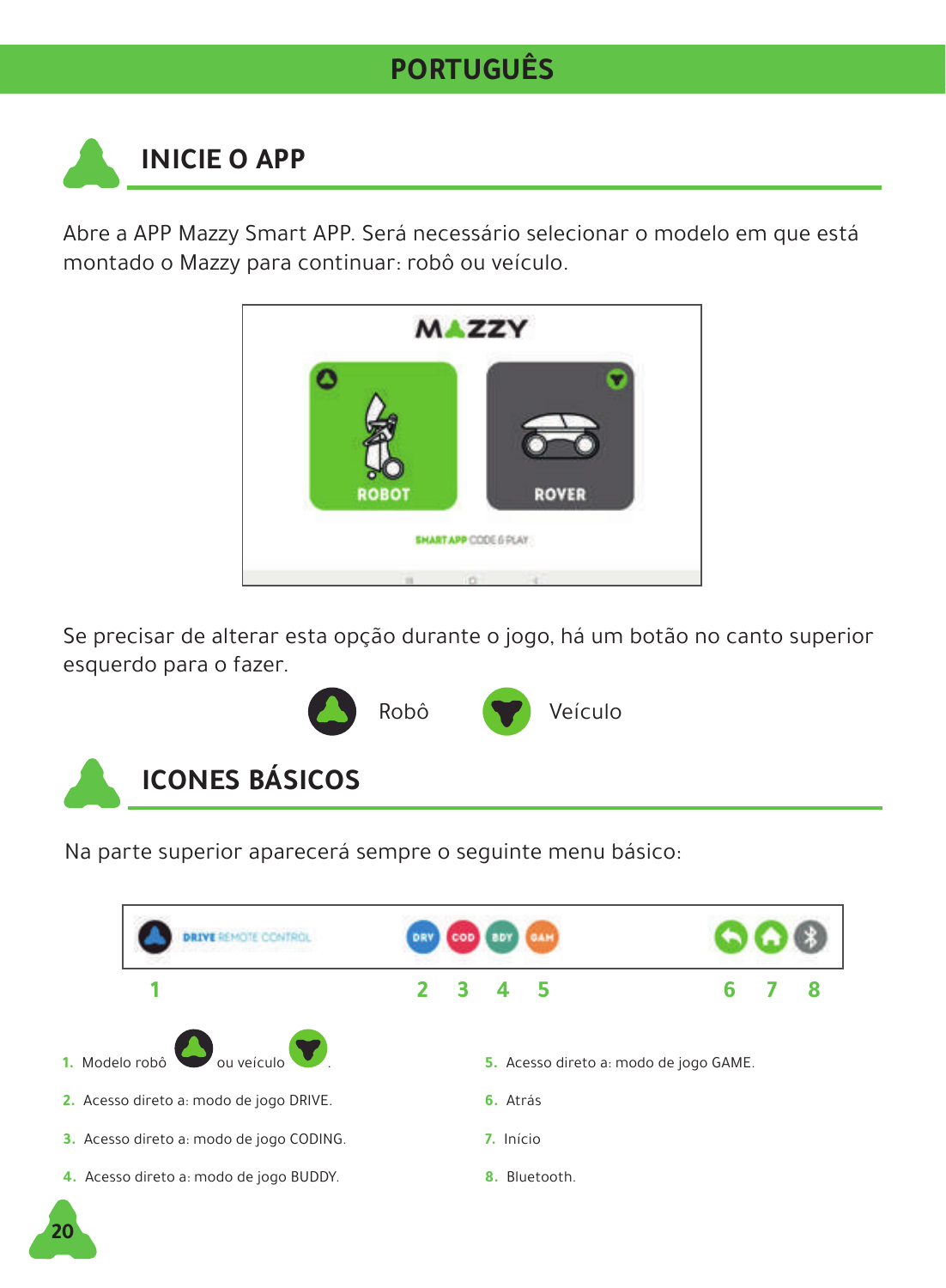

### **EMPARELHAR ROBÔ COM O DISPOSITIVO**

- **1.** Ligar o robô com o botão central.
- **2.** Pressionar o botão Bluetooth na parte superior direita do ecrã. (Ícone Bluetooth)
- **3.** Selecionar "Mazzy".
- **4.** Se estiver emparelhado corretamente, o robô emitirá um duplo apito e o botão Bluetooth ficará de cor verde.



#### **DESATIVAR**

Para desemparelhar, pressione o botão Bluetooth novamente. O robô emitirá um apito e o botão ficará de cor cinzenta.



### **MODO REPOUSO**

Quando o robô está inativo durante 5 minutos, irá desligar automáticamente.

Durante estes 5 minutos, emite um breve apito a cada minuto e muda a expressão facial como aviso.

Se estiver emparelhado, o robô não entrará em modo de repouso.

**BATERIA FRACA:** quando tem bateria fraca, o robô muda a expressão facial, emite um som e desliga automáticamente.

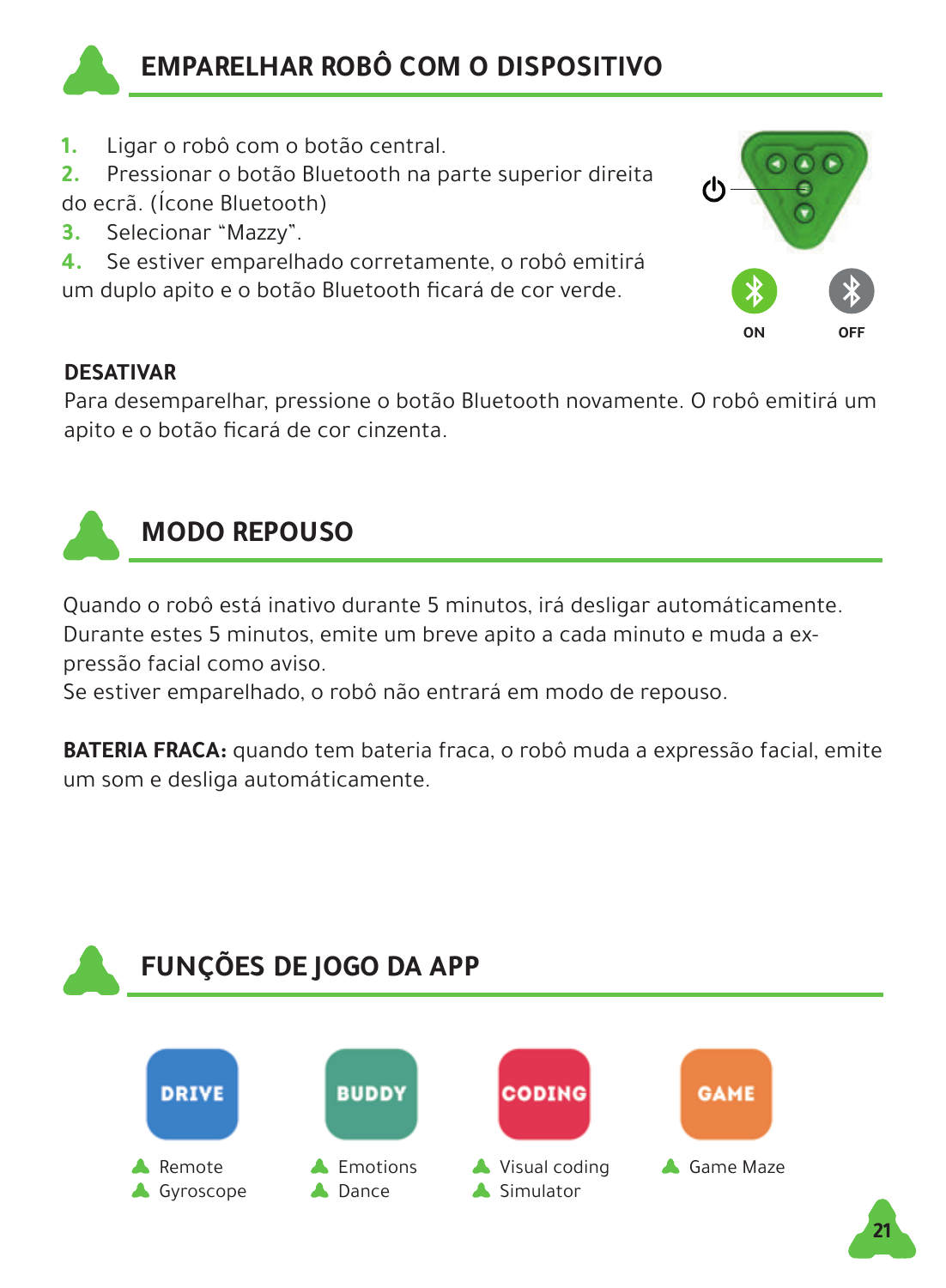

#### **GYROSCOPE**



Podes controlar o robô inclinando o dispositivo na direção desejada.

O painel de expressões faciais, sons e modo de dança funciona da mesma fora que no modo REMOTE.

## **BUDDY**

### **EMOTIONS**



- **1.** Seleciona no painel esquerdo a expressão facial.
- **2.** Visualizar em tamanho maior no ecrã da direita.
- **3.** Enviar ao robô com o botão PLAY.
- **4.** Repete as expressões em loop pressionando o botão LOOP.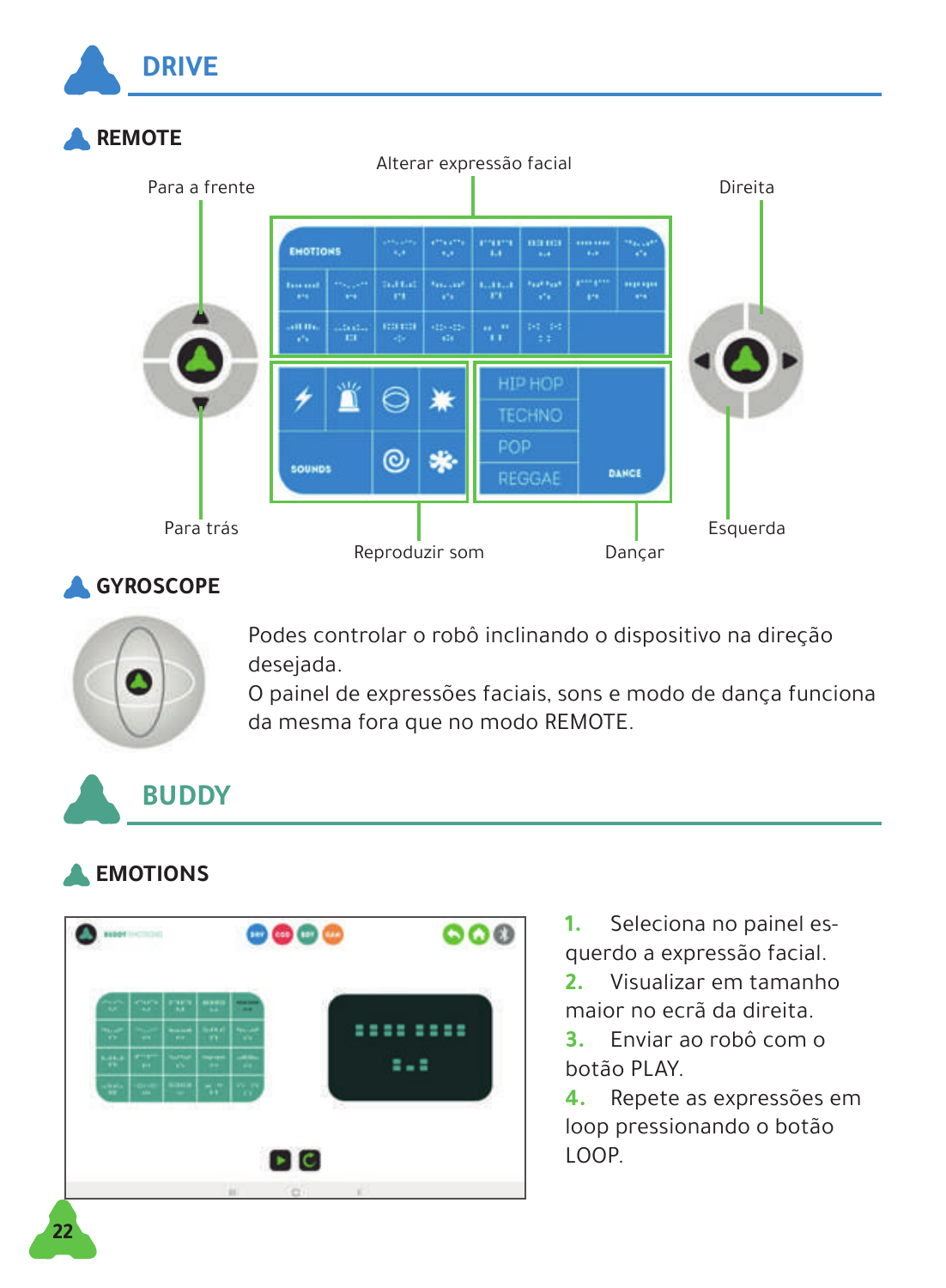



**1.** Seleciona no painel esquerdo o modo Dança.

**2.** Envia ao robô com o botão Play.

**3.** Pausa com o botão Pausa.

**4.** Repete a dança em loop pressionando o botão LOOP.

## **CODING - PROGRAMAÇÃO COM A APP**

### **VISUAL CODING**



**FIM DA SEQUÊNCIA:** quando terminares de programar a sequência, terás que marcar o final com este botão.



**PLAY:** reproduzir sequência. **IMPORTANTE:** Esta opção não funciona se não for marcado o final da sequência.



**PAUSA:** enquanto o robô está a fazer a sequência, podes interrompe-la com este botão.



**LOOP:** marca esta opção para que a sequência repita em loop.



**MEMÓRIA:** podes gravar até três sequências na memória. Escolhe o número de memória (1, 2 ou 3) e pressiona gravar ou apagar. **NOTA:** É recomendável gravar as sequências antes de enviar ao simulador, para evitar

曲



**APAGAR:** selecionando uma ordem e depois pressionando este botão, apaga-se a ordem. Se for mantido pressionado alguns segundos, elimina toda a sequência.



**SIMULADOR:** entrar no modo simulação da sequência.

Na parte inferior aparecerá sempre este menu básico:

perde-las.

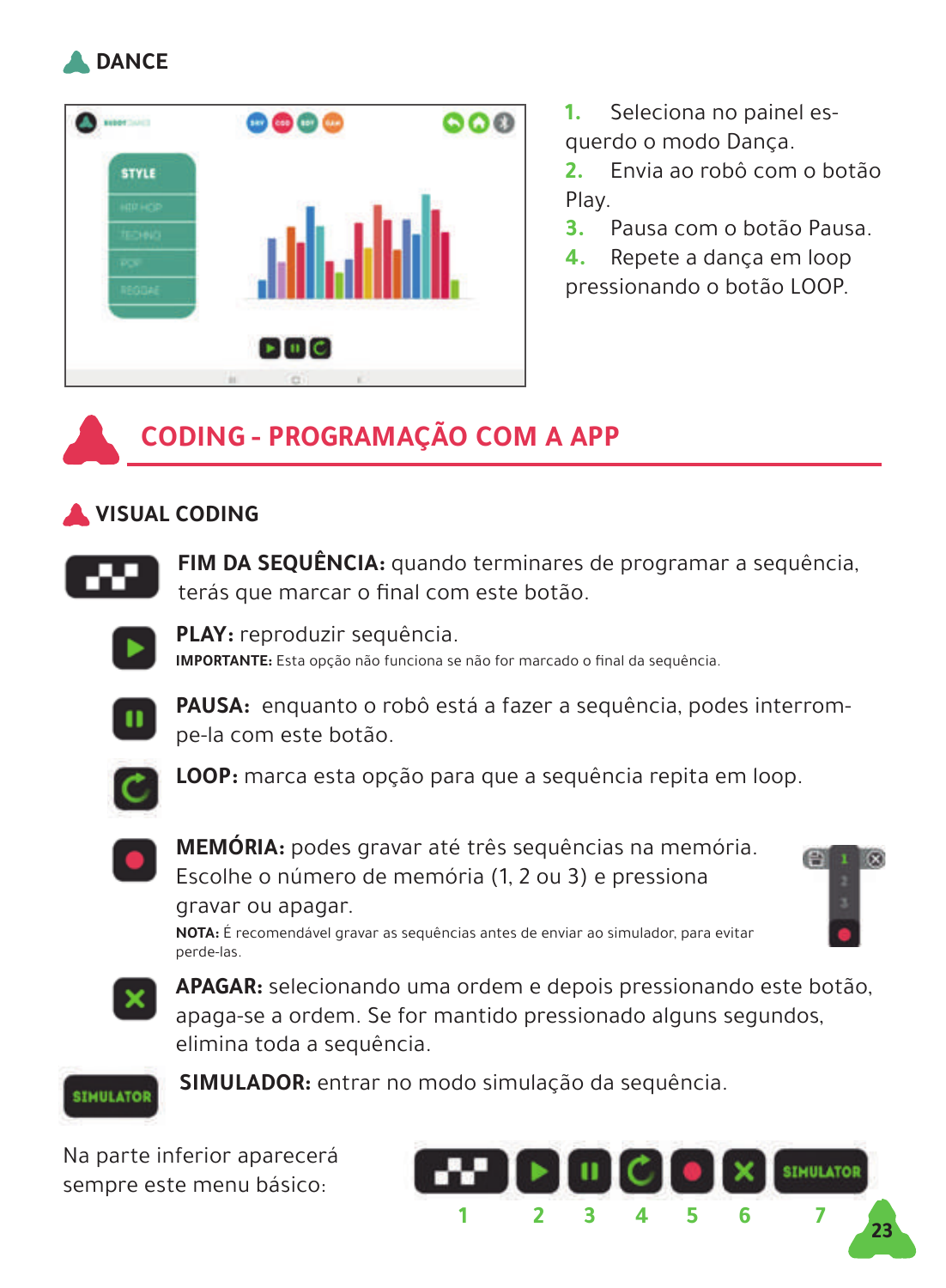A grelha representa uma linha temporal (da esquerda para a direita). À medida que se acrescentam ordens, vai-se completando a grelha.

Podem programar até 20 acções por linha e repetir cada ação até um máximo de 8 vezes.



#### **PARA PREENCHER A GRELHA DE PROGRAMAÇÃO:**

Selecionando a caixa que queremos preencher, o painel de opções possíveis para essa linha do tempo é exibido. Estas são as possibilidades:

**EXPRESSÕES FACIAIS:** 20 expressões faciais diferentes com animação.

|  |  | and the control of the control of the control of the control of the control of the control of the control of the |  |  |  |
|--|--|------------------------------------------------------------------------------------------------------------------|--|--|--|

**MOVIMENTOS:** 6 movimentos diferentes:



**SONS:** 6 sons diferentes:

**24**



**REPETIÇÕES:** com os botões + e -, podemos programar o número

de vezes que se repete cada ação na grelha até um máximo de 8 repetições.



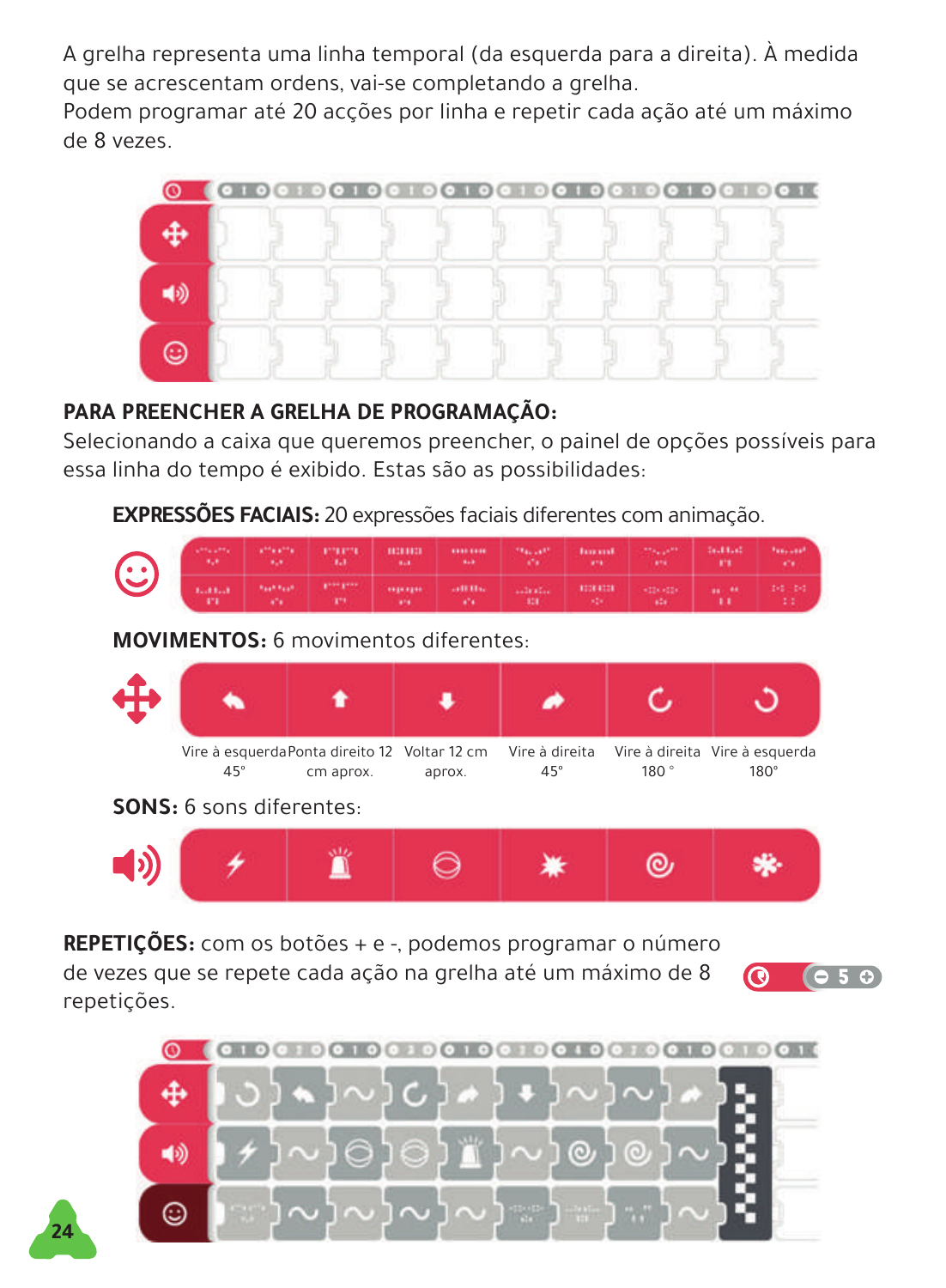## **SIMULATOR**

Na parte inferior aparecerá sempre este menu básico:





**PLAY:** reproduzir a sequência

**PAUSA:** podes interromper a simulação com este botão.





**MEMÓRIA:** Escolhe no painel a sequência que queres simular.

**1.** Prepara uma sequência no modo "Visual Coding".

**2.** Pressiona "fim de sequência" para preencher automáticamente os espaços em branco.

- **3.** Guarda a sequência na memoria desejada (1, 2 ou 3).
- **4.** Abre o simulador.

**5.** Com o botão de memória, seleciona a sequência que queres reproduzir no simulador.

**6.** Pressiona Play.



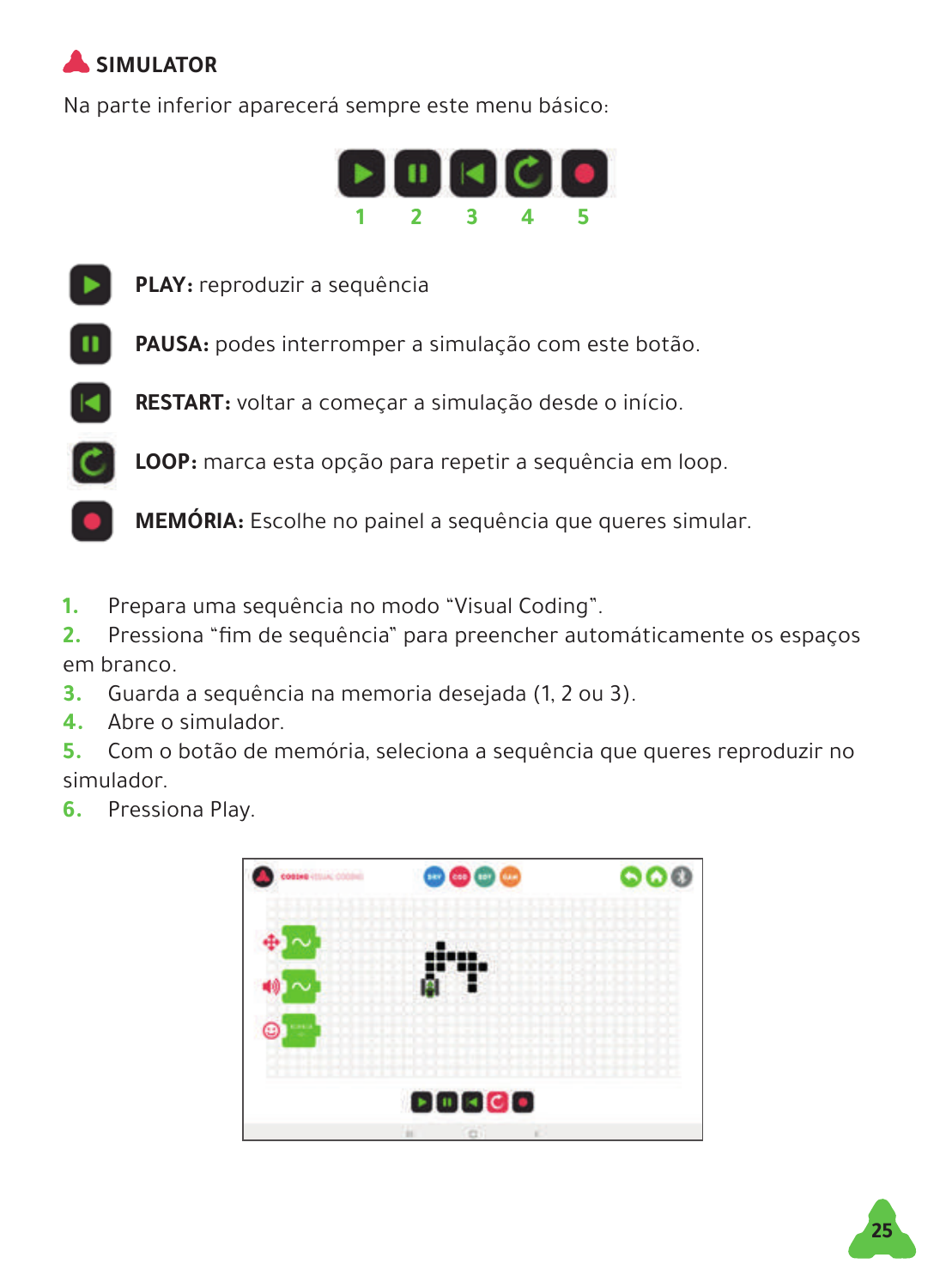

**IMPORTANTE:** o sensor deve estar conectado para este modo de jogo. Para retirar o aviso ao entrar no modo de jogo, pressionar qualquer parte do ecrã.



- **1.** Prepara um circuito com as cercas, o START (inicio) e o FINISH (fim).
- **2.** Prepara o robô na casa START.
- **3.** Pressiona Play para iniciar o cronómetro.
- **4.** Realiza este circuito no menor tempo possível.
- **5.** Pressiona STOP quando chegues à casa de FINISH.

**NOTA:** O sensor de obstáculos detetará as cercas caso se aproxime alguns centímetros. Isto irá inabilitar o robô durante uns segundos; quantas mais vezes detete as cercas, mais segundos ficará inabilitado (5 seg, 7seg. E 10 seg.). Irá alterar a expressão facial para irritado. Para desbloquear o Mazzy deverás rodar 90 graus para a direita ou esquerda.

**RANKING:** Se o teu tempo estiver entre os 5 melhores, poderás guarda-lo e consultar mais tarde os resultados para competir com os teus amigos. Para reiniciar o ranking, pressiona o botão de lixo neste ecrã e confirma a exclusão.

**IDEIA:** Utiliza qualquer objeto cotidiano para criar os teus próprios circuitos personalizados.

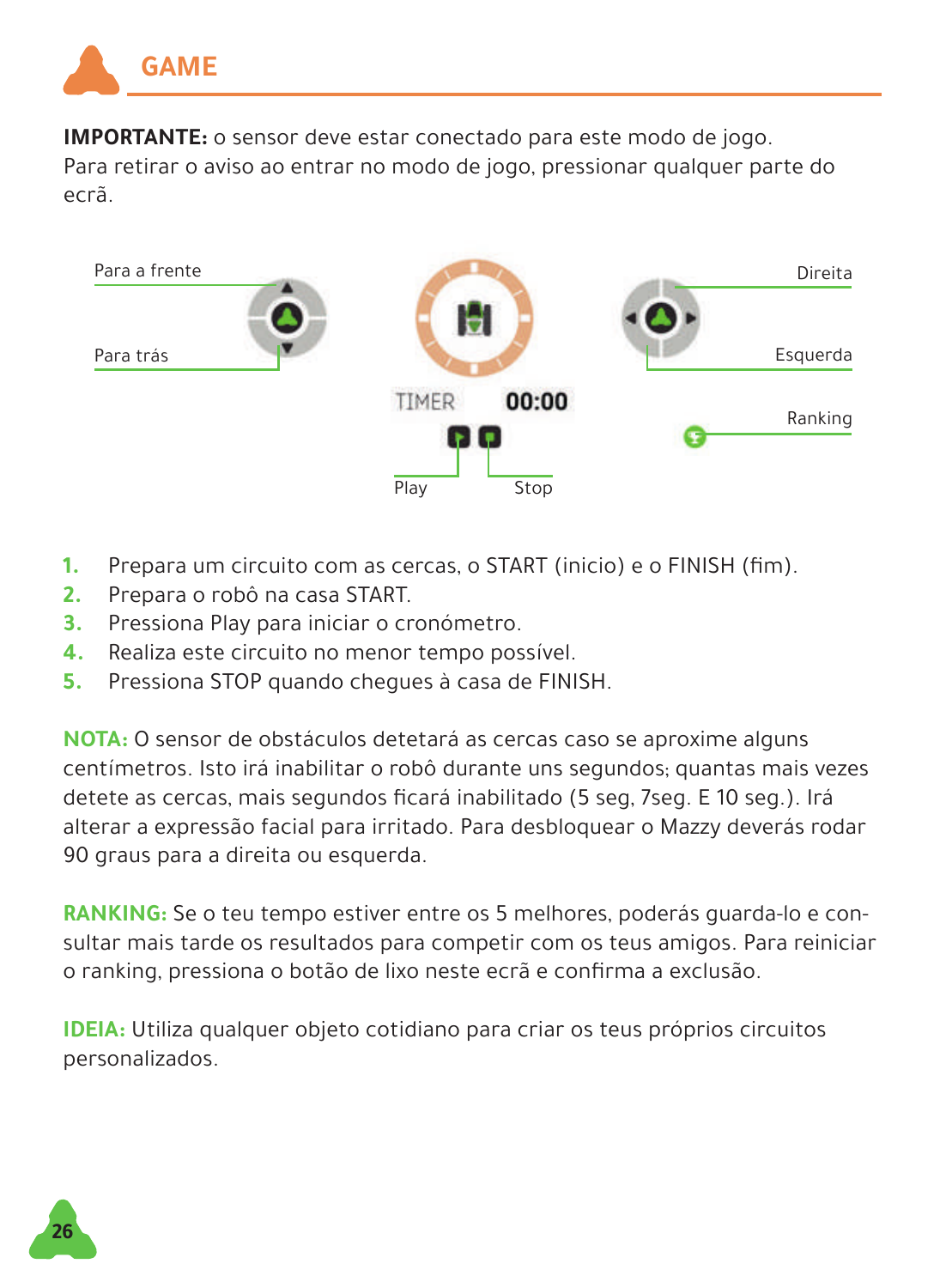

Mazzy inclui uma casa de saída (START), uma de chegada (FINISH) e 13 cercas de obstáculo.

Podes imaginar milhares de desafios e labirintos, para brincar diretamente ou programar. Podes brincar com os botões do robô/veículo ou através da APP com o modo "Game/Maze".

### **MONTAGEM DOS OBSTÁCULOS**

Dobra os cantos cortados para que se mantenham em pé.



A tecnologia BLUETOOTH®, a marca e o logo são propriedade registada por Bluetooth SIG Inc.

Por meio da presente BlueRocket<sup>TM</sup>, declara que o brinquedo cumpre com os requisitos essenciais e quaisquer outras disposições aplicáveis ou exigíveis pela Diretiva 2014/53/EU. Você pode consultar a Declaração de Conformidade, Doc Mazzy XT380851, no seguinte link: http://www.worldbrands.es/es/ declaraciones-de-conformidad

As alterações ou modificações neste produto que não estejam expressamente aprovados pelo fabricante podem anular a autorização de utilização.

**AS CORES E ESPECIFICAÇÕES PODEM VARIAR RELATIVAMENTE ÀS FOTOS E ILUSTRAÇÕES.**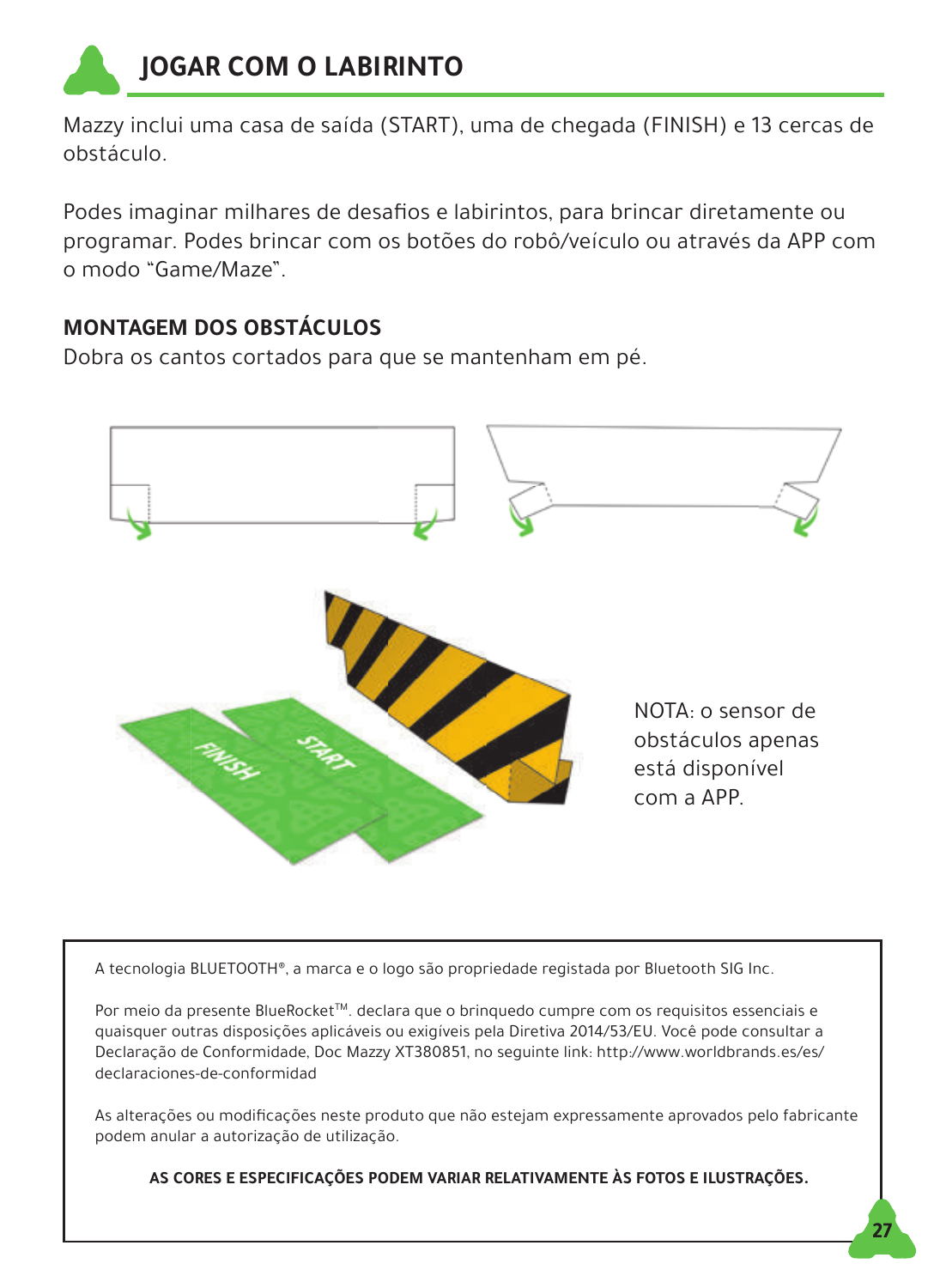### **DEUTSCHE**

## **STARTEN DER APP**

Öffne die Mazzy Smart APP und wähle den Modus, in dem Mazzy sich fortbewegt, um fortzufahren: Roboter oder Rover.



Wenn du diese Option während des Spiels ändern musst, gibt es oben links in der Ecke eine Schaltfläche zum Umschalten.



## **GRUNDLEGENDE MENÜFUNKTIONEN**

Folgendes Menü wird immer oben angezeigt:

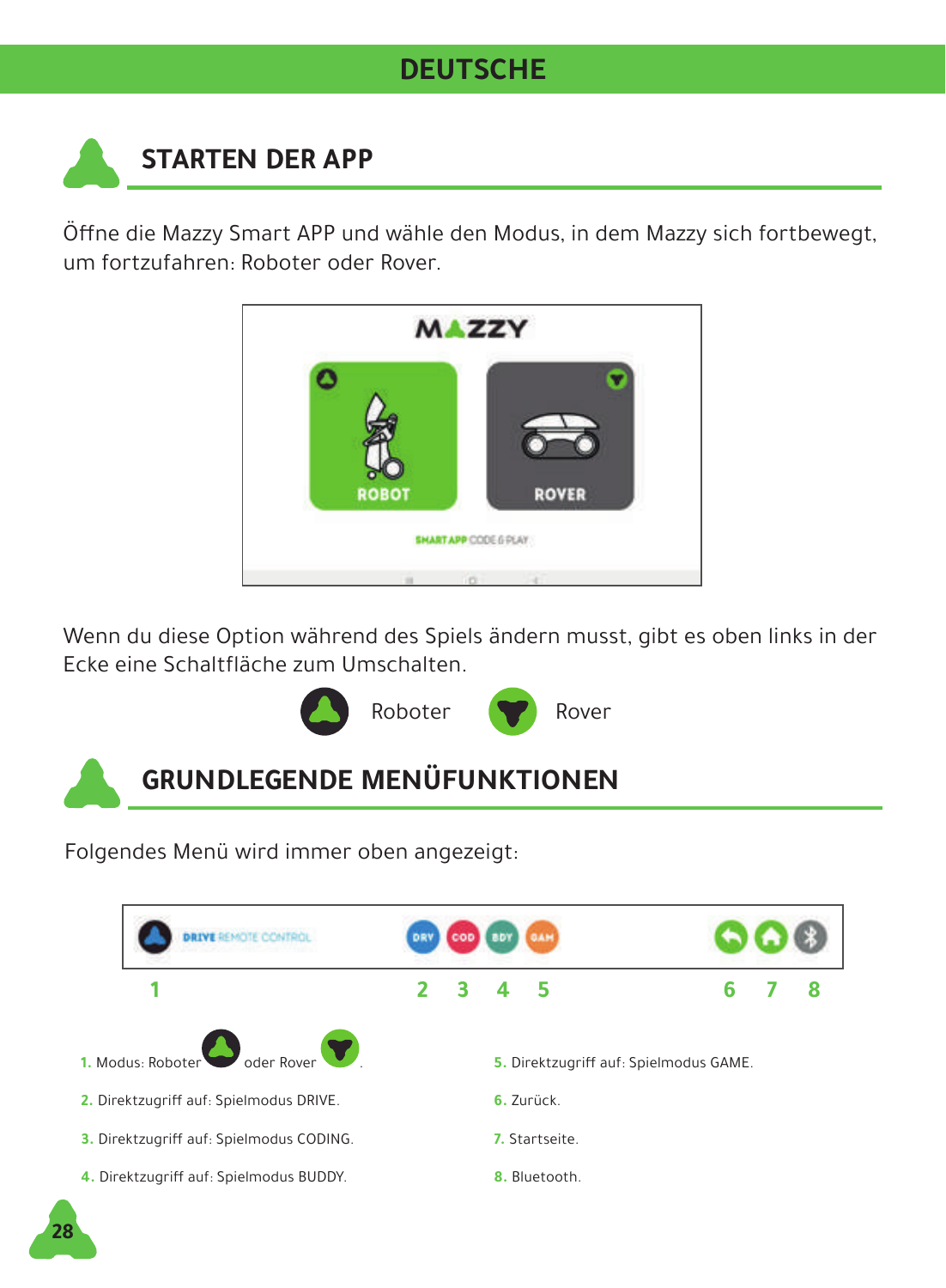

### **KOPPLUNG DES ROBOTERS MIT DEM GERÄT**

- **1.** Schalte den Roboter mit der mittleren Taste ein.<br>**2.** Drücke die Blueteeth Taste eben rechts auf dem
- **2.** Drücke die Bluetooth-Taste oben rechts auf dem Bildschirm.

(Bluetooth-Symbol)

**3.** Wähle "Mazzy".

**4.** Wenn die Kopplung erfolgreich war, piept der Roboter zweimal und die Bluetooth-Taste wird grün.



#### **TRENNEN**

Um die Verbindung zu trennen, muss die Bluetooth-Taste erneut gedrückt werden. Der Roboter piept und die Taste wird grau.



### **STANDBY-BETRIEB**

Wenn der Roboter 5 Minuten lang inaktiv ist, schaltet er sich automatisch aus. Während dieser 5 Minuten piept er jede Minute kurz und verändert als Vorwarnung seinen Ge-sichtsausdruck.

Wenn der Roboter mit einem Gerät gekoppelt ist, geht er nicht in den Standby-Modus.

**NIEDRIGER AKKUSTAND:** Wenn der Akku fast leer ist, ändert der Roboter seinen Ge-sichtsausdruck, gibt einen Ton von sich und schaltet sich automatisch aus.



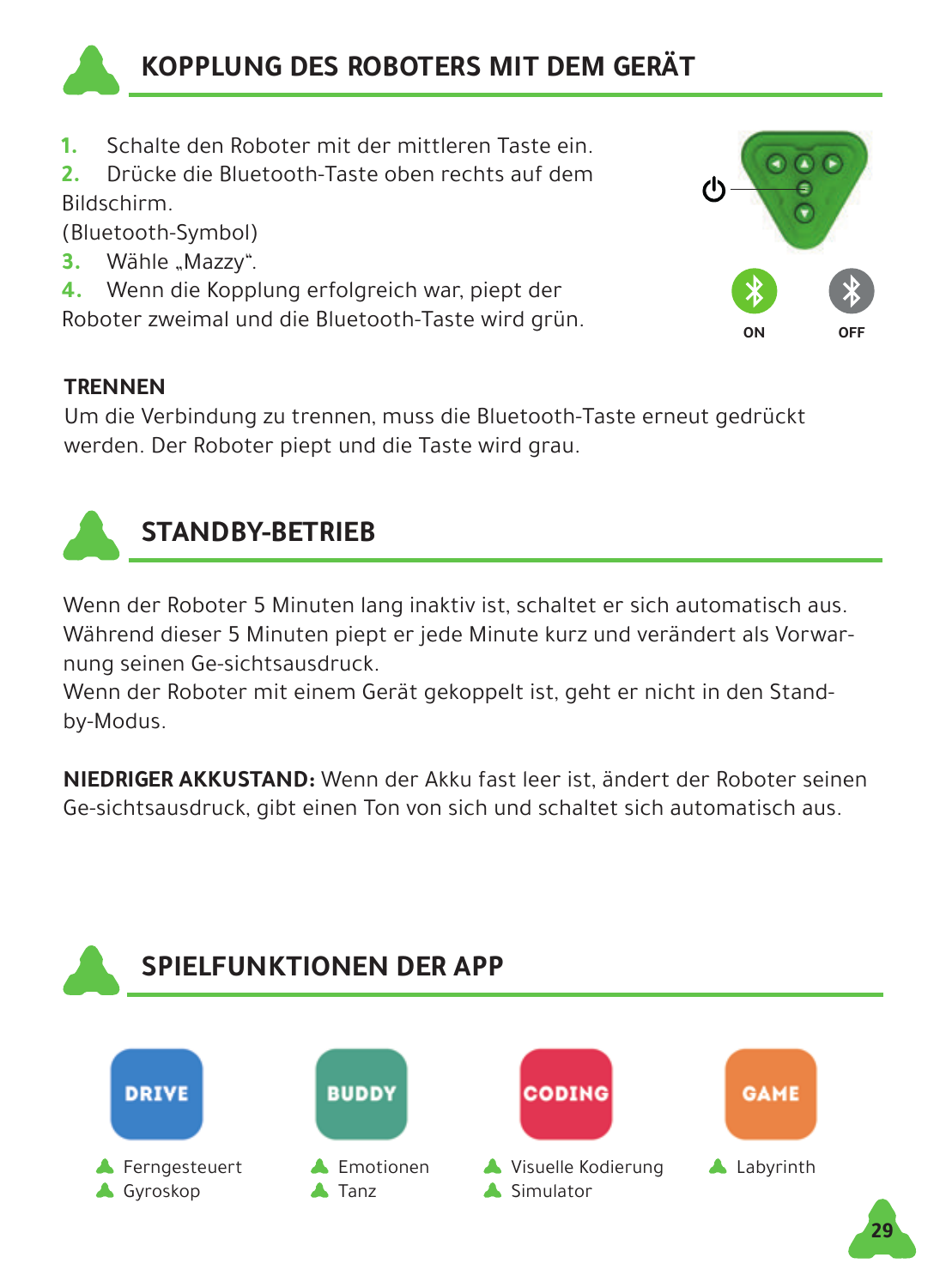

### **GYROSCOPE**



Der Roboter kann durch Kippen des Geräts in die gewünschte Richtung gelenkt werden.

Das Bedienfeld für Gesichtsausdrücke, Töne und den Tanzmodus funktioniert genauso wie im REMOTE-Modus.

## **BUDDY**

### **EMOTIONS**



- **1.** Wähle im linken Menü den Gesichtsausdruck aus.
- **2.** Im rechten Bereich kannst du ihn dir vergrößert ansehen.
- **3.** Gehe auf ..Play", um ihn an den Roboter zu senden.
- **4.** Durch Drücken der Schaltfläche "Schleife" wird der Ausdruck immer wieder wie-derholt.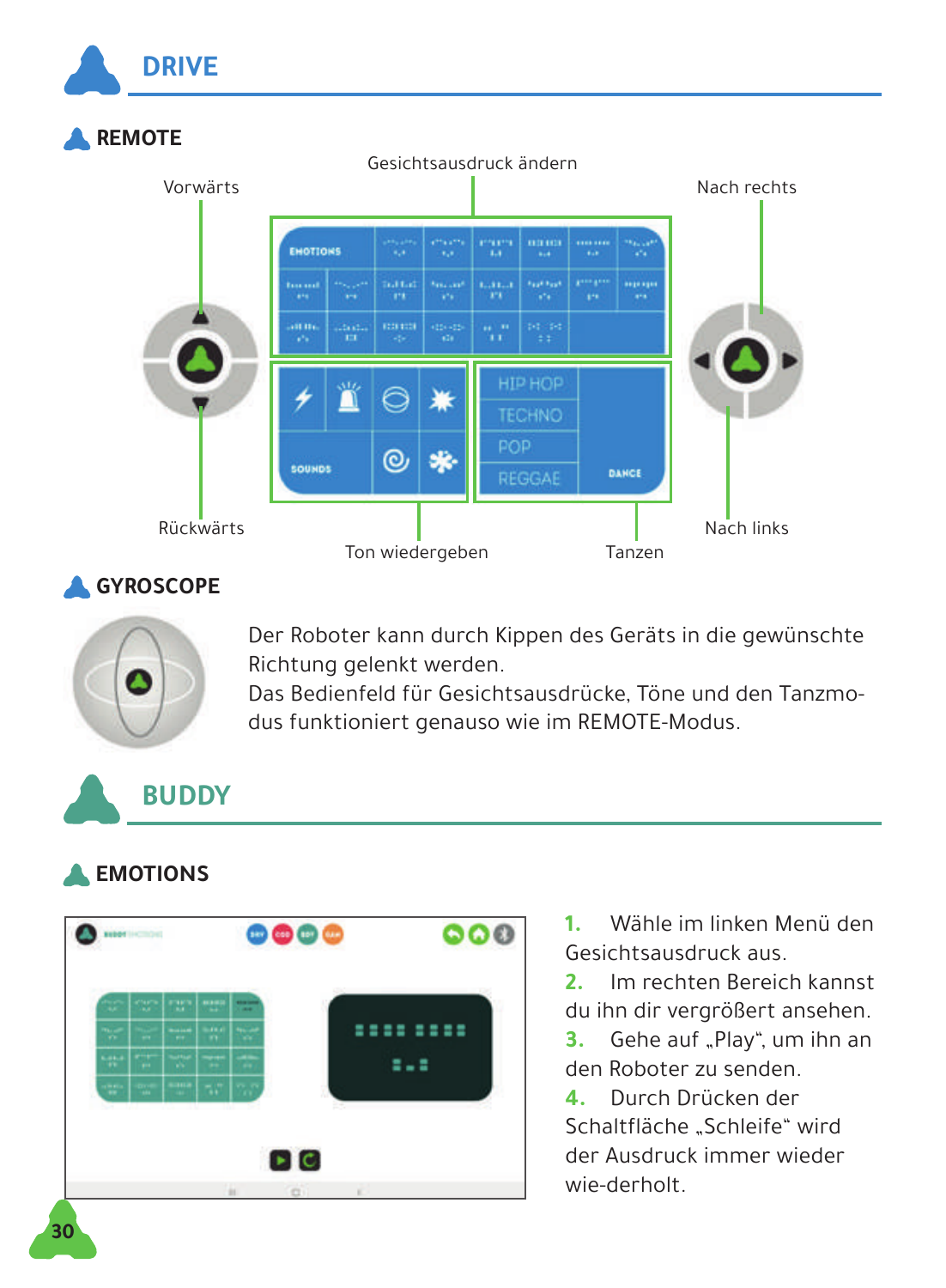



**1.** Wähle im linken Menü einen Tanzstil aus.

**2.** Gehe auf ..Play", um ihn an den Roboter zu senden.

**3.** Halte ihn durch Drücken von Pause" wieder an.

**4.** Durch Drücken der Schaltfläche Schleife" wird der Tanz immer wieder wiederholt.

### **CODING - PROGRAMMIEREN MIT DER APP**

### **VISUAL CODING**



**ENDE DER SEQUENZ:** Wenn du mit der Programmierung der Sequenz fertig bist, musst du auf diese Schaltfläche klicken, um das Ende zu markieren.



**PLAY:** Spielt die Sequenz ab.

**WICHTIG:** Diese Option funktioniert nicht, wenn das Ende der Sequenz nicht markiert wurde.



**PAUSE:** Während der Roboter die Sequenz ausführt, kannst du ihn mit dieser Taste anhal-ten.



**SCHLEIFE:** Aktiviere diese Option, damit die Sequenz immer wieder von allein wiederholt wird.



**SPEICHERN:** Du kannst bis zu drei Sequenzen speichern. Wähle die Speichernummer (1, 2 oder 3) und gehe auf speichern oder löschen.

**HINWEIS:** Es empfiehlt sich die Sequenzen vor der Simulation zu speichern, damit sie nicht verloren gehen.





**LÖSCHEN:** Wenn du einen Befehl auswählst und dann diese Taste drückst, wird dieser Befehl gelöscht. Wenn du die Taste ein paar Sekunden lang gedrückt hältst, wird die ge-samte Sequenz gelöscht.



**SIMULATOR:** Hiermit gehst du in den Simulationsmodus für die Sequenz.

Folgendes Menü wird immer unten angezeigt:

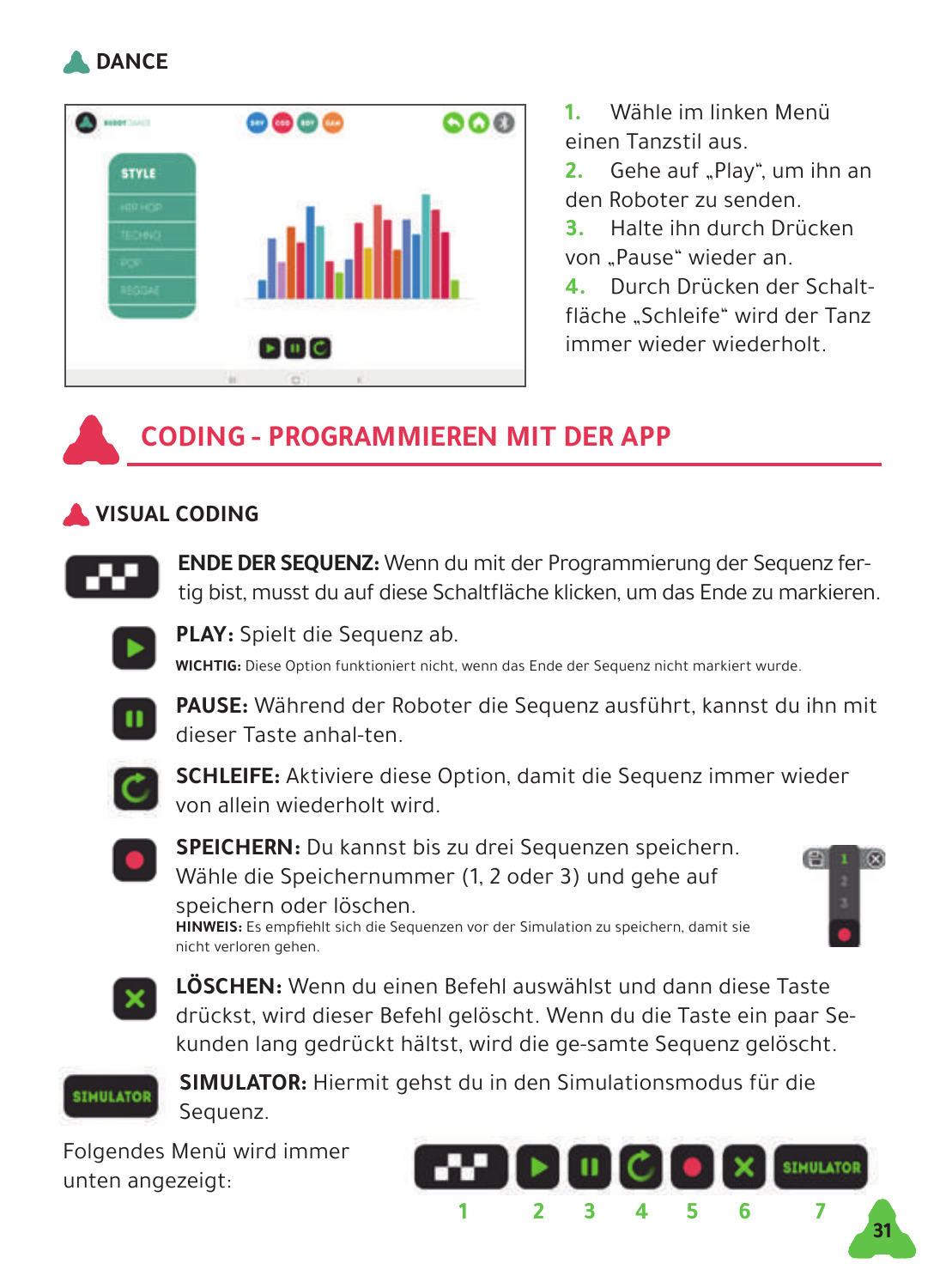Das Raster stellt eine Zeitleiste dar (von links nach rechts). Wenn Befehle hinzugefügt werden, füllt sich das Raster.

Pro Zeile können bis zu 20 Aktionen programmiert werden und jede Aktion kann bis zu 8 Mal wiederholt werden.



#### **ZUM AUSFÜLLEN DES PROGRAMMIERRASTERS:**

Durch Auswahl des Feldes, das ausgefüllt werden soll, wird das Menü mit den möglichen Optionen für diese Zeitleiste angezeigt. Es gibt folgende Möglichkeiten:

**GESICHTSAUSDRÜCKE:** 20 verschiedene Gesichtsausdrücke mit Animation:

| $\odot$ | Concert (1999) (1999) (1999) (1999) (1999) (1999) (1999) (1999) (1999) (1999) (1999) |  |                          | and the state of the same state of the state of the state of the state of the state of the state of the state o |  |  |
|---------|--------------------------------------------------------------------------------------|--|--------------------------|-----------------------------------------------------------------------------------------------------------------|--|--|
|         | Canal Server (1999) Supply and and analyticide space and 1999.                       |  | <b>Contract Contract</b> |                                                                                                                 |  |  |

**BEWEGUNGEN:** 6 verschiedene Bewegungen:



**TÖNE:** 6 verschiedene Töne:

**32**



**WIEDERHOLUNGEN:** Mit den Tasten + und - kann die Anzahl der Wiederholungen jeder Akti-on im Raster programmiert werden. Es sind bis zu 8 Wiederholungen möglich.



 $650$ 

ര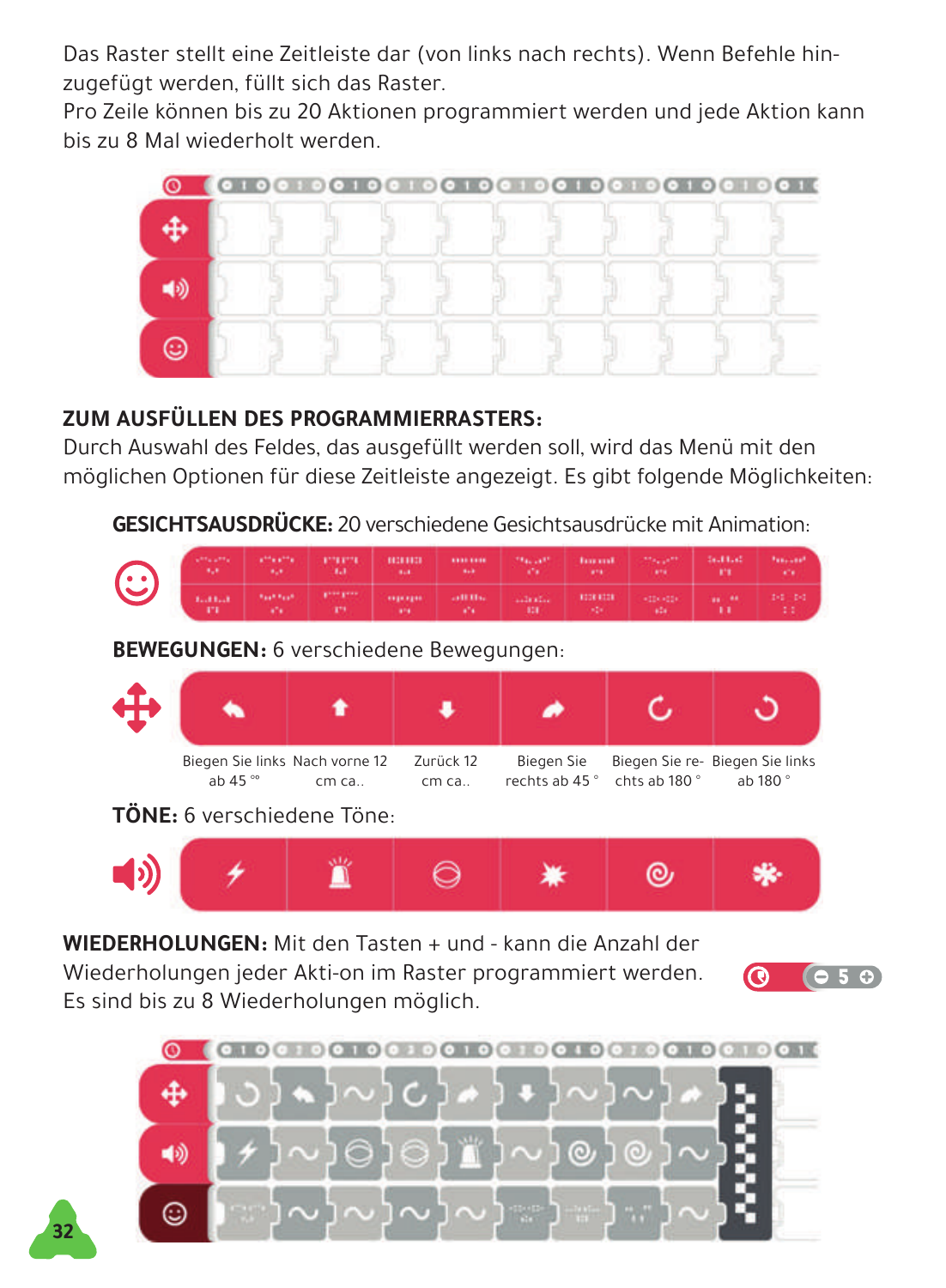## **SIMULATOR**

Folgendes Menü wird immer unten angezeigt:





**PLAY:** Spielt die Sequenz ab.

**PAUSE:** Mit dieser Schaltfläche kann die Simulation angehalten werden.



**SCHLEIFE:** Mit dieser Option wird die Sequenz immer wieder wiederholt.

**SPEICHER:** Wähle in der Dropdown-Liste aus, welche Sequenz du simulieren möchtest.

- **1.** Bereite eine Sequenz im "Visual Coding"-Modus vor.
- **2.** Drücke auf "Ende der Sequenz", um die Lücken automatisch auszufüllen.
- **3.** Speichere die Sequenz im gewünschten Speicher (1, 2 oder 3).
- **4.** Öffne den Simulator.

**5.** Wähle mit der Speichertaste die Sequenz aus, die im Simulator wiedergegeben werden soll.

**6.** Drücke auf Play.



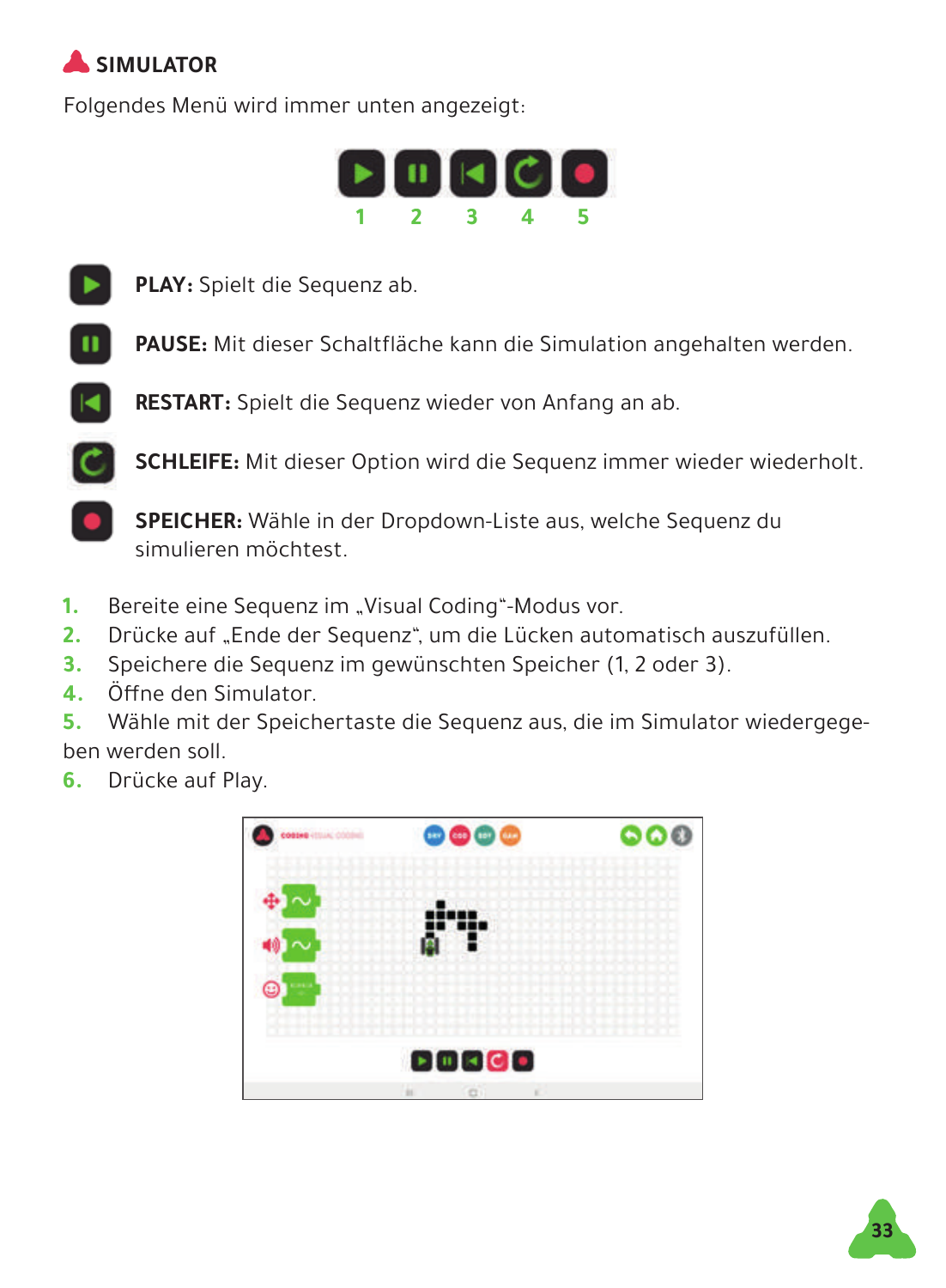

**WICHTIG:** Für diesen Spielmodus muss der Sensor angeschlossen sein.

Um die Warnung beim Aufrufen des Spielmodus zu entfernen, kannst du auf eine beliebi-ge Stelle auf dem Bildschirm tippen.



- **1.** Bereite mit den Hindernissen, dem START- und FINISH-Feld einen Durchgang vor.
- **2.** Stelle den Roboter auf START.
- **3.** Drücke auf Play, um die Stoppuhr zu starten.
- **4.** Schließe den Durchgang so schnell wie möglich ab.
- **5.** Drücke auf STOP, wenn die Zielbox erreicht wurde.

**HINWEIS:** Der Hindernissensor erkennt die Hürden, wenn der Roboter wenige Zentimeter von ihnen entfernt ist. Dies deaktiviert ihn für ein paar Sekunden. Je öfter er Hürden er-kennt, desto länger deaktiviert er sich (5, 7 und 10 Sek.). Er ändert seinen Gesichtsaus-druck zu wütend. Um Mazzy wieder zu entsperren, musst du ihn dann um 90° nach rechts oder links drehen.

**RANKING:** Wenn deine Zeit unter den besten 5 liegt, kannst du sie speichern und die Er-gebnisse später einsehen, um dich mit deinen Freunden zu messen. Wenn du die Ranglis-te zurücksetzen möchtest, kannst du auf diesem Bildschirm die Papierkorbtaste drücken und den Löschvorgang bestätigen.

**IDEE:** Verwende beliebige Alltagsgegenstände, um deine ganz eigenen Durchgänge zu erstellen.

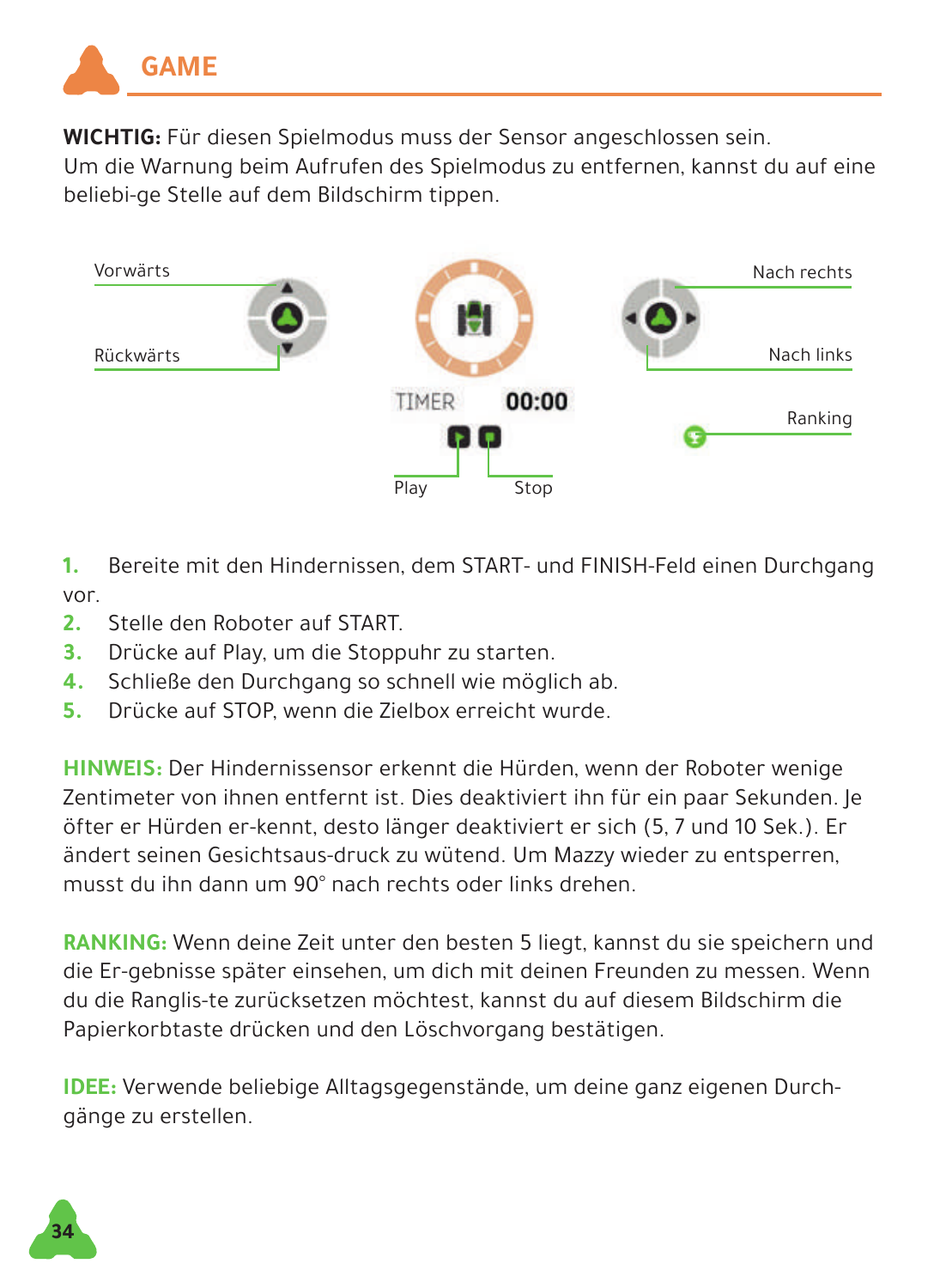

Mazzy enthält ein START-Feld, ein FINISH-Feld und 13 Hindernisse.

Es lassen sich tausende von Durchgängen und Labyrinthen erstellen, zum direkten Spielen oder zum Programmieren. Du kannst über die Steuerung des Roboters/Rovers oder über die APP, im Modus "Game Maze", spielen.

#### **AUFSTELLEN DER HINDERNISSE**

Die gestanzten Ecken müssen so gebogen werden, dass sie aufrecht stehen können.



Die BLUETOOTH® -Technologie, die Marke und das Logo sind eingetragene Marken der Bluetooth SIG Inc.

Hiermit erklärt BlueRocketTM., dass dieses Spielzeug den grundlegenden Anforderun-gen und allen anderen anwendbaren oder durchsetzbaren Bestimmungen der Richtlinie 2014/53/EU entspricht. Die Konformitätserklärung, Doc Mazzy XT380851, kann unter fol-gendem Link eingesehen werden: http:// www.worldbrands.es/es/declaraciones-de-conformidad

Änderungen oder Modifikationen an diesem Produkt, die nicht ausdrücklich vom Hersteller genehmigt wurden, können dazu führen, dass dem Kunden die Berechtigung zur Verwen-dung dieses Produkts entzogen wird.

**DIE FARBEN UND SPEZIFIKATIONEN KÖNNEN VON DEN FOTOS UND ABBILDUNGEN ABWEICHEN.**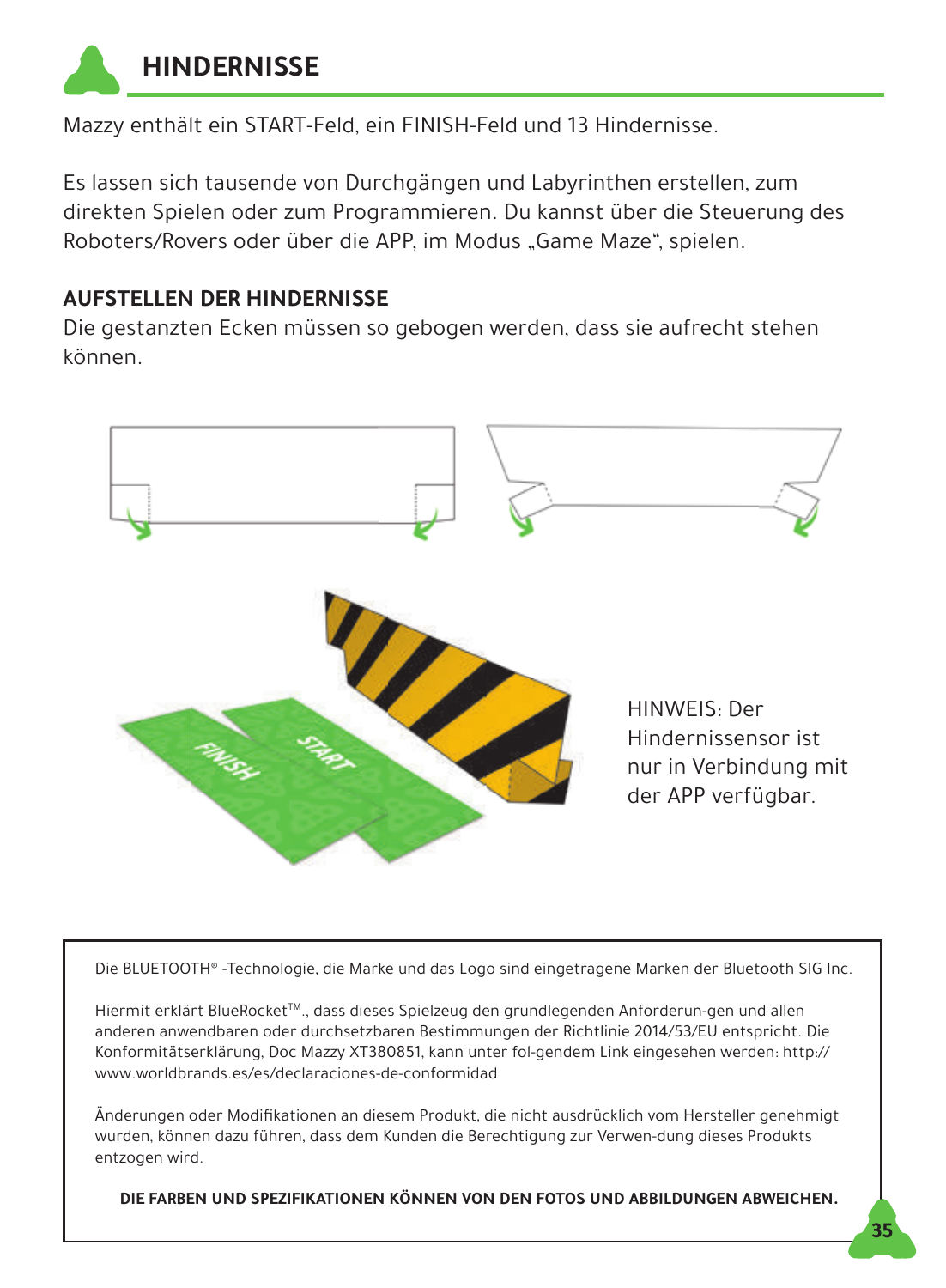### **NEDERLANDS**

# **DE APP OPSTARTEN**

Open de Mazzy Smart APP. Je moet selecteren hoe je Mazzy in elkaar hebt gezet om door te kunnen gaan: robot of voertuig.



Als je deze optie tijdens het spel moet wijzigen, is er een knop linksboven om van model te wisselen.



Bovenin verschijnt altijd dit basismenu:

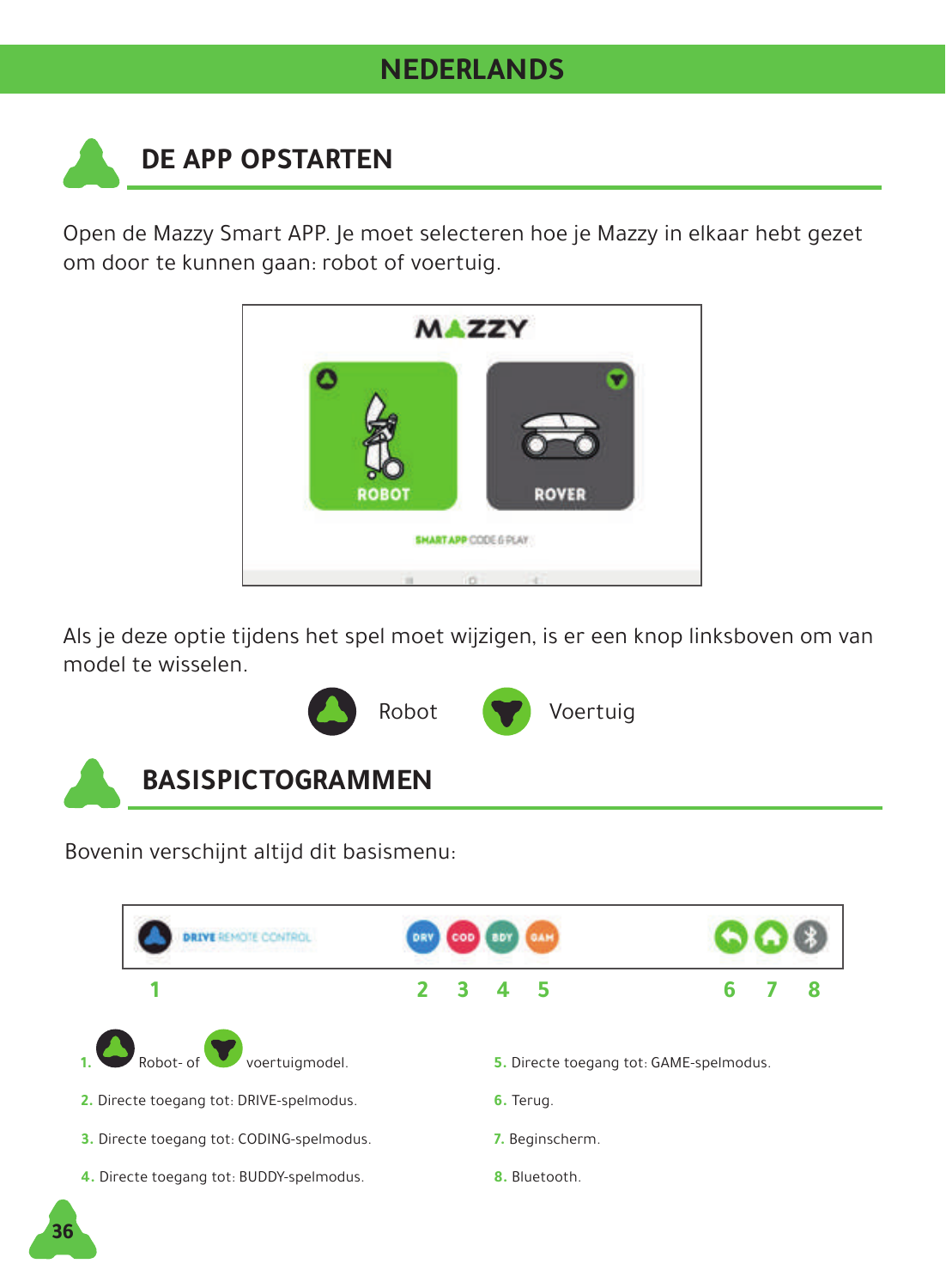

- **1.** Zet de robot aan met de centrale knop.
- **2.** Druk op de knop Bluetooth rechtsboven in het scherm. (Bluetooth-pictogram)
- **3.** Selecteer "Mazzy".

**4.** Als de koppeling gelukt is, klinken er twee pieptonen en wordt de Bluetooth-knop groen.

#### **UITSCHAKELEN**

Als je de koppeling ongedaan wilt maken, druk je opnieuw op de knop Bluetooth. De robot maakt een piepgeluid en de knop wordt grijs.

**ON OFF**



Als de robot 5 minuten niet wordt gebruikt, schakelt deze zichzelf automatisch uit. Tijdens deze 5 minuten klinkt er elke minuut een korte pieptoon en verandert de gezichtsuitdrukking om je te waarschuwen.

Als de robot is gekoppeld, gaat deze niet over op de slaapstand.

**BATTERIJ BIJNA LEEG:** als de batterij bijna leeg is, verandert de robot van gezichtsuitdrukking, maakt hij een geluid en schakelt hij zichzelf automatisch uit.

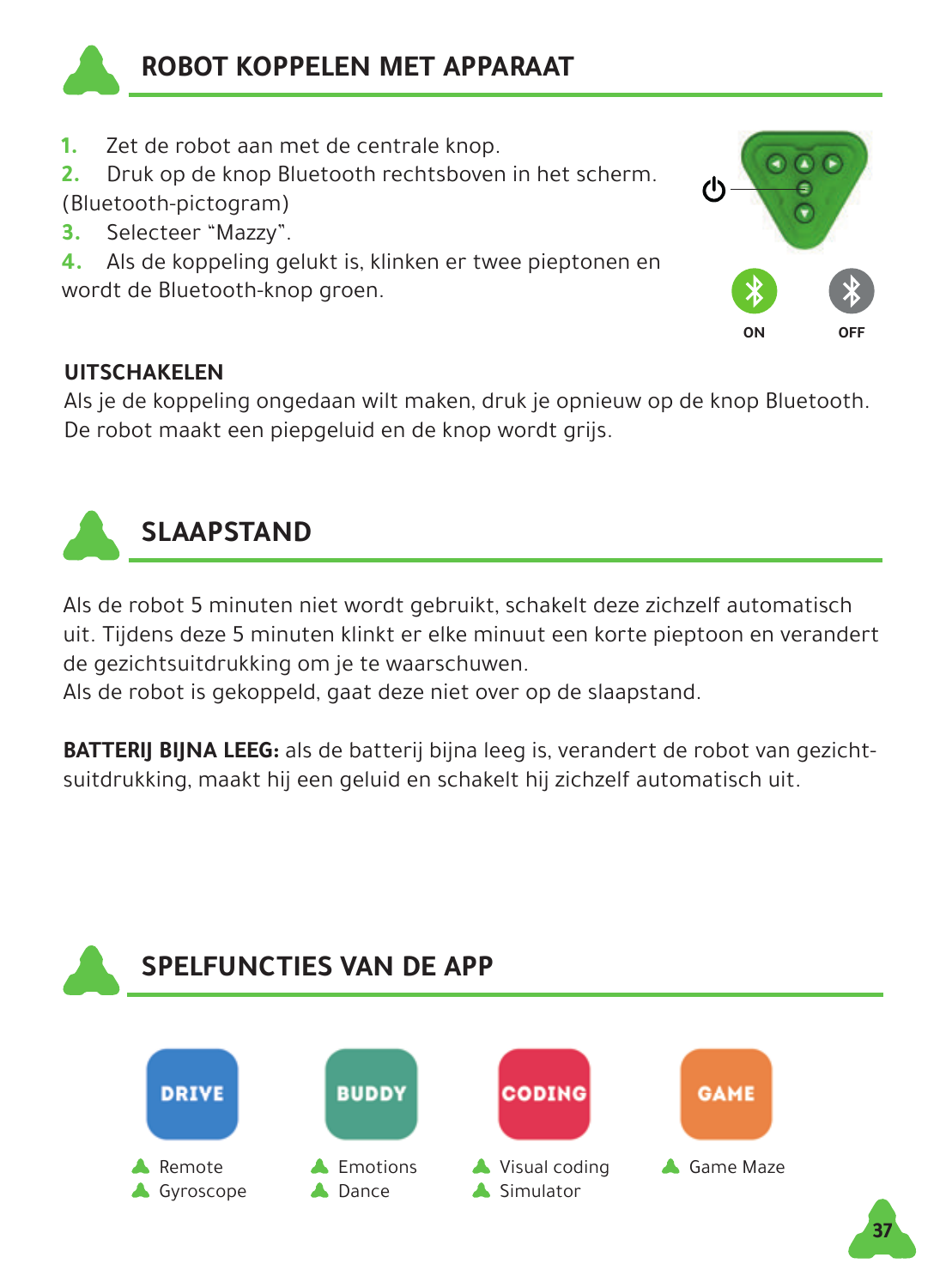

### **GYROSCOPE**



Je kunt de robot sturen door het apparaat in de gewenste richting te kantelen.

Het paneel voor gezichtsuitdrukkingen, geluiden en de dansmodus werkt hetzelfde als in de REMOTE-modus.

## **BUDDY**

### **EMOTIONS**



- **1.** Selecteer de gezichtsuitdrukking in het linkerpaneel.
- **2.** Bekijk deze groter in het voorbeeldscherm aan de rechterkant.
- **3.** Stuur deze naar de robot met de knop Play.
- **4.** Herhaal de uitdrukking met de loopknop.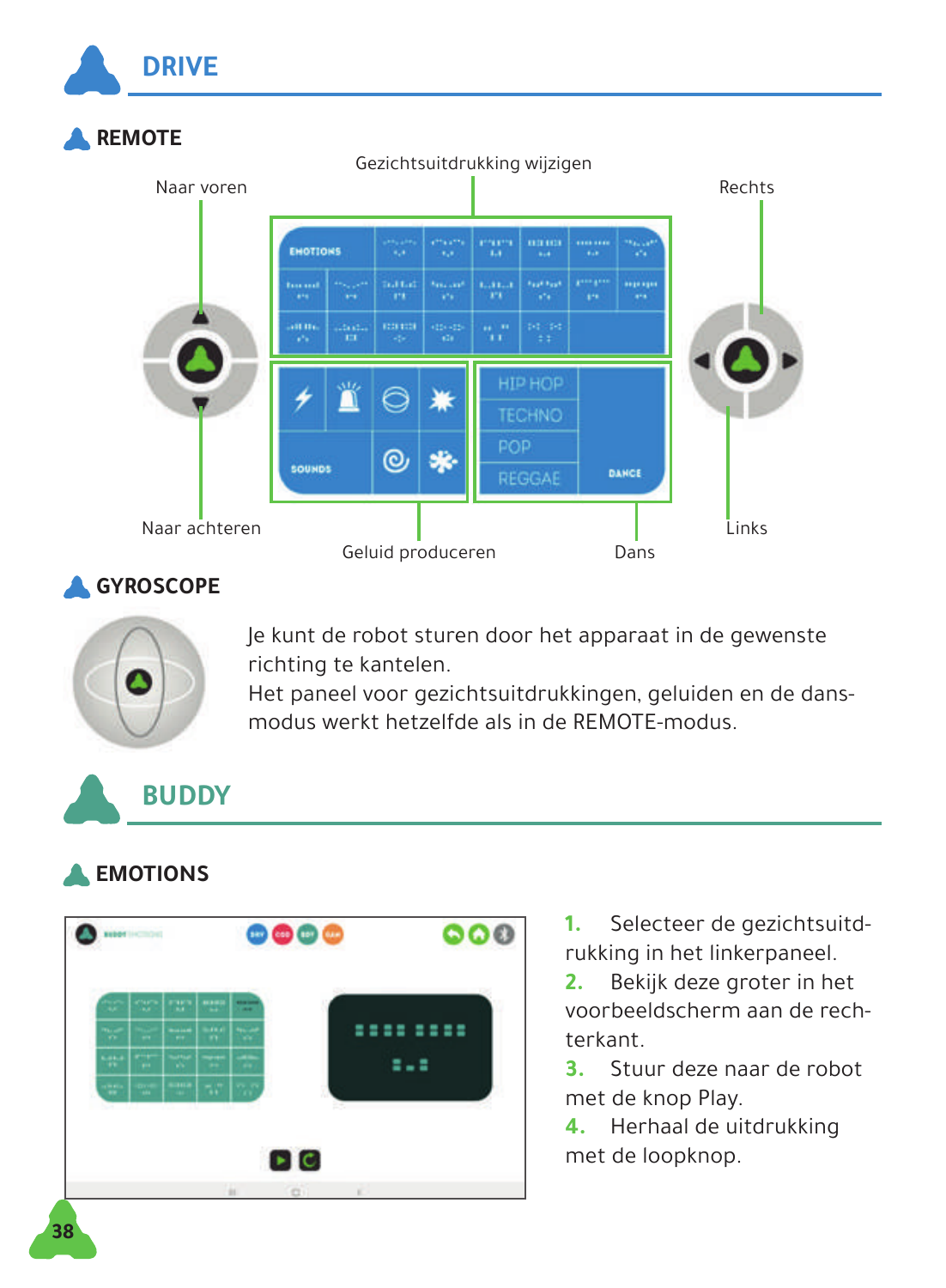



**1.** Selecteer de dansstijl in het linkerpaneel.

**2.** Stuur deze naar de robot met de knop Play.

**3.** Pauzeer met de pauzeknop.

**4.** Herhaal de dans door op de loopknop te drukken.

### **CODING - PROGRAMMEREN MET DE APP**

#### **VISUAL CODING**



**EINDE VAN SEQUENTIE:** wanneer je klaar bent met het programmeren van de sequentie, moet je het einde markeren met deze knop.



**PLAY:** de sequentie produceren.<br>BELANGRIJK: deze optie werkt niet als je het einde van de sequentie niet hebt aangegeven.



**PAUZE:** als de robot de sequentie uitvoert, kun je hem pauzeren met deze knop.



**LOOP:** tik deze optie aan zodat de sequentie wordt herhaald.



**GEHEUGEN:** je kunt maximaal 3 sequenties opslaan in het geheugen. Kies het nummer van het geheugen (1, 2 of 3) en druk op Opslaan of Wissen.

OPMERKING: het wordt aanbevolen om de sequenties op te slaan voordat je deze doorstuurt om te worden uitgevoerd, om te voorkomen dat je ze kwijtraakt.





**WISSEN:** als je een opdracht selecteert en vervolgens op deze knop drukt, wordt deze opdracht gewist. Als je deze knop een paar seconden ingedrukt houdt, wordt de hele sequentie gewist.



**SIMULATOR:** opent de simulatiemodus van de sequentie.

Aan de bovenkant wordt altijd dit basismenu weergegeven:

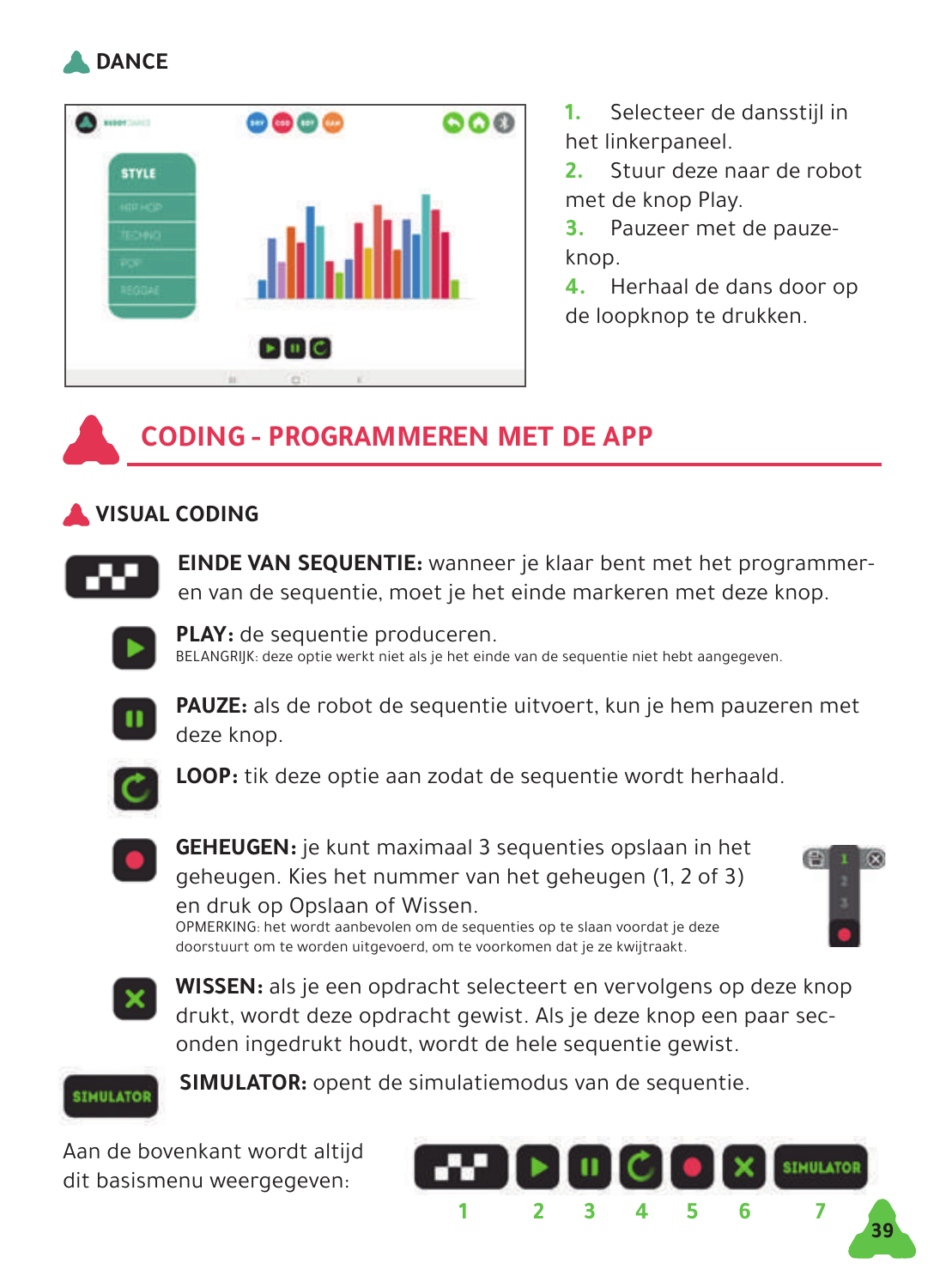Het raster stelt een tijdlijn voor (van links naar rechts). Naarmate commando's worden toegevoegd, wordt het raster aangevuld.

Per lijn kunnen maximaal 20 acties worden geprogrammeerd, en elke actie kan maximaal 8 keer worden herhaald.



#### **HET PROGRAMMEERRASTER INVULLEN:**

**40**

Door het vak te selecteren dat we willen invullen, verschijnt het paneel met mogelijke opties voor die tijdlijn. Dit zijn de opties:

**GEZICHTSUITDRUKKINGEN:** 20 verschillende gezichtsuitdrukkingen met animatie:



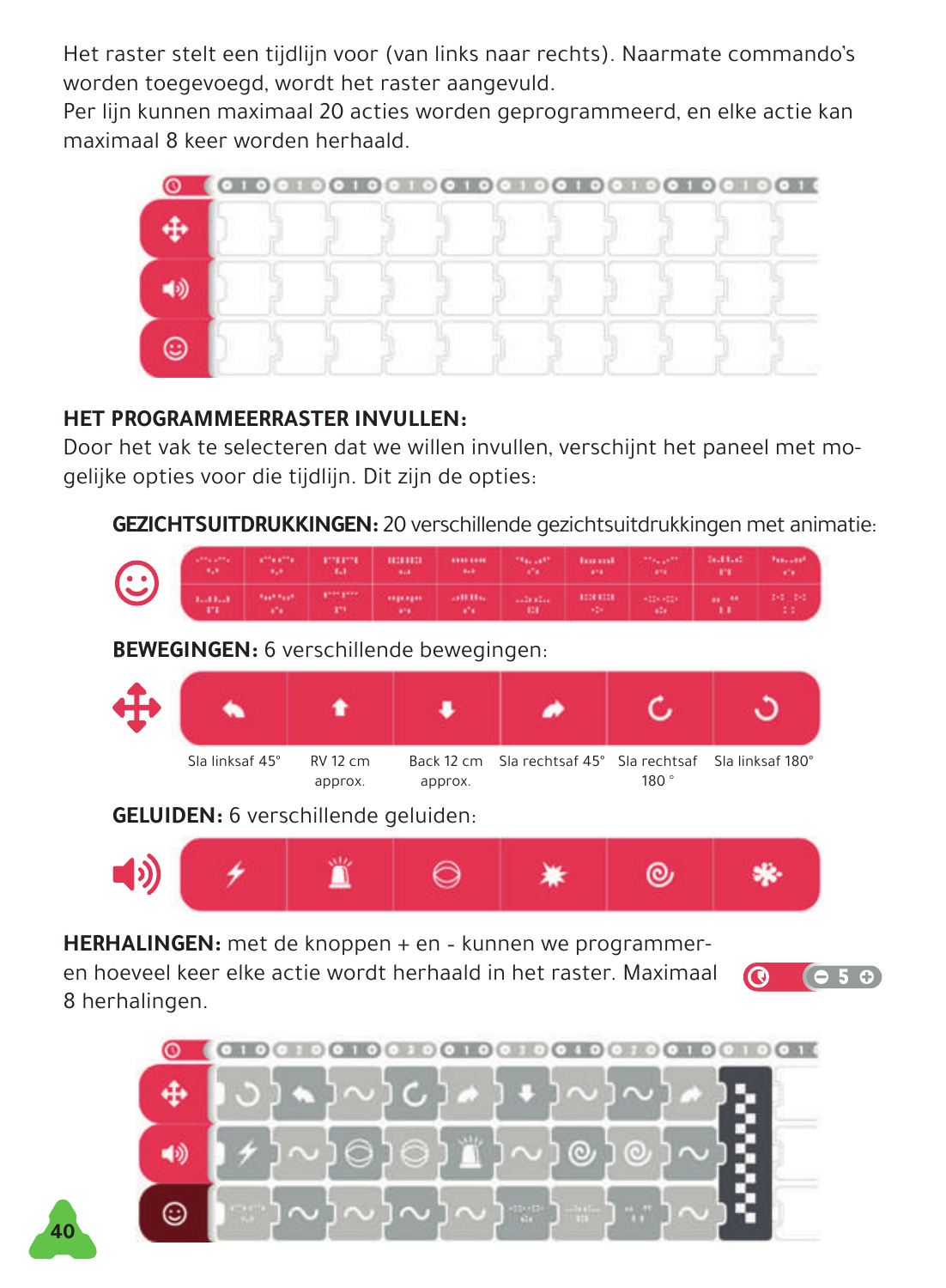## **SIMULATOR**

Dit basismenu zal altijd onderaan worden weergegeven:





**PLAY:** de sequentie afspelen.



**PAUZE:** met deze knop kun je de simulatie pauzeren.



**LOOP:** vink deze optie aan om de sequentie in een lus te herhalen.

**GEHEUGEN:** kies uit de vervolgkeuzelijst welke sequentie je wilt simuleren.

- **1.** Bereid een sequentie voor in de modus "Visual Coding".
- **2.** Druk op "einde van de sequentie" om automatisch de lege plekken op te vullen.
- **3.** Sla de sequentie op in het gewenste geheugen (1, 2 of 3).
- **4.** Open de simulator.

**5.** Met de geheugenknop selecteer je de sequentie die je wilt reproduceren in de simulator.

**6.** Druk op Play.



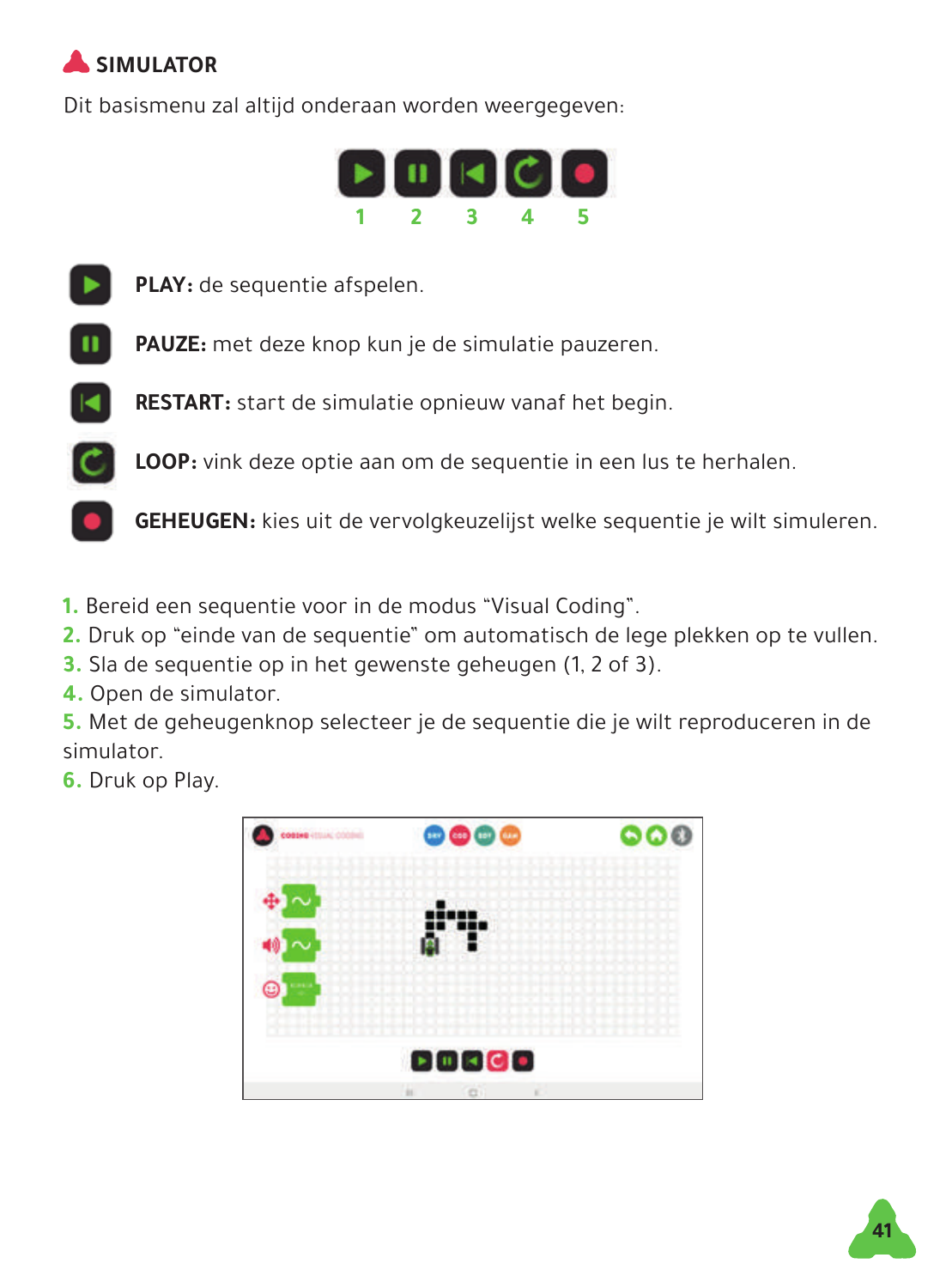

**BELANGRIJK:** de sensor moet gekoppeld zijn voor deze spelmodus.

Als je wilt dat de waarschuwing niet meer wordt weergegeven als je deze spelmodus inschakelt, druk je op een willekeurige plek in het scherm.



- **1.** Stel een circuit op met de horden, START en FINISH.
- **2.** Stel de robot op in het START-vak.
- **3.** Druk op Play om de stopwatch te starten.
- **4.** Voltooi het circuit in de kortst mogelijke tijd.
- **5.** Druk op STOP wanneer je het eindvak bereikt.

**OPMERKING:** de obstakelsensor zal omheiningen detecteren als je binnen enkele centimeters komt. Dit schakelt de robot voor een paar seconden uit; hoe vaker hij je detecteert, hoe meer seconden hij je uitschakelt (5 sec, 7 sec en 10 sec). Het zal zijn gezichtsuitdrukking veranderen in boos. Om Mazzy vrij te spelen, moet je 90 graden naar rechts of links draaien.

**KLASSEMENT:** als je tijd in de top 5 staat, kun je hem opslaan en later de resultaten raadplegen om het tegen je vrienden op te nemen. Om het klassement te resetten, druk je op het prullenbakje op dit scherm en bevestig je de verwijdering.

**IDEE:** gebruik een alledaags voorwerp om je eigen gepersonaliseerde circuits te maken.

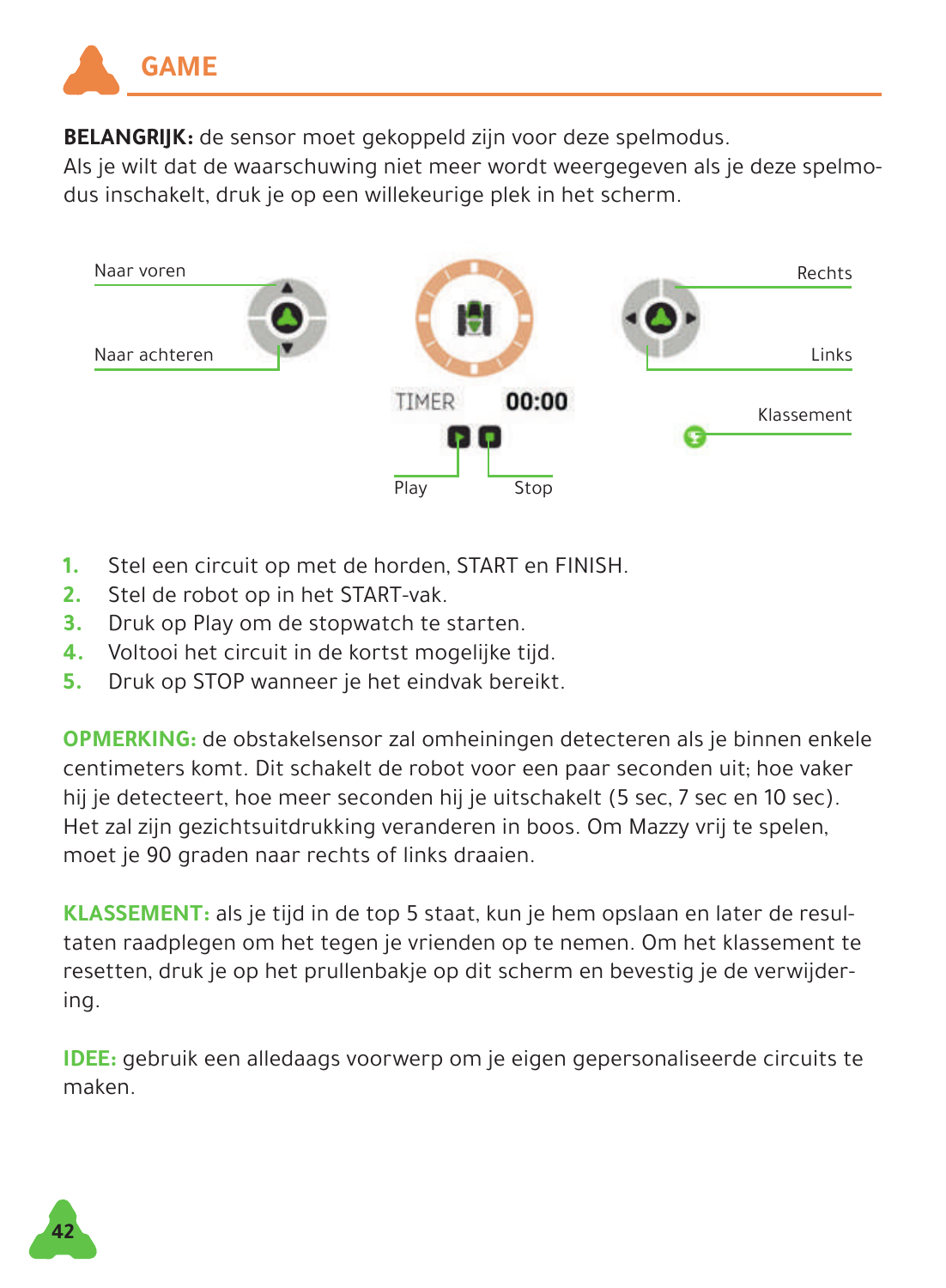

Mazzy bevat een START-vak, een FINISH-vak en 13 hindernishorden.

Je kunt duizenden paden en doolhoven bedenken, om direct te spelen of om te programmeren. Je kunt spelen met het bedieningspaneel van de robot/het voertuig of via de APP in de "Game Maze"-modus.

#### **OBSTAKELMONTAGE**

Vouw de uitgesneden hoeken zodat ze rechtop blijven staan.



De BLUETOOTH®-technologie, het merk en het logo zijn geregistreerde eigendommen van Bluetooth SIG Inc.

BlueRocketTM verklaart hierbij dat het speelgoed voldoet aan de essentiële vereisten en alle andere toepasselijke of te handhaven bepalingen van Richtlijn 2014/53/EU. Je kunt de conformiteitsverklaring, Doc Mazzy XT380851, raadplegen via de volgende link: http://www.worldbrands.es/es/declaraciones-deconformidad

Wijzigingen of aanpassingen aan dit product die niet expliciet zijn goedgekeurd door de fabrikant, kunnen ertoe leiden dat de gebruiker het product niet meer mag gebruiken.

**DE KLEUREN EN SPECIFICATIES KUNNEN VERSCHILLEN MET DIE OP DE FOTO'S EN ILLUSTRATIES.**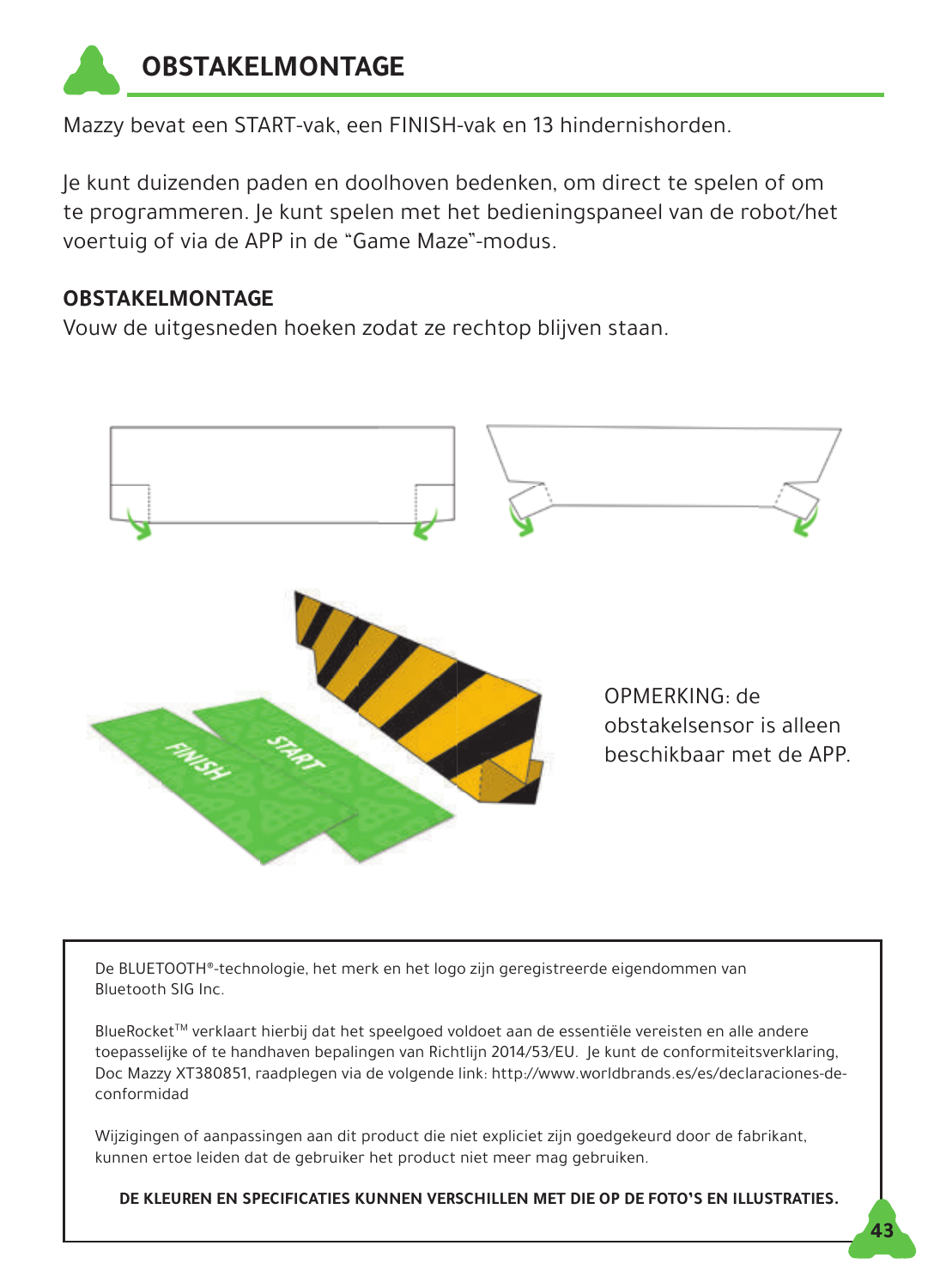### **FRANÇAIS**

# **DÉMARRER L'APPLI**

Ouvrez Mazzy Smart APP. Vous devez sélectionner le modèle sur lequel est monté Mazzy pour continuer : robot ou véhicule.



Si vous devez modifier cette option pendant le jeu, il y a un bouton dans le coin supérieur gauche pour l'activer.



Ce menu de base apparaîtra toujours en haut :

**44**

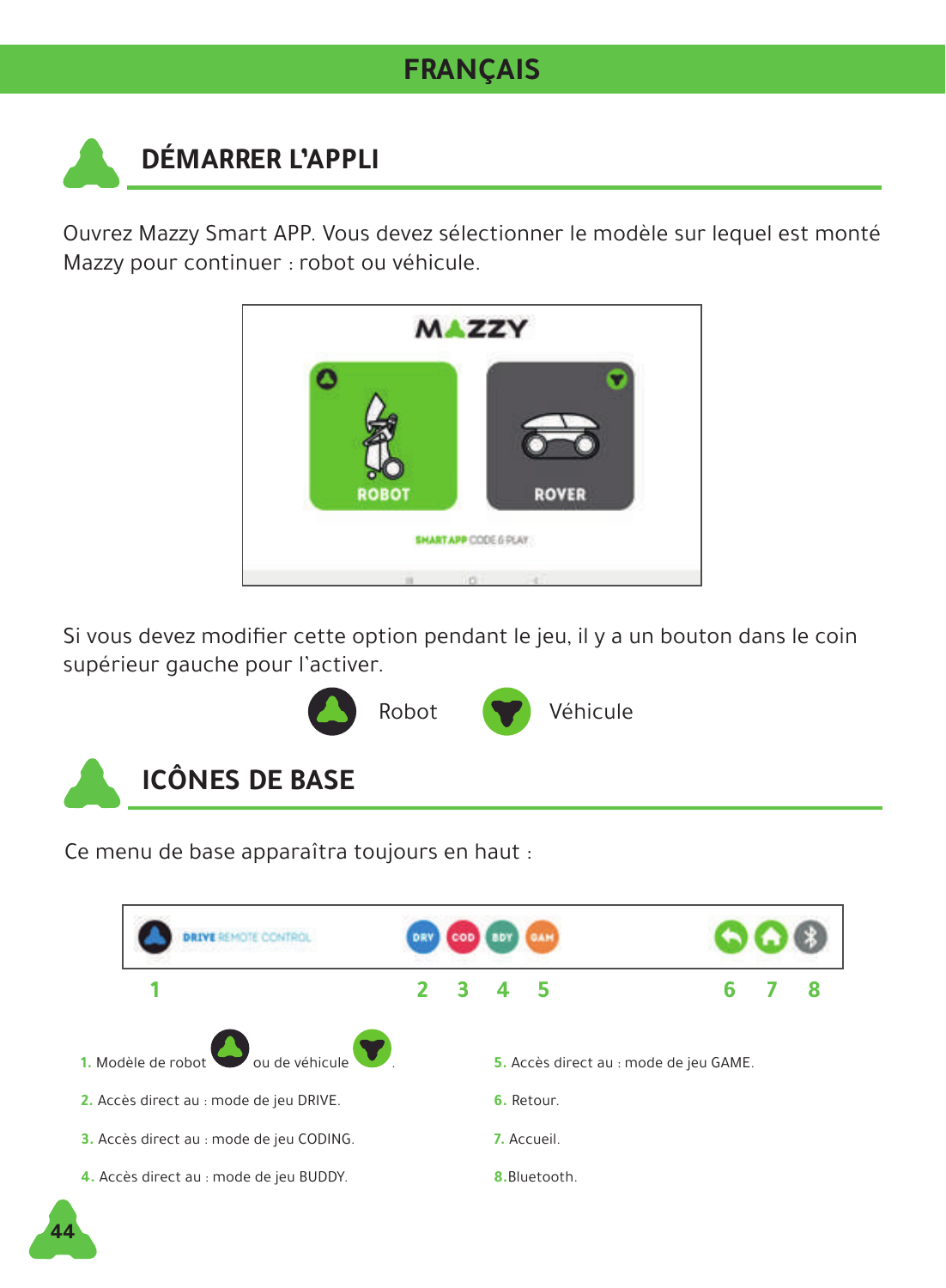

- **1.** Allumez le robot avec le bouton central.
- **2.** Appuyez sur le bouton Bluetooth du

en haut à droite de l'écran.

(Icône Bluetooth)

- **3.** Sélectionnez «Mazzy».
- **4.** Si le couplage est réussi, le robot émettra un double bip

et le bouton Bluetooth deviendra vert.

### **DÉSACTIVER**

Pour dissocier, appuyez à nouveau sur le bouton Bluetooth. Le robot émettra un bip et le bouton deviendra gris.

**ON OFF**



### **MODE VEILLE**

Lorsque le robot est inactif pendant 5 minutes, il s'éteint automatiquement. Pendant ces 5 minutes, il émet un bip court toutes les minutes et change l'expression du visage pour vous alerter.

S'il est couplé, le robot ne passe pas en mode veille.

**BATTERIE FAIBLE :** lorsque la batterie est faible, le robot change l'expression du visage, émet un son et s'éteint automatiquement.

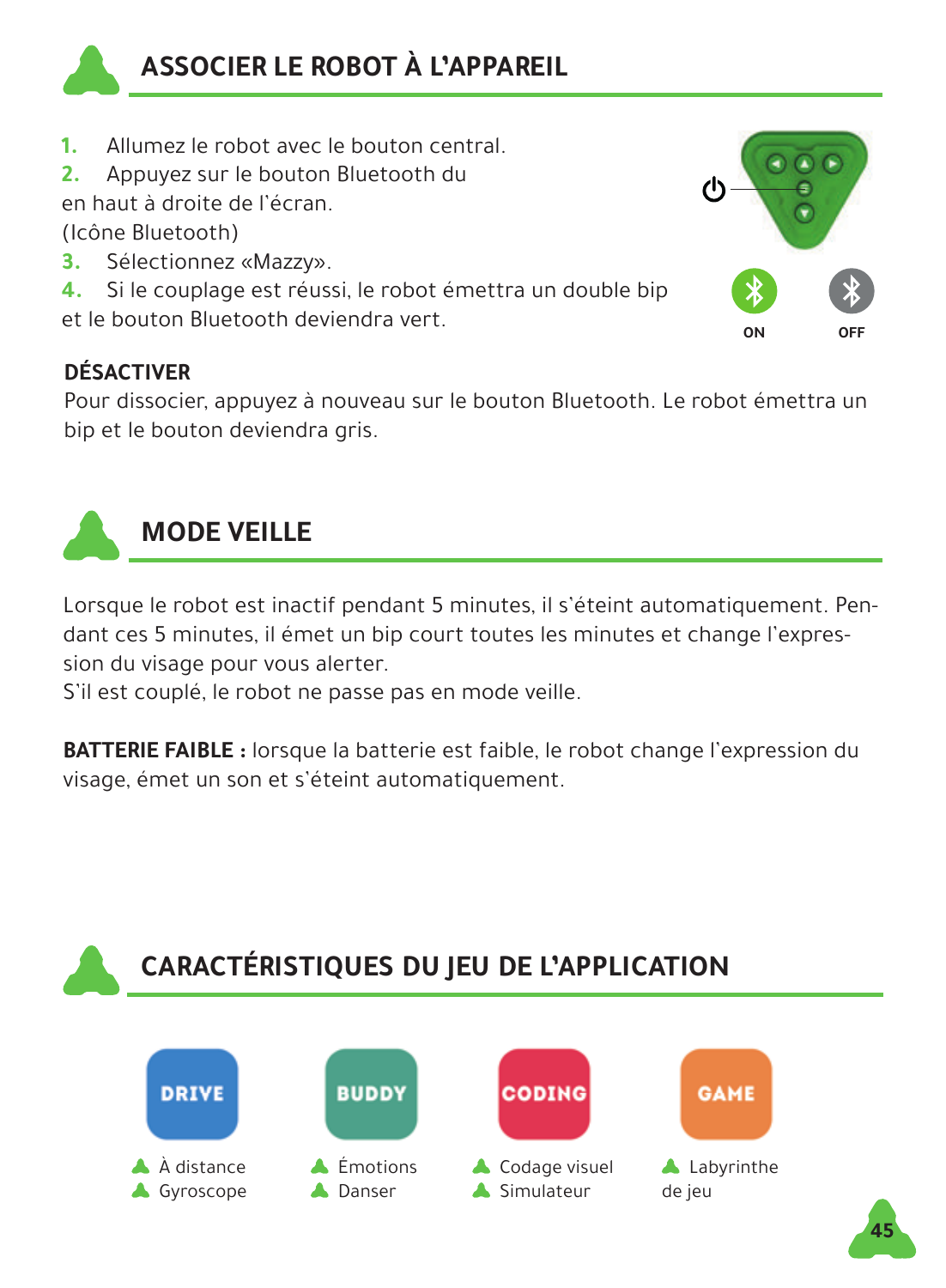

### **GYROSCOPE**



Vous pouvez diriger le robot en inclinant l'appareil dans la direction souhaitée.

Le panneau des expressions faciales, des sons et du mode danse fonctionne de la même manière qu'en mode REMOTE.

## **BUDDY**

### **EMOTIONS**



**1.** Sélectionnez l'expression faciale dans le panneau de gauche.

**2.** Affichez-le plus grand sur l'écran factice à droite.

**3.** Envoyez-le au robot avec le bouton Play.

**4.** Répétez l'expression dans une boucle en cochant le bouton Boucle.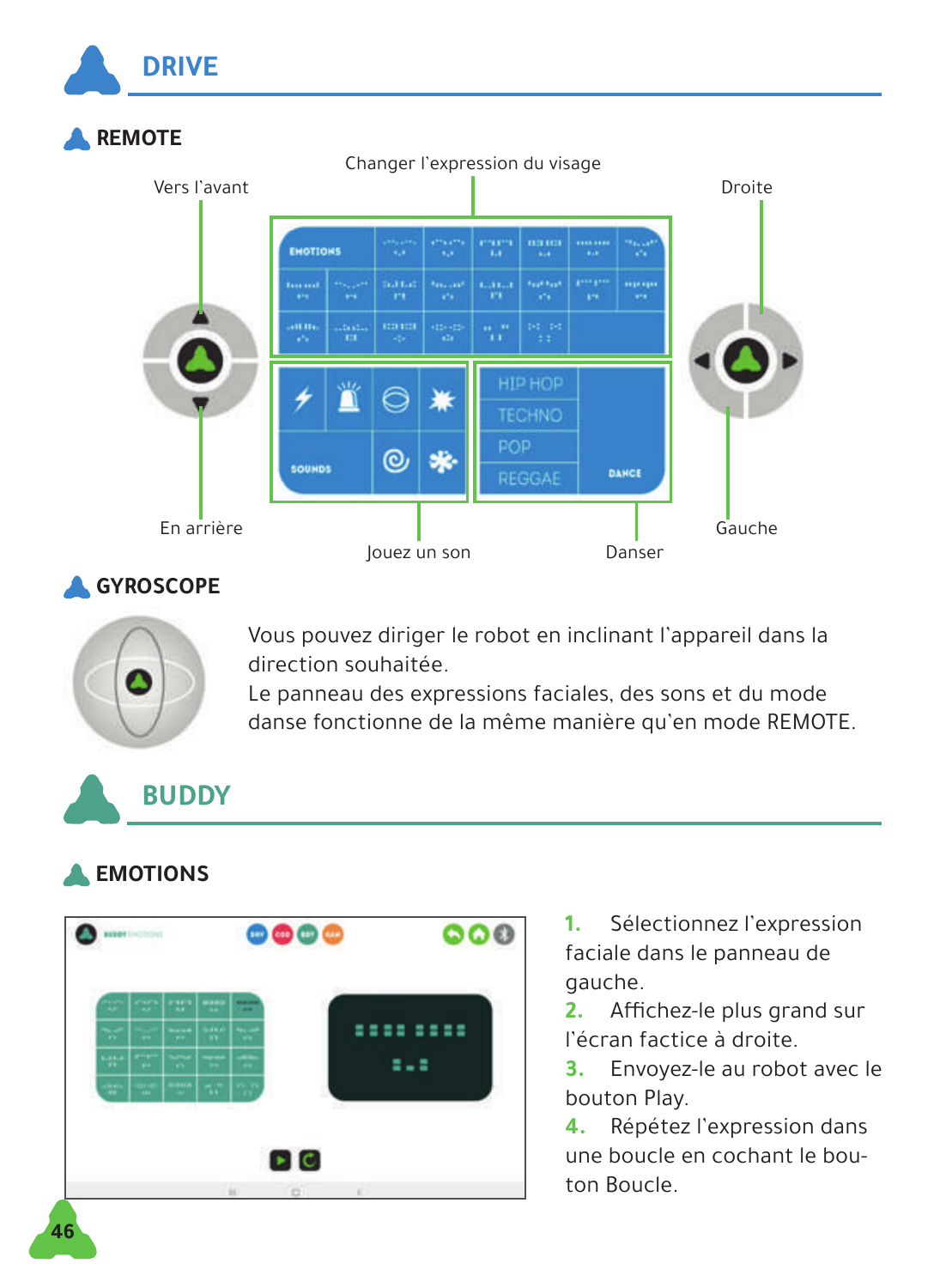



**1.** Sélectionnez le style de danse sur le panneau de gauche.

**2.** Envoyez-le au robot avec le bouton Play.

**3.** Mettez-le en pause avec le bouton Pause.

**4.** Répétez la danse en boucle en cochant le bouton Boucle.

### **CODING - PROGRAMMATION AVEC L'APPLI**

#### **VISUAL CODING**



**FIN DE SÉQUENCE :** lorsque vous avez terminé la programmation de la séquence, marquez la fin avec ce bouton.



**PLAY :** joue la séquence.

IMPORTANT : cette option ne fonctionne pas si la fin de la séquence n'a pas été marquée.



PAUSE : pendant que le robot exécute la séquence, vous pouvez la mettre en pause avec ce bouton.



**BOUCLE :** cochez cette option pour répéter la séquence en boucle.



**MEMOIRE :** vous pouvez sauvegarder jusqu'à trois séquences en mémoire. Choisissez le numéro de mémoire (1, 2 ou 3) et appuyez sur enregistrer ou supprimer. **REMARQUE :** Il est conseillé de sauvegarder les séquences avant d'activer le simulateur, pour éviter de les perdre.





**SUPPRIMER :** sélectionner une commande puis appuyer sur ce bouton supprime cette commande. Si vous le maintenez enfoncé pendant quelques secondes, la séquence entière est supprimée.



**SIMULATEUR :** entrez dans le mode de simulation de séquence.

Ce menu de base apparaîtra toujours en bas :

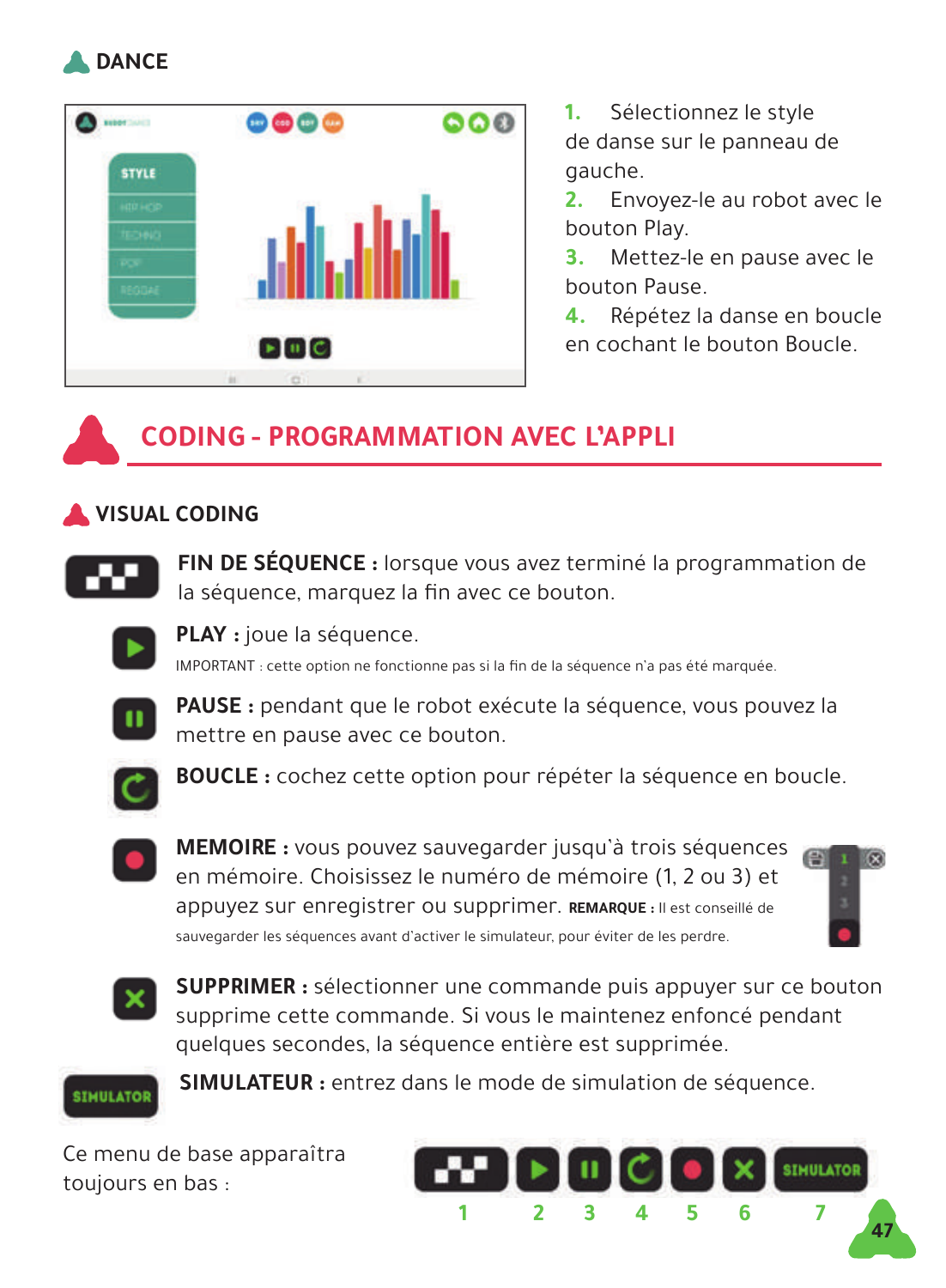La grille représente une chronologie (de gauche à droite). Au fur et à mesure que les commandes sont ajoutées, la grille se termine.

Vous pouvez programmer jusqu'à 20 actions par ligne et répéter chaque action jusqu'à un maximum de 8 fois.



#### **POUR REMPLIR LA GRILLE DE PROGRAMMATION :**

En sélectionnant la case que nous voulons remplir, le panneau des options possibles pour cette chronologie s'affiche. Voici les possibilités :

**EXPRESSIONS FACIALES :** 20 expressions faciales différentes avec animation :

| $\mathbb{C}^*$                                               | <b>Christma</b><br>328  | afficiality<br>328     | 17711771<br><b>Tale</b> | 10281023<br><b>BAR</b>                                          | <b>ATAL 2004</b><br><b>Balk</b> | <b>TRACKET</b><br><b>STA</b> | <b>Burnet</b><br><b>ATA</b>           | <b>Africans</b><br><b>APR</b> | <b>Southand</b><br>m         | <b>Freezer</b><br>V.  |  |
|--------------------------------------------------------------|-------------------------|------------------------|-------------------------|-----------------------------------------------------------------|---------------------------------|------------------------------|---------------------------------------|-------------------------------|------------------------------|-----------------------|--|
|                                                              | 101101<br>m             | <b>Fast Fast</b><br>V. | plan pres<br>m          | 1934 7211<br>379                                                | anti-risa<br>w                  | <b>Literatur</b><br>323      | 10081008<br>$\mathcal{M}(\mathbb{R})$ | $-124 - 024$<br>sta.          | <b>HE 94</b><br>$\mathbf{H}$ | $2 - 2 - 2 - 2$<br>11 |  |
| <b>MOUVEMENTS</b> : 6 mouvements différents :                |                         |                        |                         |                                                                 |                                 |                              |                                       |                               |                              |                       |  |
|                                                              |                         |                        |                         |                                                                 |                                 | ۰                            |                                       |                               |                              |                       |  |
|                                                              | Tourner à<br>qauche 45° |                        | cm env.                 | Avant droite 12 Retour 12 cm<br>Tourner à<br>droite 45°<br>env. |                                 |                              | Tourner à<br>droite 180°              |                               | Tourner à<br>qauche 180°     |                       |  |
| <b>SONORITÉS</b> : 6 sons différents :                       |                         |                        |                         |                                                                 |                                 |                              |                                       |                               |                              |                       |  |
| [b]                                                          |                         |                        |                         |                                                                 |                                 |                              |                                       | ⊚                             |                              |                       |  |
| RÉPÉTITIONS : avec les boutons + et -, nous pouvons program- |                         |                        |                         |                                                                 |                                 |                              |                                       |                               |                              |                       |  |

mer le nombre de répétitions de chaque action de la grille. Jusqu'à un maximum de 8 répétitions

**48**



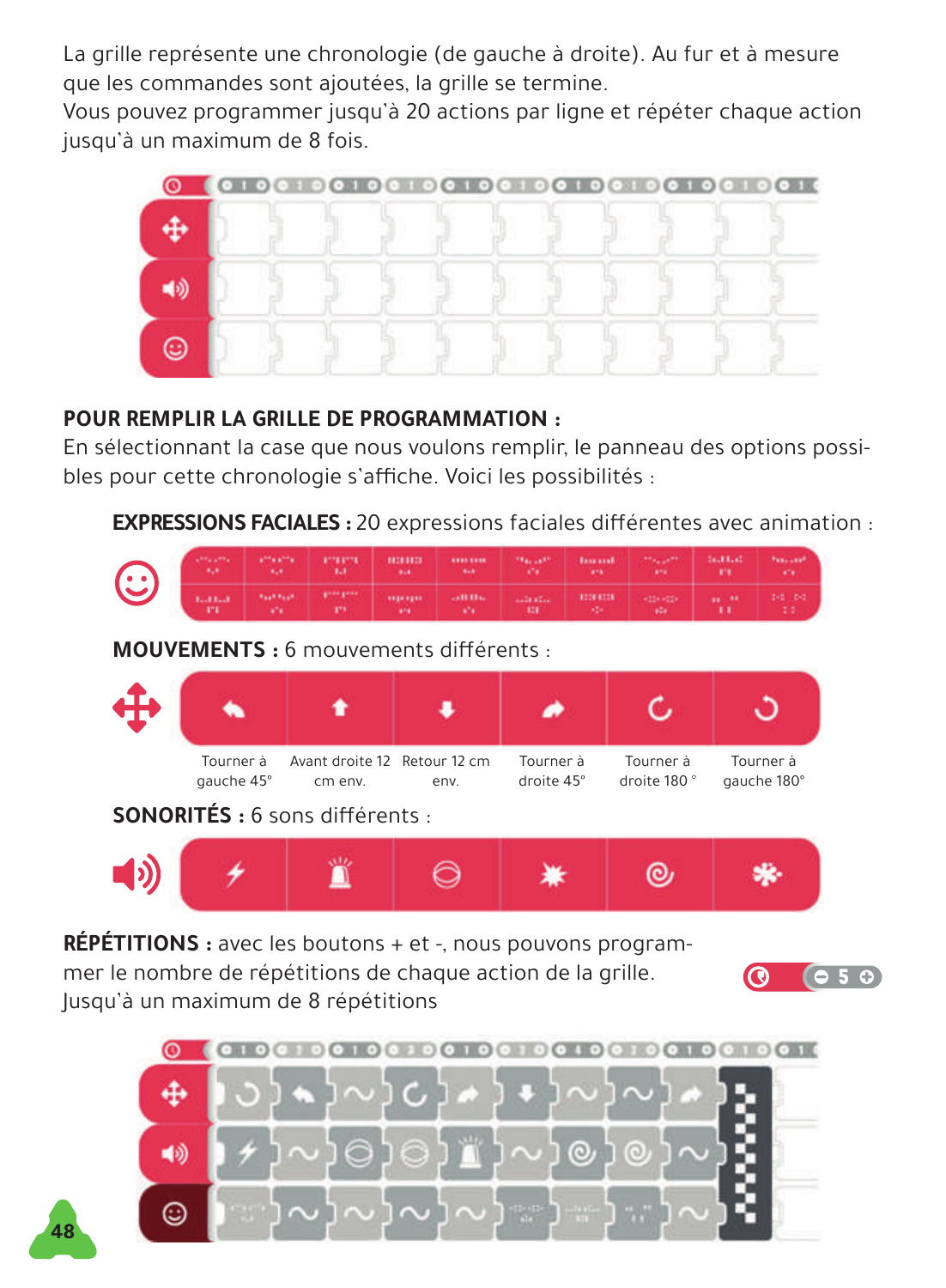## **SIMULATOR**

Ce menu de base apparaîtra toujours en bas :





**PLAY :** joue la séquence.

**PAUSE :** vous pouvez mettre la simulation en pause avec ce bouton.

**RESTART :** redémarrez la simulation depuis le début.

**BOUCLE :** cochez cette option pour répéter la séquence en boucle.

**MÉMOIRE :** choisissez dans la liste déroulante la séquence que vous souhaitez simuler.

- **1.** Préparez une séquence en mode "Visual Coding".
- **2.** Appuyez sur «fin de séquence» pour remplir automatiquement les blancs.
- **3.** Enregistrez la séquence dans la mémoire souhaitée (1, 2 ou 3).
- **4.** Ouvrez le simulateur.

**5.** À l'aide du bouton de mémoire, sélectionnez la séquence que vous souhaitez lire dans le simulateur.

**6.** Appuyez sur Lecture.



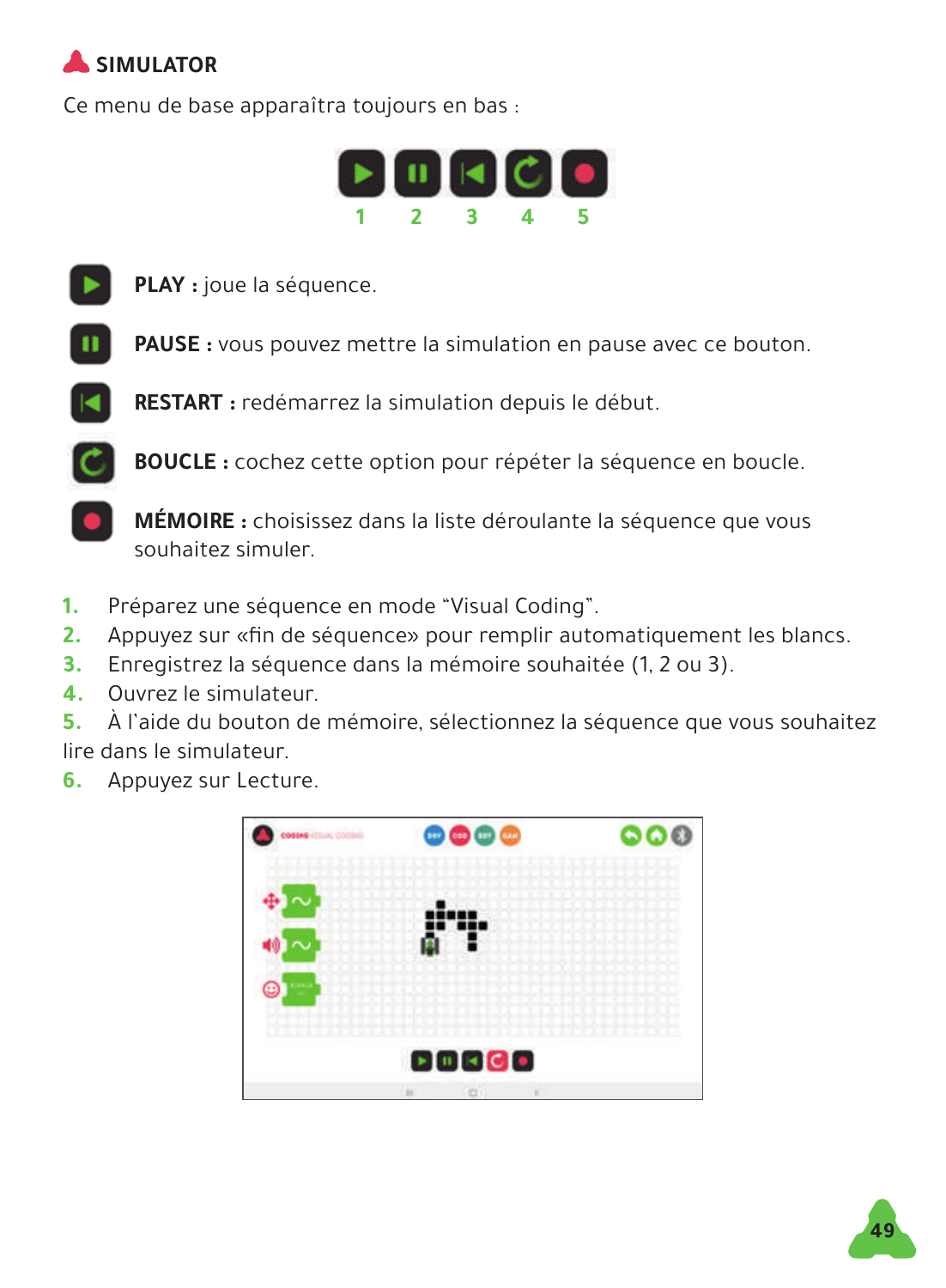

**IMPORTANT:** le capteur doit être connecté pour ce mode de jeu.

Pour supprimer l'avertissement lors de l'entrée en mode jeu, appuyez n'importe où sur l'écran.



- **1.** Préparez un circuit avec les clôtures, le DÉPART et la FIN.
- **2.** Préparez le robot dans la case START.
- **3.** Appuyez sur Lecture pour démarrer le chronomètre.
- **4.** Terminez le circuit dans les plus brefs délais.
- **5.** Appuyez sur STOP lorsque vous atteignez la case d'arrivée.

**REMARQUE :** le capteur d'obstacles détectera les clôtures si vous vous approchez de quelques centimètres. Cela désactive le robot pendant quelques secondes; Plus il vous détecte, plus il vous désactivera de secondes (5 sec, 7 sec et 10 sec). L'expression du visage se changera en colère. Ensuite, pour déverrouiller Mazzy, vous devrez tourner de 90 degrés vers la droite ou la gauche.

**CLASSEMENT :** Si votre temps est dans le top 5, vous pouvez le sauvegarder et vérifier les résultats plus tard pour rivaliser avec vos amis. Pour redémarrer le classement, appuyez sur le bouton de la corbeille sur cet écran et confirmez la suppression.

**IDÉE :** utilisez n'importe quel objet du quotidien pour créer vos propres circuits personnalisés.

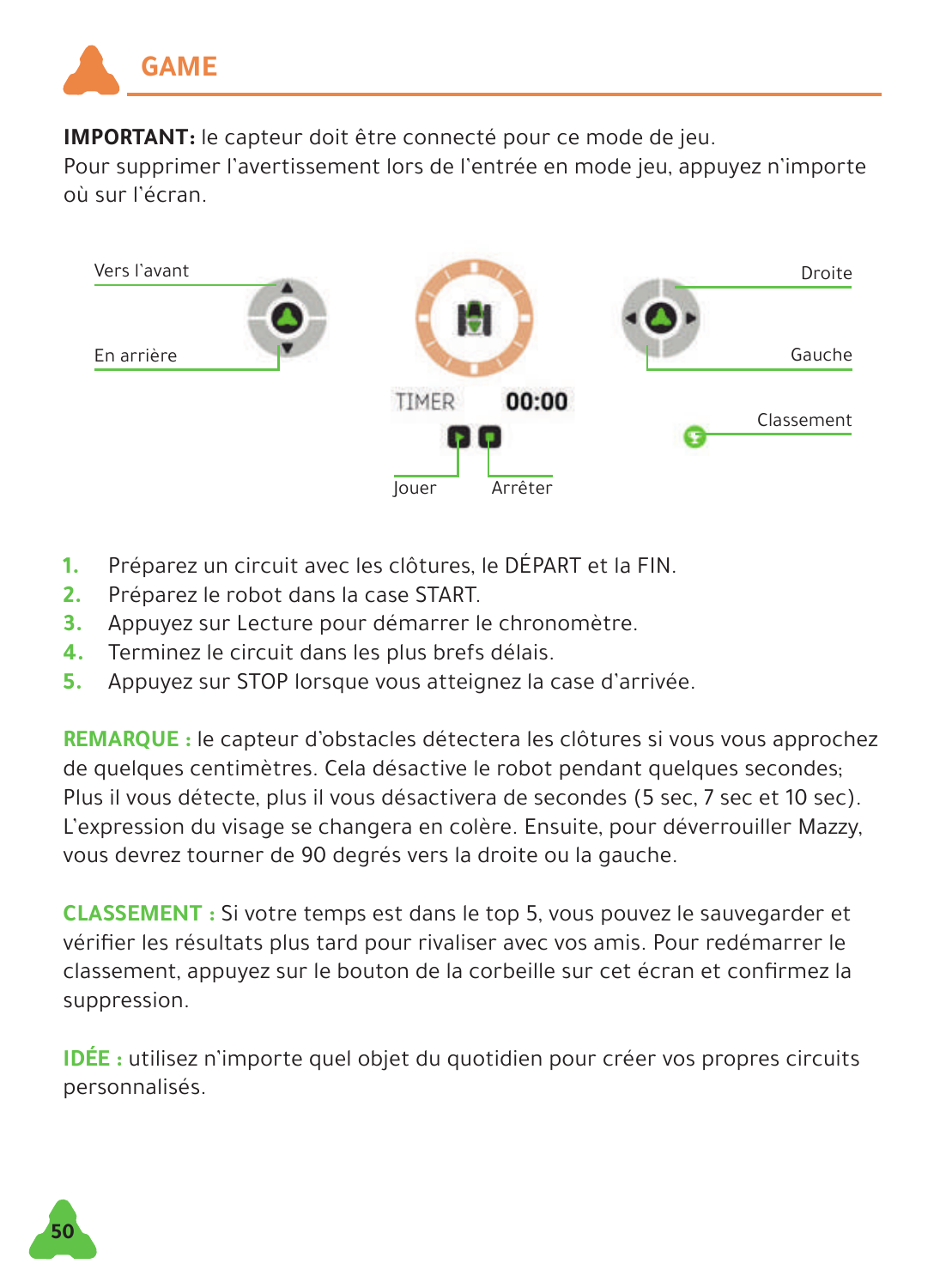

Mazzy comprend une boîte de départ (START), une boîte d'arrivée (FINISH) et 13 haies.

Vous pouvez imaginer des milliers d'itinéraires et de labyrinthes, à jouer directement ou à programmer. Vous pouvez jouer avec le clavier du robot/ véhicule ou via l'application avec le mode "Game Maze".

#### **MONTAGE DES OBSTACLES**

Pliez les coins découpés pour qu'ils restent droits.



La technologie, la marque et le logo BLUETOOTH® sont la propriété déposée de Bluetooth SIG Inc.

Par ce biais, BlueRocket<sup>™</sup> déclare que le jouet est conforme aux exigences essentielles et à toute autre disposition applicable ou exécutoire de la directive 2014/53/UE. Vous pouvez consulter la déclaration de conformité, Doc Mazzy XT380851, au lien suivant : http://www.worldbrands.es/es/declaraciones-deconformidad

Les changements ou modifications apportés à ce produit qui ne sont pas expressément approuvés par le fabricant peuvent annuler le droit de l'utilisateur à le faire fonctionner.

**LES COULEURS ET LES SPÉCIFICATIONS PEUVENT VARIER DES PHOTOS ET DES ILLUSTRATIONS.**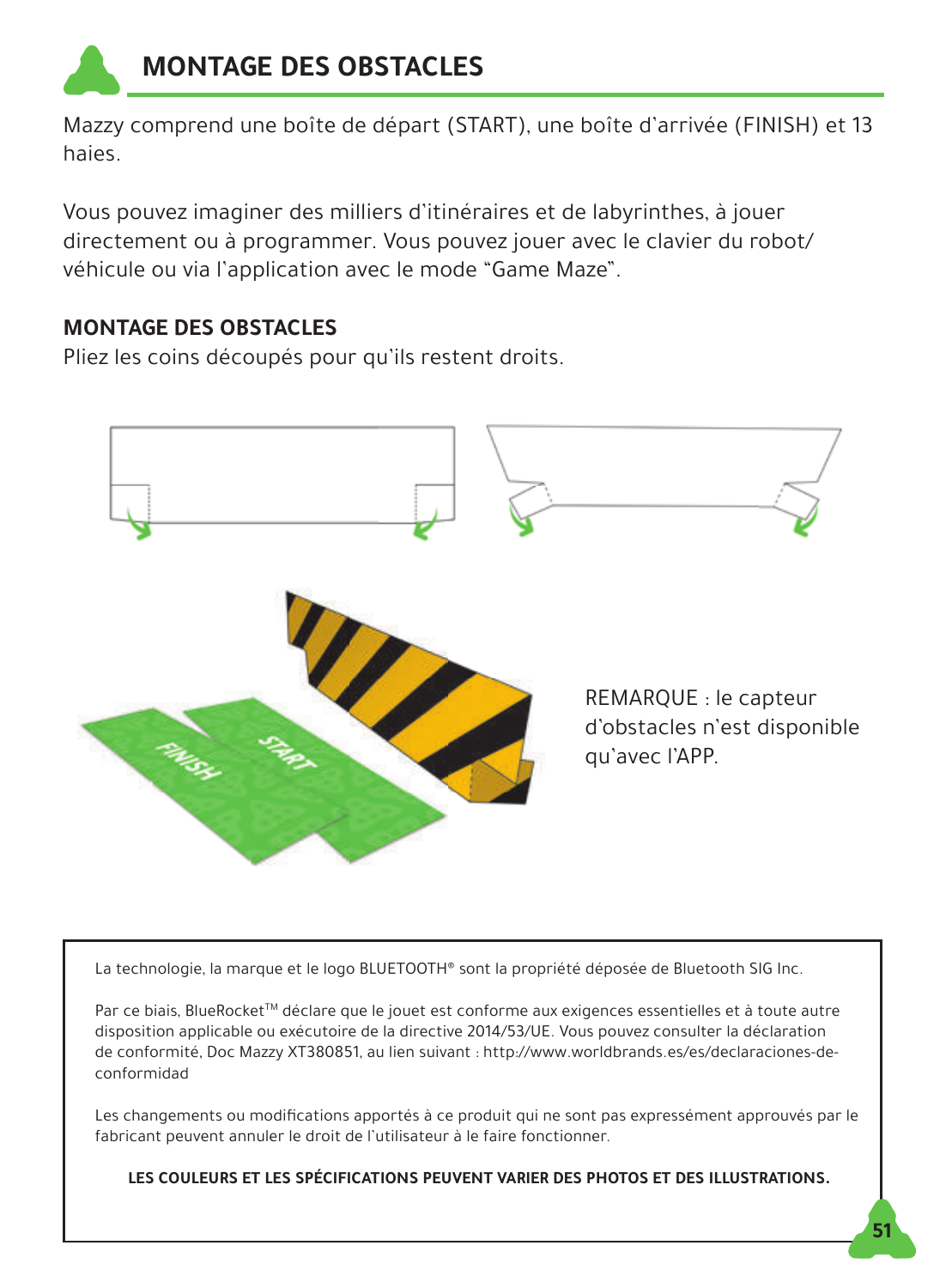### **ITALIANO**

## **AVVIARE LA APP**

Aprire la APP Mazzy Smart. Bisogna selezionare il modello su cui è montato Mazzy per continuare: robot o veicolo.



Se hai bisogno di cambiare questa opzione durante il gioco, c'è un pulsante in alto a sini-stra per cambiarla.



Questo menu di base comparirà sempre nella parte superiore:

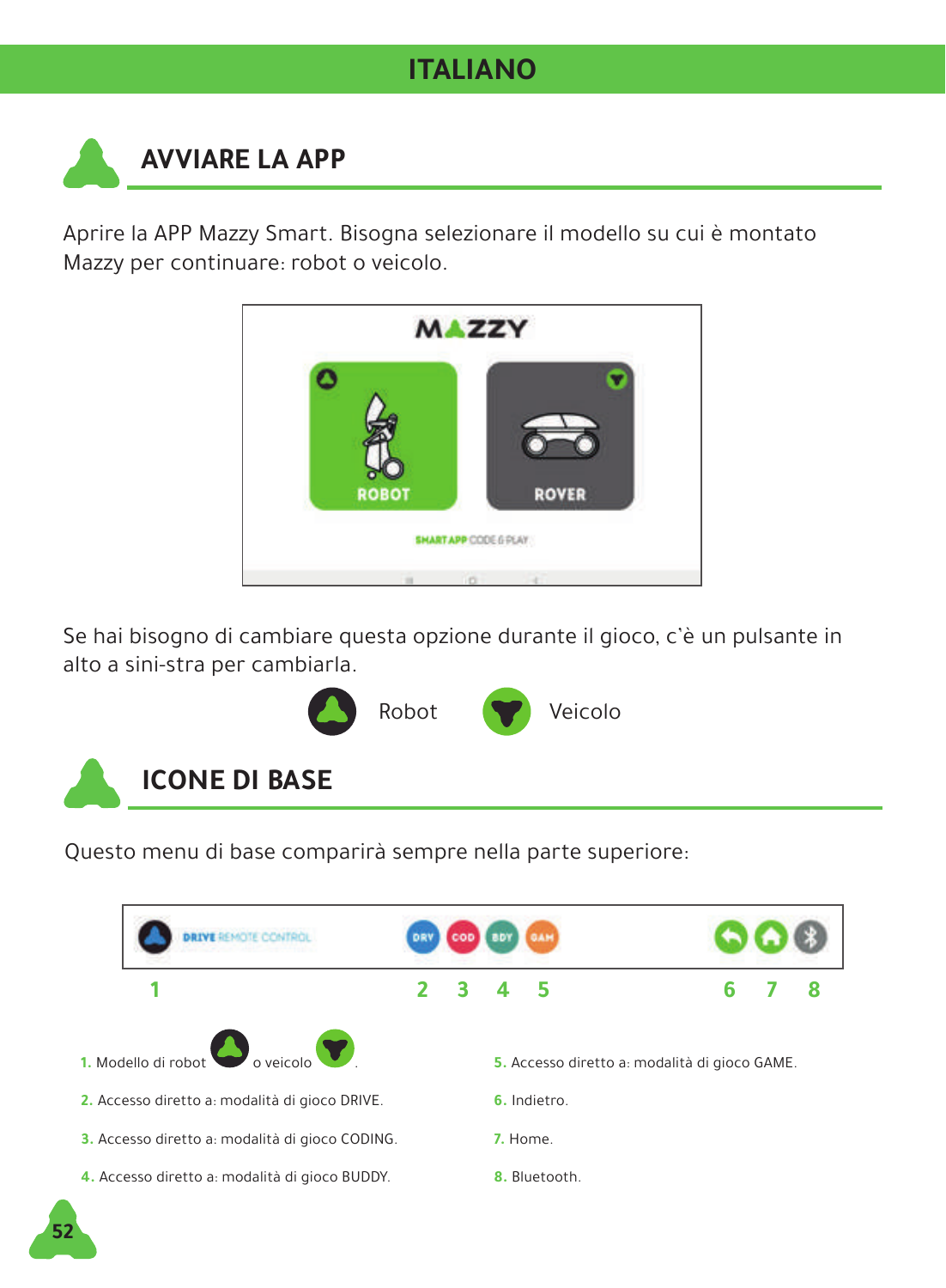

### **ABBINARE IL ROBOT CON IL DISPOSITIVO**

**1.** Accendere il robot con il pulsante centrale.

**2.** Premere il pulsante Bluetooth in alto a destra dello schermo (Icona Bluetooth).

**3.** Selezionare "Mazzy".

**4.** Se l'abbinamento è riuscito, il robot emetterà due bip e il pulsante Bluetooth di-venterà verde.



#### **DISATTIVARE**

Per eliminare l'abbinamento, premere nuovamente il pulsante Bluetooth. Il robot suonerà una volta e il pulsante diventerà grigio.



## **MODALITÀ STAND-BY**

Quando il robot è inattivo per 5 minuti, si spegne automaticamente. Durante questi 5 mi-nuti, suona brevemente ogni minuto e cambia la sua espressione del viso per avvisarti.

Se è abbinato, il robot non va in modalità stand-by.

**BATTERIA SCARICA:** Quando la batteria è scarica, il robot cambia espressione del viso, emette un suono e si spegne automaticamente.

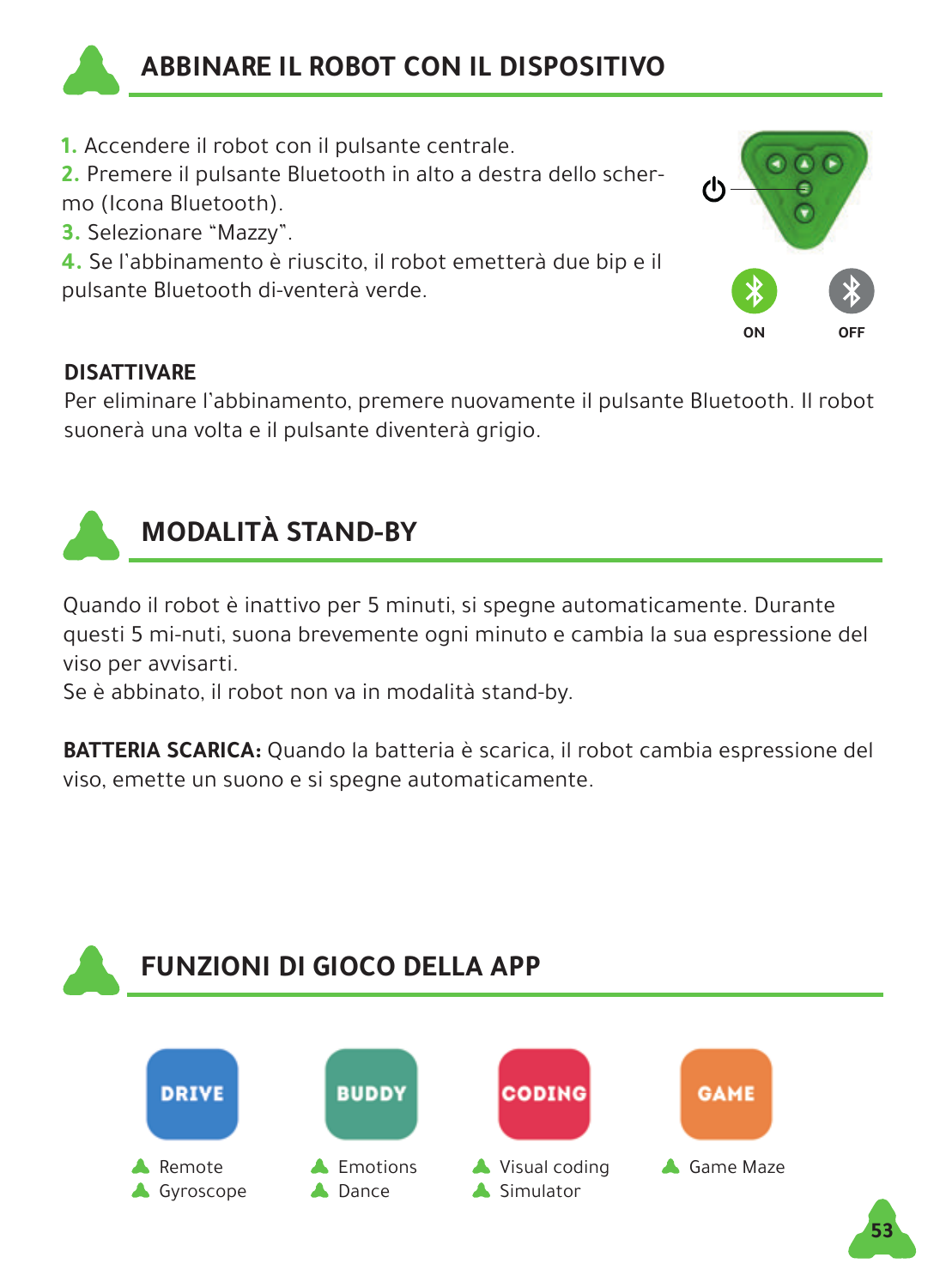

#### **GYROSCOPE**



È possibile guidare il robot inclinando il dispositivo nella direzione desiderata.

Il pannello per le espressioni del viso, i suoni e la modalità di ballo funziona come nella modalità REMOTE.

### **BUDDY**

### **EMOTIONS**



**1.** Selezionare l'espressione del viso nel pannello di sinistra.

**2.** Visualizzarla più grande nella schermata fittizia sulla destra.

**3.** Mandarla al robot con il pulsante Play.

**4.** Ripetere l'espressione in loop selezionando il pulsante Loop.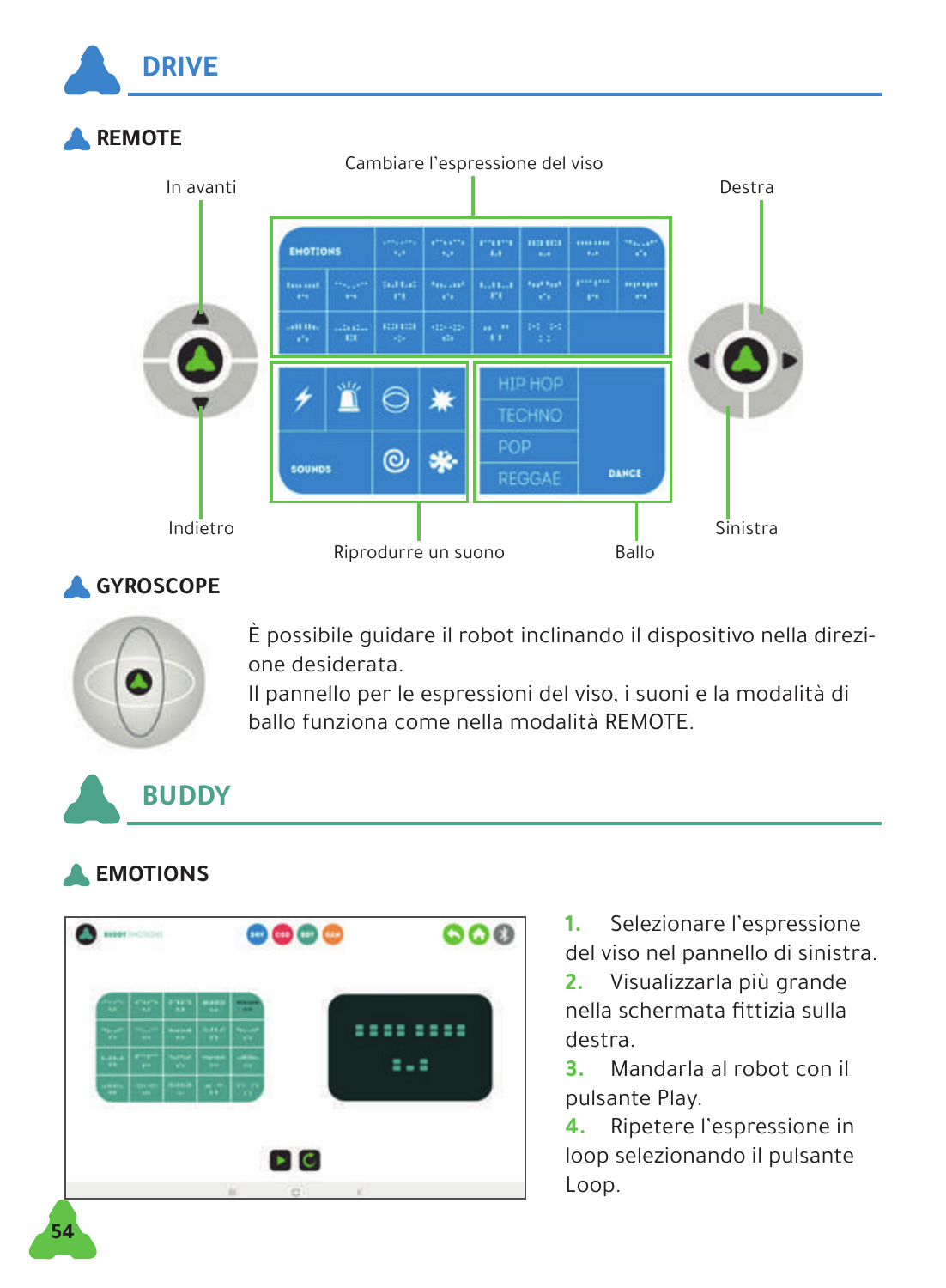



**1.** Selezionare lo stile di ballo nel pannello di sinistra.

**2.** Mandarlo al robot con il pulsante Play.

**3.** Metterlo in pausa con il pulsante Pausa.

**4.** Ripetere il ballo in loop selezionando il pulsante Loop.

### **CODING - PROGRAMMAZIONE CON LA APP**

#### **VISUAL CODING**



FINE SEQUENZA: quando hai finito di programmare la sequenza, bisogna selezionare la fine con questo pulsante.



**PLAY:** riprodurre la sequenza. IMPORTANTE: Questa opzione non funziona se la fine della sequenza non è stata selezio-nata.



**PAUSA:** mentre il robot sta eseguendo la sequenza, è possibile metterla in pausa con questo pulsante.



**LOOP:** selezionare questa opzione per ripetere la sequenza in loop.



**MEMORIA:** è possibile memorizzare fino a tre sequenze nella memoria. Scegliere il nu-mero di memoria (1, 2 o 3) e premere salvare o cancellare.



**NOTA:** Si consiglia di salvare le sequenze prima di avviare il simulatore, per evitare di perderle.



**CANCELLARE:** selezionando un comando e poi premendo questo pulsante si cancella quel comando. Se lo tieni premuto per qualche secondo, l'intera sequenza viene cancellata.



**SIMULATORE:** per entrare nella modalità di simulazione della sequenza.

Questo menu di base comparirà sempre in basso:

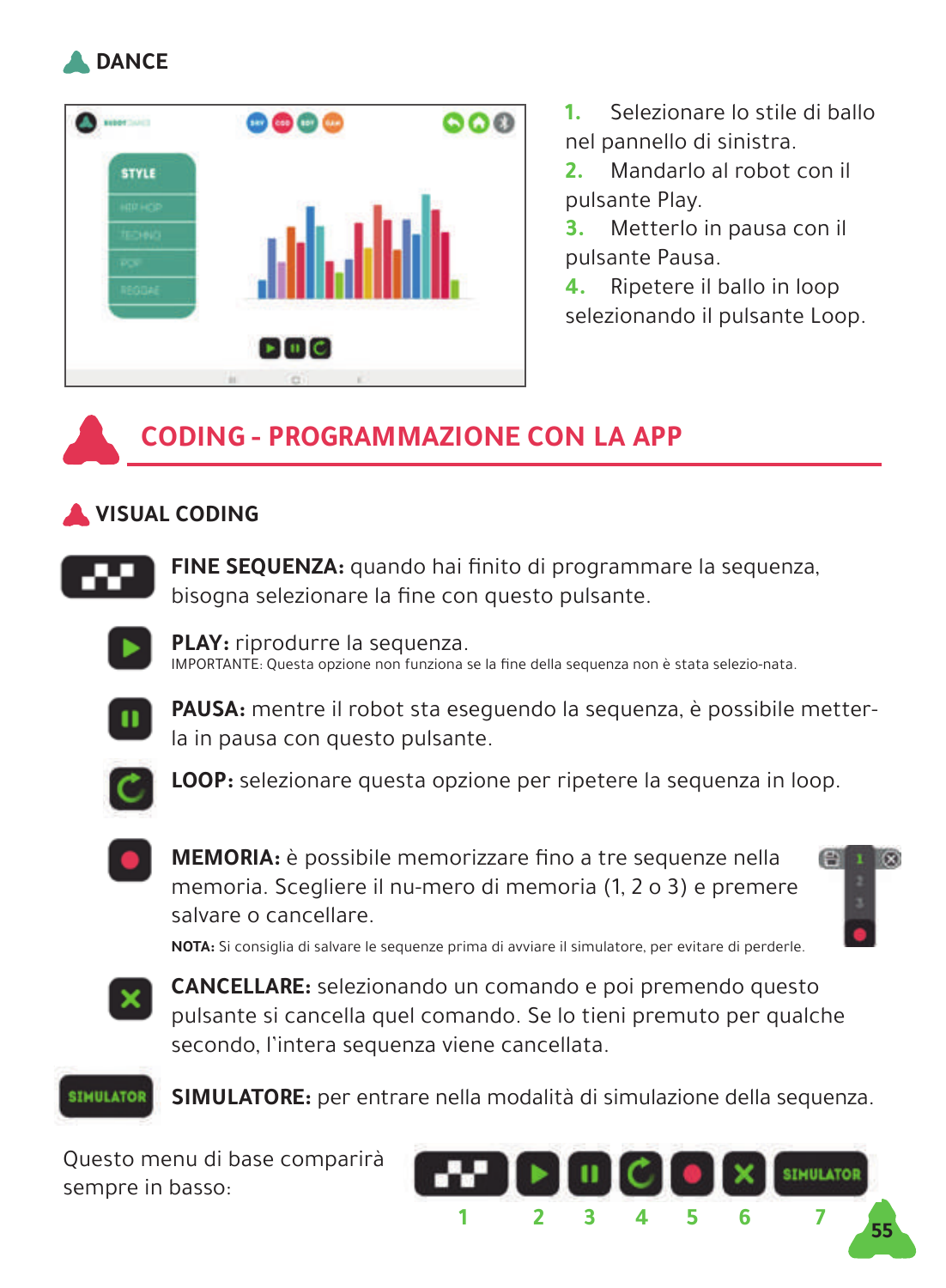La griglia rappresenta una linea temporale (da sinistra a destra). Man mano che i coman-di vengono aggiunti, la griglia si riempie.

Si possono programmare fino a 20 azioni per linea, e ogni azione può essere ripetuta fino a 8 volte.



#### **PER RIEMPIRE LA GRIGLIA DI PROGRAMMAZIONE:**

Selezionando la casella che vogliamo riempire, viene visualizzato il pannello delle opzioni possibili per quella linea temporale. Queste sono le possibilità:

**ESPRESSIONI DEL VISO:** 20 diverse espressioni del viso con animazione:



**RIPETIZIONI:** con i pulsanti + e -, possiamo programmare il nume-

ro di volte che ogni azio-ne nella griglia verrà ripetuta. Fino a un massimo di 8 ripetizioni

**56**



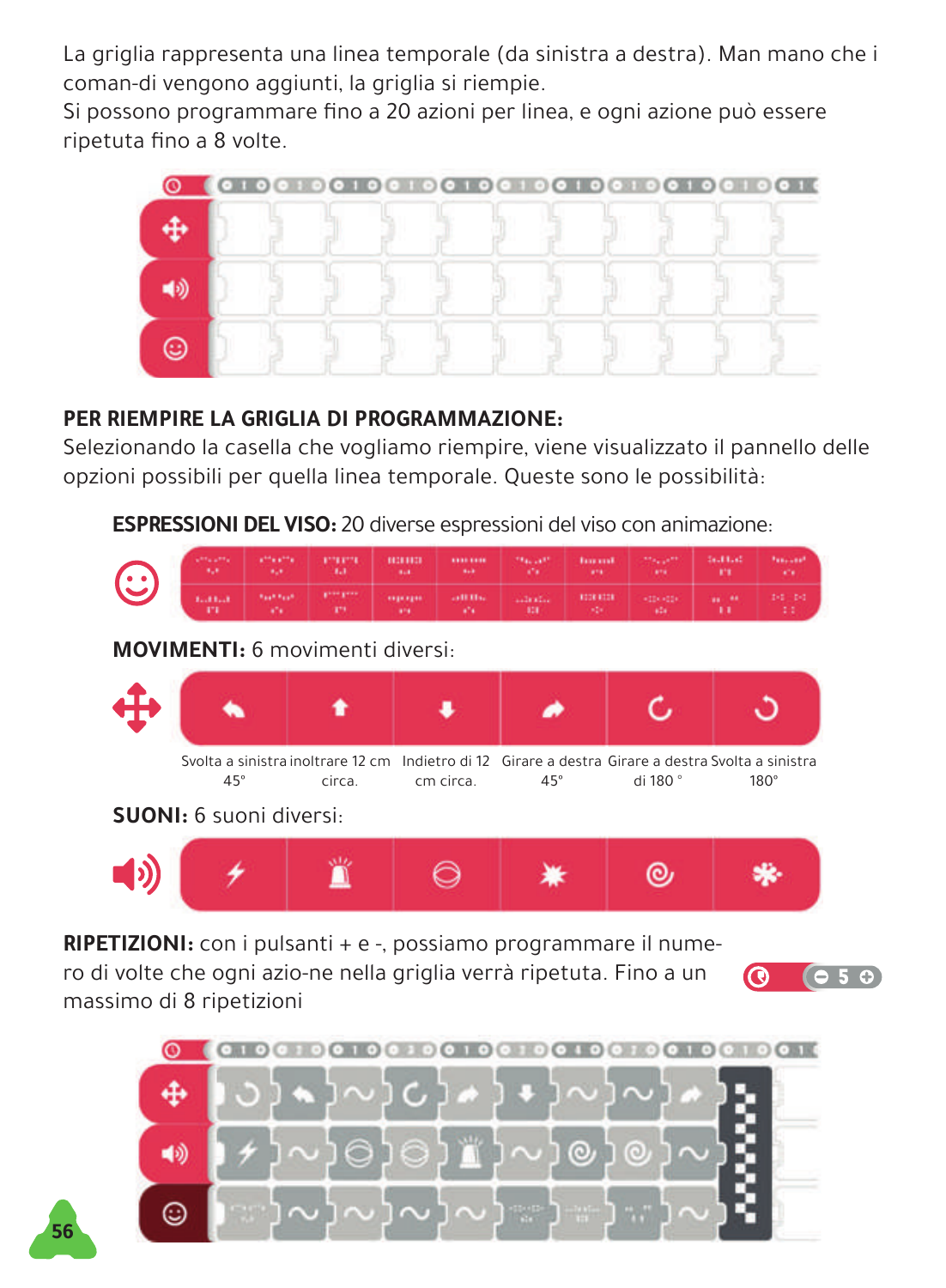

Questo menu di base comparirà sempre in basso:





**PLAY:** riprodurre la sequenza.

**PAUSA:** si può mettere in pausa la simulazione con questo pulsante.





**LOOP:** selezionare questa opzione per ripetere la sequenza in loop.

**MEMORIA:** scegliere dall'elenco a tendina quale sequenza vuoi simulare.

- **1.** Preparare una sequenza in modalità "Visual Coding".
- **2.** Premere "fine della sequenza" per riempire automaticamente gli spazi vuoti.
- **3.** Salvare la sequenza nella memoria desiderata (1, 2 o 3).
- **4.** Aprire il simulatore.

**5.** Con il pulsante della memoria, selezionare la sequenza che vuoi riprodurre nel simulatore.

**6.** Premere Play.



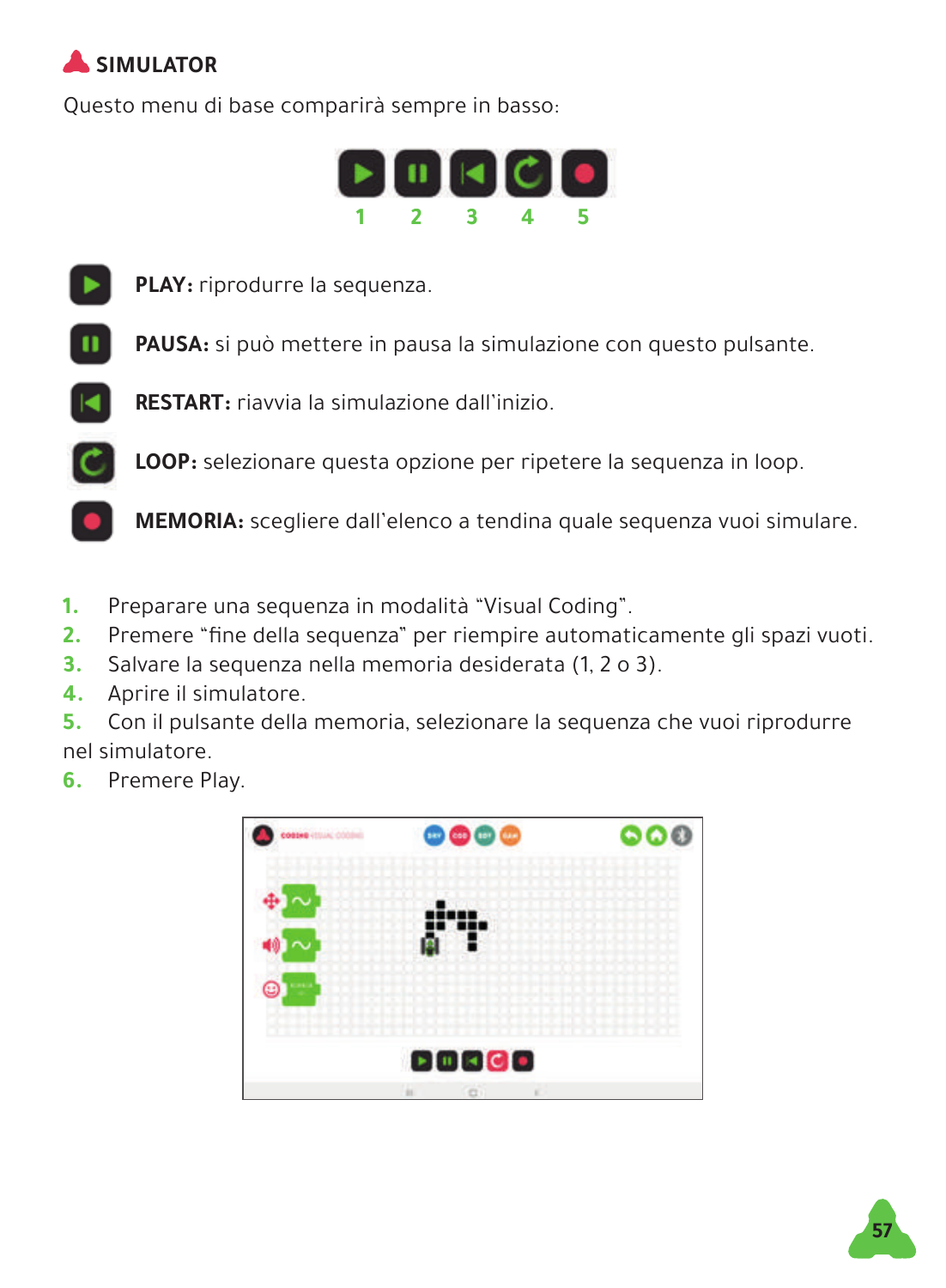

**IMPORTANTE:** Il sensore deve essere collegato per questa modalità di gioco. Per rimuovere l'avviso quando si entra nella modalità di gioco, premere un punto qualsiasi dello schermo.



- **1.** Preparare un circuito con gli ostacoli, START e FINISH.
- **2.** Posizionare il robot nella casella START.
- **3.** Premere Play per avviare il cronometro.
- **4.** Completare il circuito nel minor tempo possibile.
- **5.** Premere STOP quando raggiungi la casella FINISH.

**NOTA:** Il sensore degli ostacoli rileverà le gli ostacoli se ti avvicini a pochi centimetri. Questo disattiva il robot per alcuni secondi; più volte rileva gli ostacoli, più secondi ti di-sattiverà (5 sec, 7 sec e 10 sec). Cambierà la sua espressione del viso in arrabbiata. Suc-cessivamente, per sbloccare Mazzy, dovrai girare di 90 gradi a destra o a sinistra.

**RANKING:** Se il tuo tempo è tra i primi 5, puoi salvarlo e consultare i risultati più tardi per gareggiare con i tuoi amici. Per resettare la classifica, premere il pulsante del cestino in questa schermata e confermare la cancellazione.

**IDEA:** Usa qualsiasi oggetto quotidiano per creare i tuoi circuiti personalizzati.

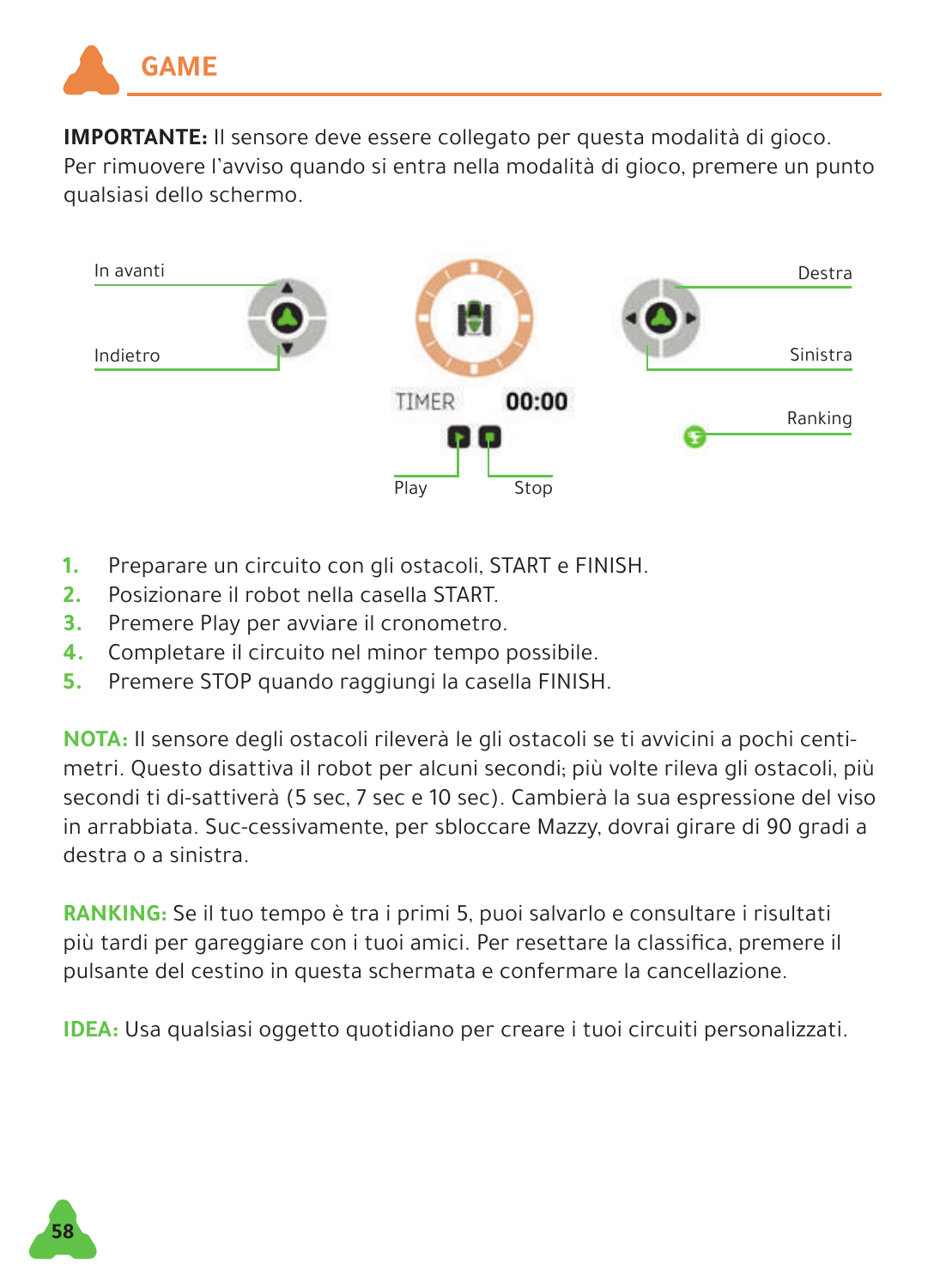

Mazzy include una casella di partenza (START), una casella di arrivo (FINISH) e 13 ostaco-li.

Puoi immaginare migliaia di percorsi e labirinti, per giocare direttamente o da program-mare. Puoi giocare con i pulsanti del robot/veicolo o tramite l'APP con la modalità "Game Maze".

#### **MONTAGGIO DEGLI OSTACOLI**

Piegare le parti fustellate per farli stare in piedi.



La tecnologia BLUETOOTH®, la marca e il logo sono marchi registrati di Bluetooth SIG Inc.

BlueRocketTM dichiara che il giocattolo è conforme ai requisiti essenziali e a qualsiasi altra disposizione applicabile o esecutiva della direttiva 2014/53/UE. È possibile consul-tare la dichiarazione di conformità, Doc Mazzy XT380851, al seguente link: http://www.worldbrands.es/es/declaraciones-de-conformidad

Cambiamenti o modifiche apportati a questo prodotto, non espressamente approvati dal produttore, possono annullare l'autorizzazione dell'utente nell'utilizzo di questo prodotto.

**I COLORI E LE SPECIFICHE POSSONO VARIARE RISPETTO ALLE FOTO E ALLE ILLUSTRA-ZIONI.**